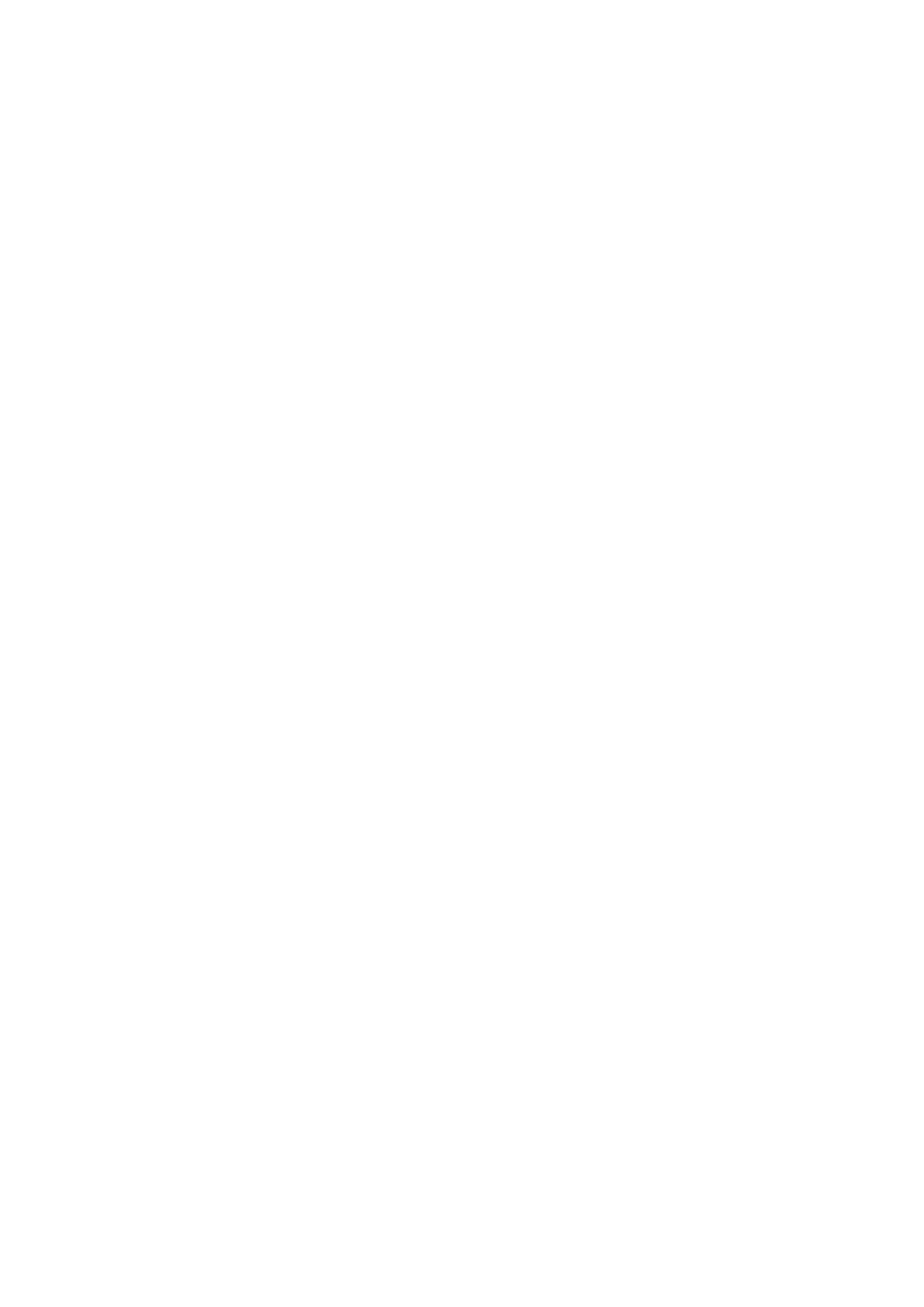## TABLE OF CONTENTS

| Venues & Map                           | 3               |
|----------------------------------------|-----------------|
| Sponsors                               | 5               |
| <b>Conference Organising Committee</b> | 5               |
| <b>Booklet Credits</b>                 | $\overline{5}$  |
| Program Overview                       | 6               |
| Conference Program                     |                 |
| Monday 30 November 2015                | 8               |
| Tuesday 1 December 2015                | 10              |
| Wednesday 2 December 2015              | 12 <sup>2</sup> |
| Abstracts                              |                 |
| <b>Oral Presentations</b>              | 13              |
| Posters                                | 37              |
| Index to Authors                       | 41              |

Conference website:

<http://www.asbs.org.au/cbr2015>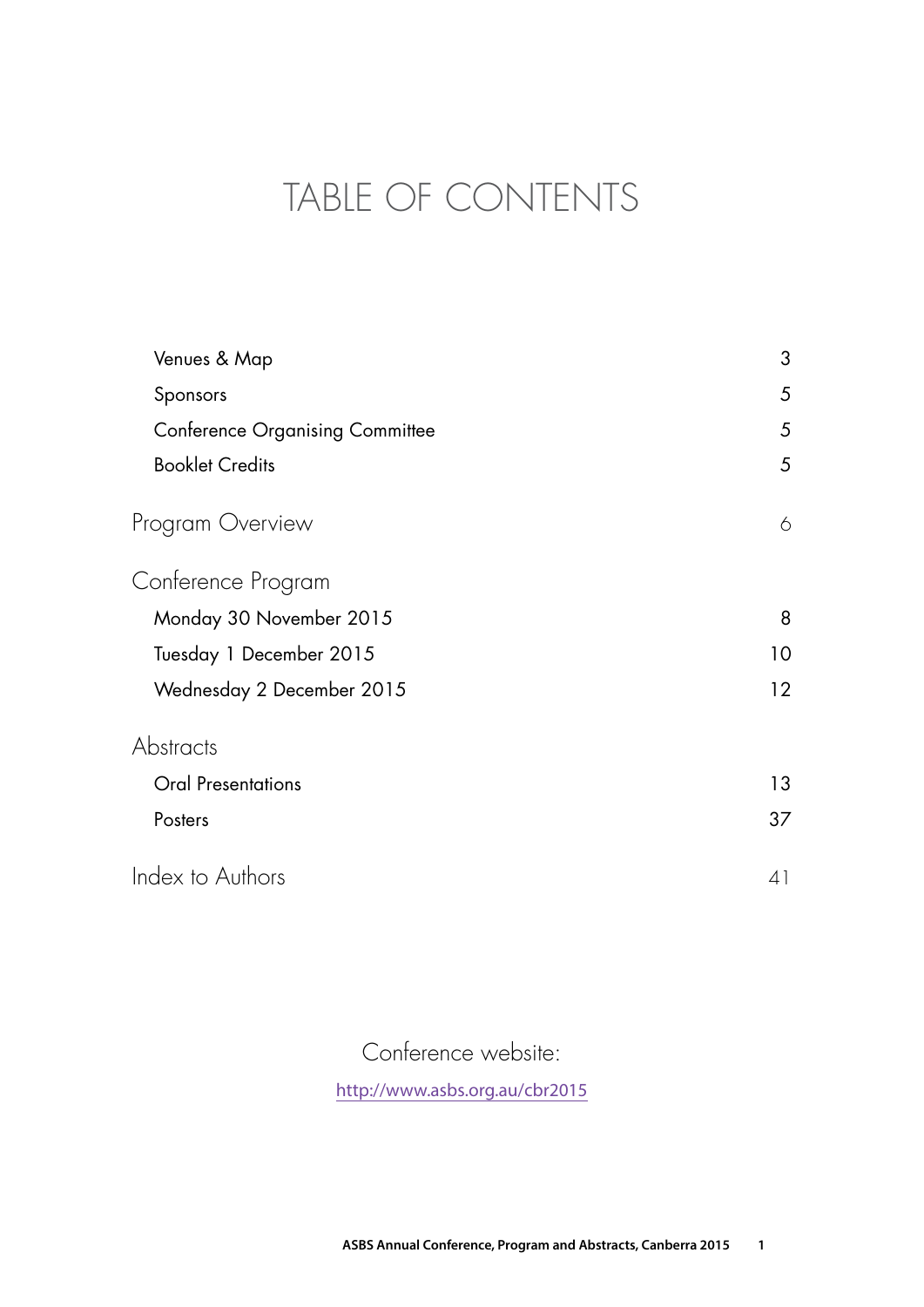### Notes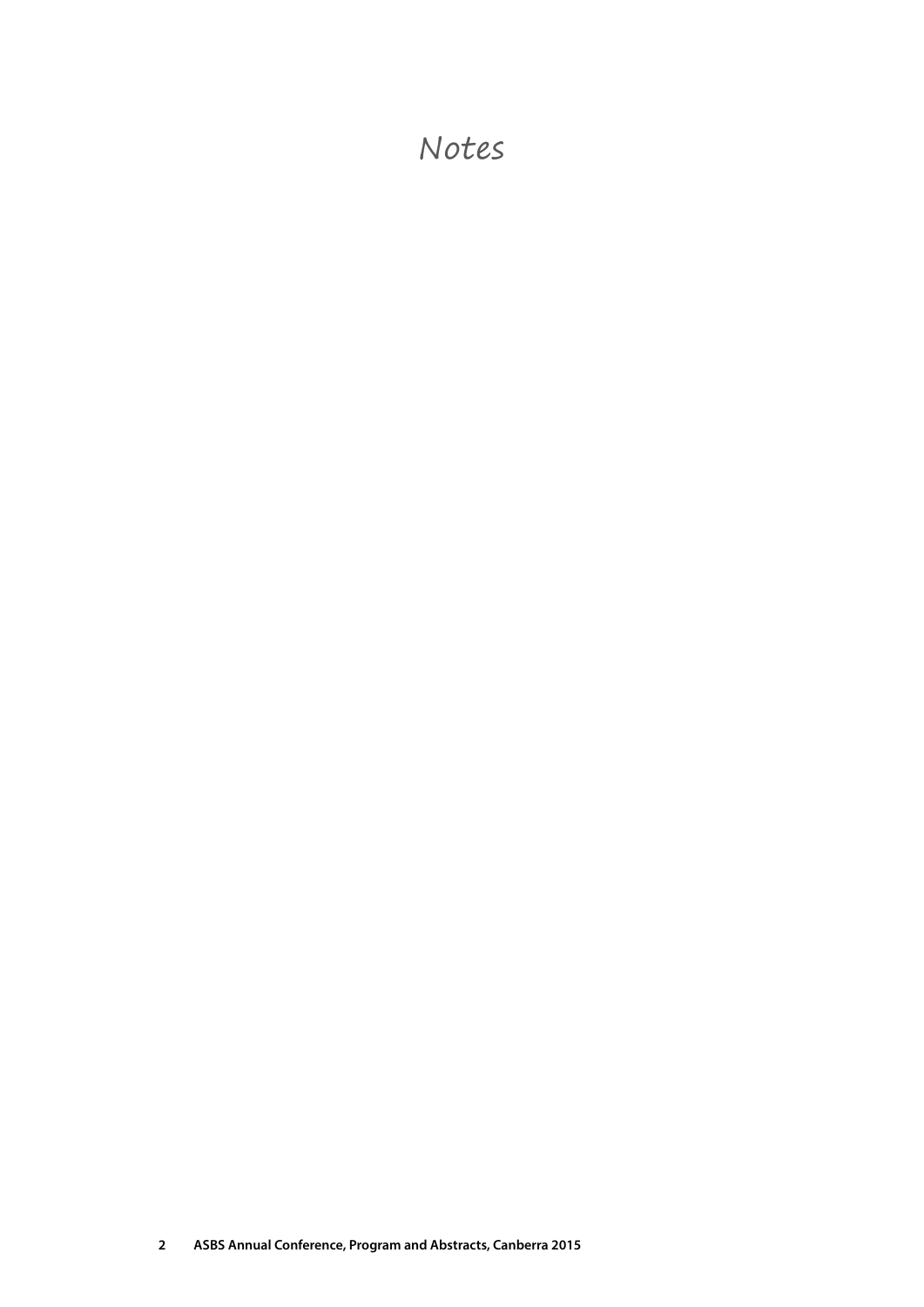# <span id="page-4-0"></span>AUSTRALASIAN SYSTEMATIC BOTANY SOCIETY **CONFERENCE**

## Building Our Botanical Capital

#### **29 November–3 December 2015**

#### **Canberra, Australia**

### Venues & Map

The main conference venue is the CSIRO Discovery Lecture Theatre on the CSIRO's Black Mountain site, with the Discovery link room being used for displays and sales by various exhibitors. Associated events will be held elsewhere on the CSIRO Black Mountain site, at the Australian National Botanic Gardens (ANBG), and The Australian National University (ANU) campus.

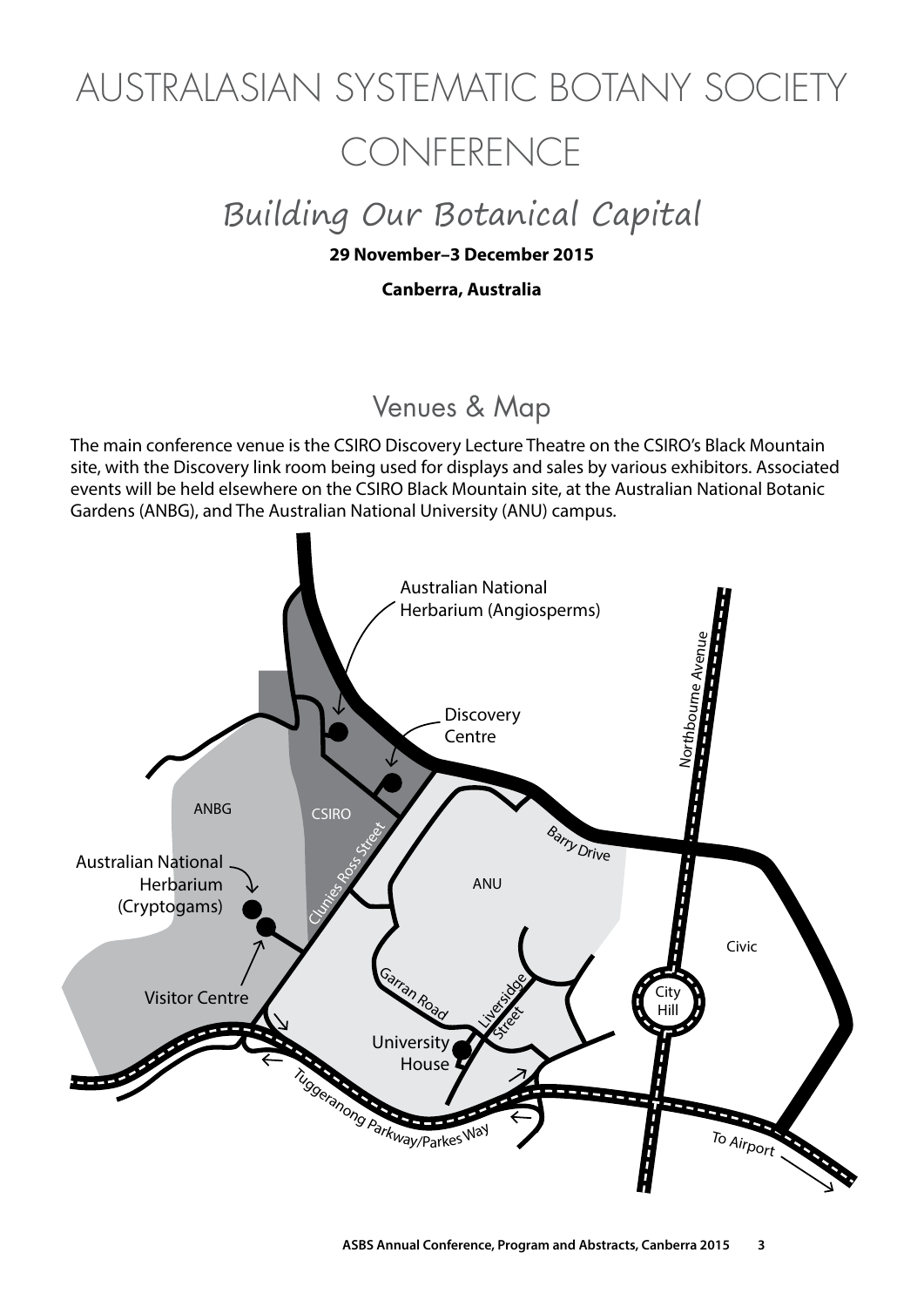### Notes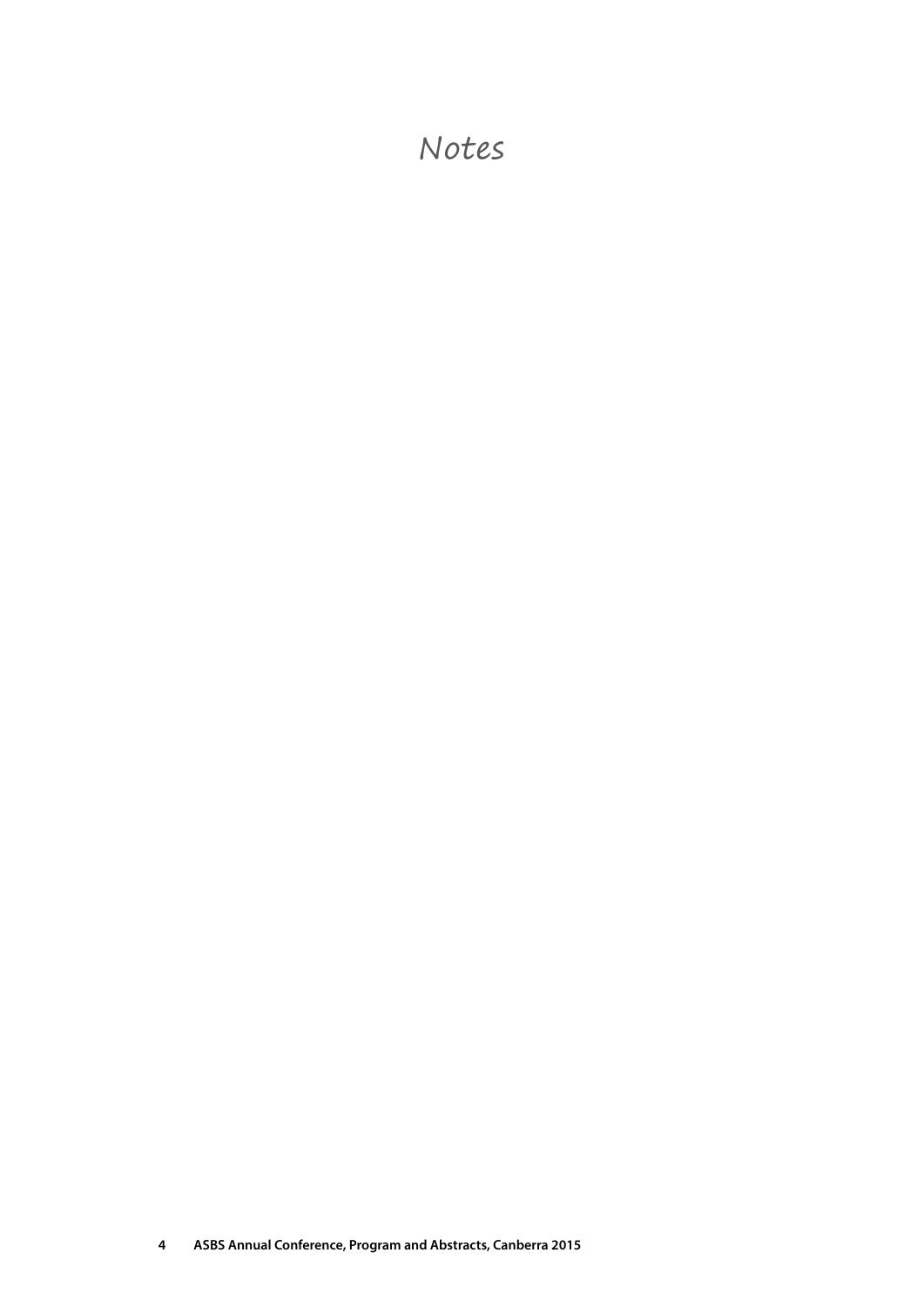### Sponsors

<span id="page-6-0"></span>The ASBS 2015 Conference Organising Committee would like to acknowledge the following organisations for their generous support of the "Building Our Botanical Capital" conference and associated events.

| Atlas of Living Australia                                 | http://ala.org.au                                                                 |
|-----------------------------------------------------------|-----------------------------------------------------------------------------------|
| Australian Biological Resources Study                     | http://www.environment.gov.au/abrs                                                |
| Australian Network for Plant Conservation                 | http://www.anpc.asn.au                                                            |
| <b>Bush Blitz</b>                                         | http://www.bushblitz.org.au                                                       |
| <b>Centre for Biodiversity Analysis</b>                   | http://cba.anu.edu.au                                                             |
| <b>CSIRO Communications</b>                               |                                                                                   |
| <b>CSIRO Discovery Centre</b>                             | http://www.csiro.au/en/Education/<br><b>Community-engagement/Discovery-Centre</b> |
| <b>CSIRO Publishing</b>                                   | http://publish.csiro.au                                                           |
| <b>CSIRO's National Research Collections of Australia</b> | http://www.csiro.au/en/Research/Collections                                       |
| Transport by George!                                      | http://www.transportbygeorge.com.au                                               |

### Conference Organising Committee

- Logistics and Communications: Christine Cargill, Jim Croft, Brendan Lepschi, Anna Monro and Cath Reed
- Science Committee: Lydia Guja, Sarah Mathews and Alexander Schmidt-Lebuhn

### Booklet Credits

- Layout by Brigitte Kuchlmayr (Australian Biological Resources Study) and Anna Monro
- Proof-reading by Catherine Davis (Department of Agriculture and Water Resources), Brendan Lepschi and Anna Monro
- • Cover design and map by Brigitte Kuchlmayr
- Conference logo design by Alexander Schmidt-Lebuhn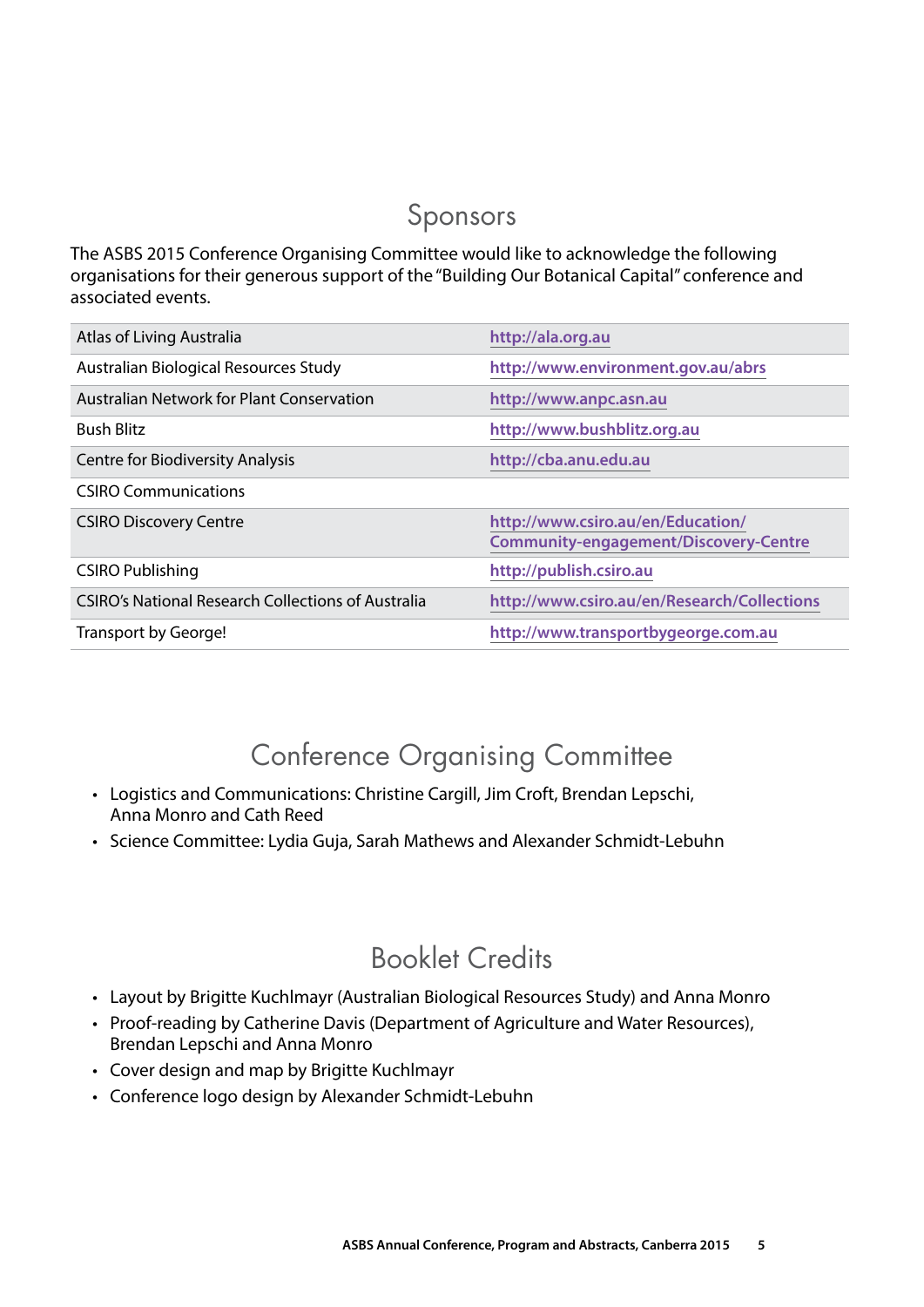## PROGRAM OVERVIEW

<span id="page-7-0"></span>

|                  | Sunday 29 November                | Monday 30 November                                            |
|------------------|-----------------------------------|---------------------------------------------------------------|
| <b>MORNING</b>   |                                   | Symposium:                                                    |
|                  |                                   | • Collections-based science                                   |
|                  |                                   |                                                               |
|                  |                                   | Keynote Speaker:                                              |
|                  |                                   | Vicki Funk                                                    |
| <b>AFTERNOON</b> |                                   |                                                               |
|                  |                                   | Symposia:                                                     |
|                  |                                   | • Assembly and visualisation of<br>morphological data         |
|                  |                                   | • Species delimitation, new species, and<br>cryptic diversity |
|                  |                                   | <b>ASBS AGM</b>                                               |
| <b>EVENING</b>   | Pre-conference registration       | <b>Public Forum:</b>                                          |
|                  | and mixer                         | • Effective transition from science to policy?                |
|                  | "Interface" art exhibition launch |                                                               |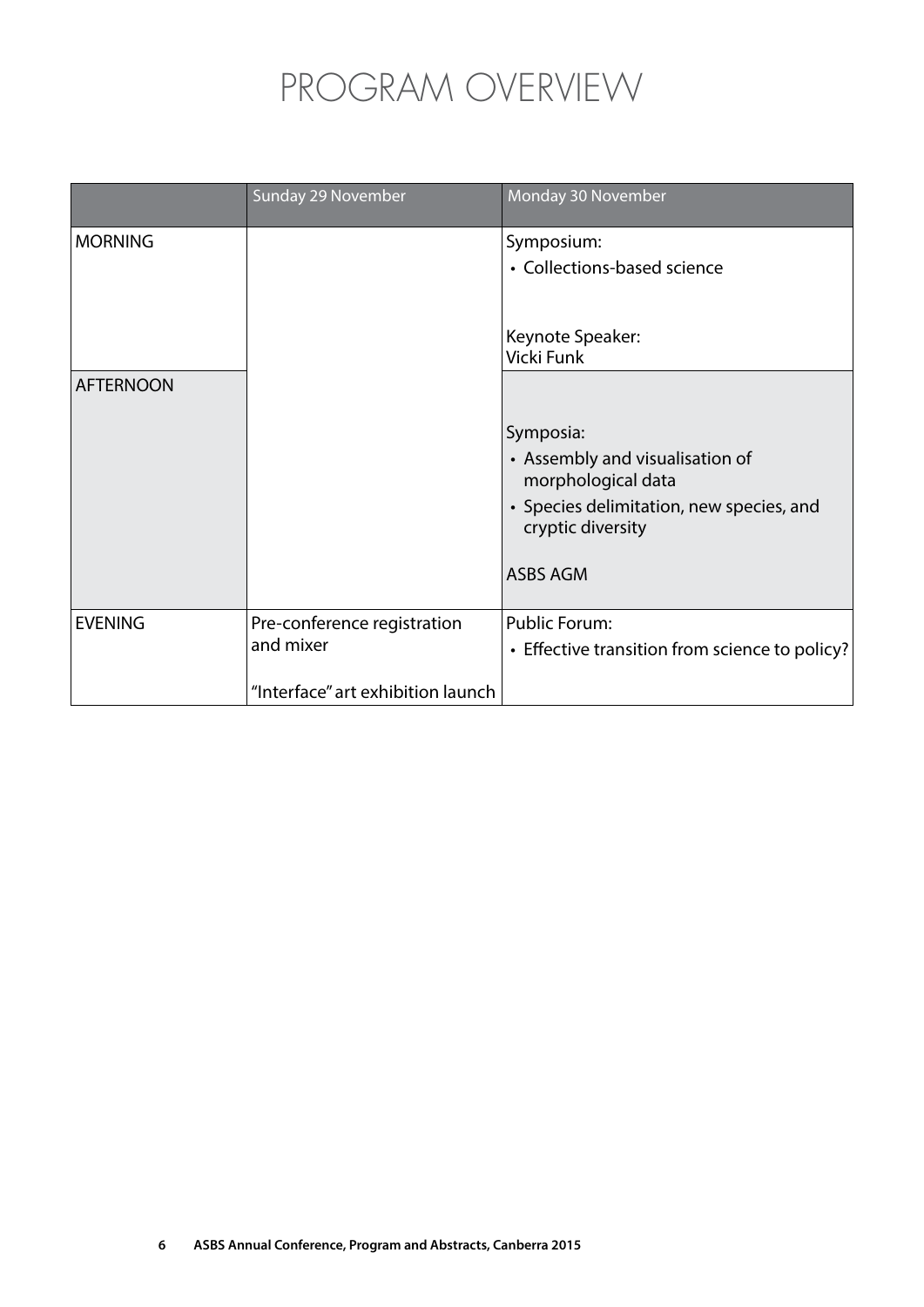| Tuesday 1 December                                             | <b>Wednesday 2 December</b>                           | Thursday 3 December |
|----------------------------------------------------------------|-------------------------------------------------------|---------------------|
| Symposium:                                                     | Symposium:                                            | Field trip          |
| • Genomic data in plant<br>systematics                         | • Integrated floras, eFloras, and<br>online keys      | Workshops           |
| Keynote Speaker:                                               | Keynote Speaker:                                      |                     |
| <b>Craig Moritz</b>                                            | Ilse Breitwieser                                      |                     |
| Poster session                                                 | <b>Burbidge Medal presentation</b>                    |                     |
| Symposia:                                                      | Symposium:                                            |                     |
| • Phylogenetics                                                | • Phylogenetics (continued)                           |                     |
| • Decadal Plan for Australasian<br><b>Biodiversity Science</b> |                                                       |                     |
|                                                                |                                                       |                     |
|                                                                | Student award presentations<br>Conference close       |                     |
| <b>Conference Dinner</b>                                       | Memorial Ceremony for Hansjörg<br>and Marlies Eichler | Free                |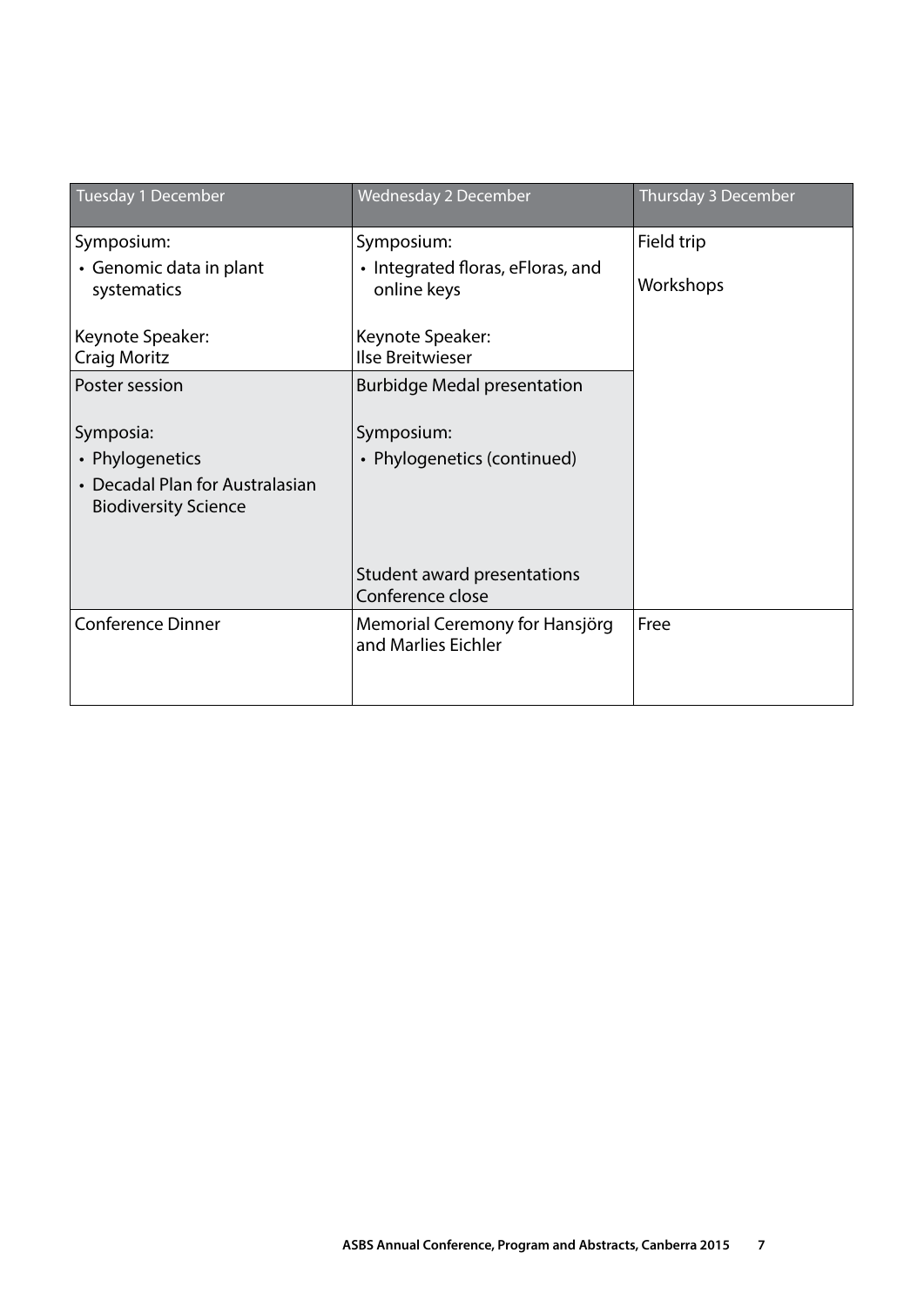## <span id="page-9-0"></span>CONFERENCE PROGRAM

### Monday 30 November 2015

| $8:00 - 8:45$   | Registration/Set-up                              |                                                                                                                                           |  |
|-----------------|--------------------------------------------------|-------------------------------------------------------------------------------------------------------------------------------------------|--|
| $8:45 - 9:00$   | <b>Welcome and Opening Remarks</b>               |                                                                                                                                           |  |
| $9:00 - 10:15$  | <b>Collections-based science</b>                 |                                                                                                                                           |  |
|                 | $9:00 - 9:45$                                    | <b>KEYNOTE PRESENTATION</b><br>Vicki Funk, Collections in a phylogenomic era: more important<br>than ever                                 |  |
|                 | $9:45 - 10:00$                                   | Gill Brown, Crowd sourcing data entry at the University of Melbourne<br>Herbarium                                                         |  |
|                 | 10:00-10:15                                      | Ligin Wu, The measurement and source apportionment of Australian<br>atmospheric lead depositions in archived lichen and fungi (1885-2010) |  |
| $10:15 - 10:45$ | Morning tea                                      |                                                                                                                                           |  |
| $10:45 - 12:15$ |                                                  | <b>Collections-based science (continued)</b>                                                                                              |  |
|                 | 10:45-11:00                                      | Robyn Barker, Tales from the Type bay                                                                                                     |  |
|                 | $11:00 - 11:15$                                  | Sarah Mathews, Global hotspots of conifer diversity                                                                                       |  |
|                 | $11:15 - 11:30$                                  | Peter Heenan, Biodiverse analyses reveal hotspots of endemism in the<br>vascular flora of the New Zealand archipelago                     |  |
|                 | 11:30-11:45                                      | Joe Miller, Spatial phylogenetics of the Australian flora at<br>different scales                                                          |  |
|                 | 11:45-12:00                                      | Peter Jobson, Botanical contributions of the Hermannsburg<br>missionaries: then and now                                                   |  |
|                 | 12:00-12:15                                      | Elisabeth Bui, Soil geochemistry patterns explain richness patterns of<br>the Australian flora                                            |  |
| $12:15 - 13:15$ | Lunch                                            |                                                                                                                                           |  |
| 13:15-14:30     | Assembly and visualisation of morphological data |                                                                                                                                           |  |
|                 | 13:15-13:30                                      | Kelly Shepherd, Exploring floral diversity in the core Goodeniaceae                                                                       |  |
|                 | 13:30-13:45                                      | Nathalie Nagalingum, Semi-automated generation of morphological<br>matrices: examples using the cycads                                    |  |
|                 | 13:45-14:00                                      | Peter Weston, A database of variation in floral characters in the<br>Proteaceae, and implications for key questions in floral evolution   |  |
|                 | 14:00-14:15                                      | Matt Renner, Lobule shape evolution in Radula (Jungermanniopsida):<br>one rate fits all?                                                  |  |
|                 | 14:15-14:30                                      | Joe Miller, The evolution of Acacia traits through space and time                                                                         |  |
| 14:30-15:00     | Afternoon tea                                    |                                                                                                                                           |  |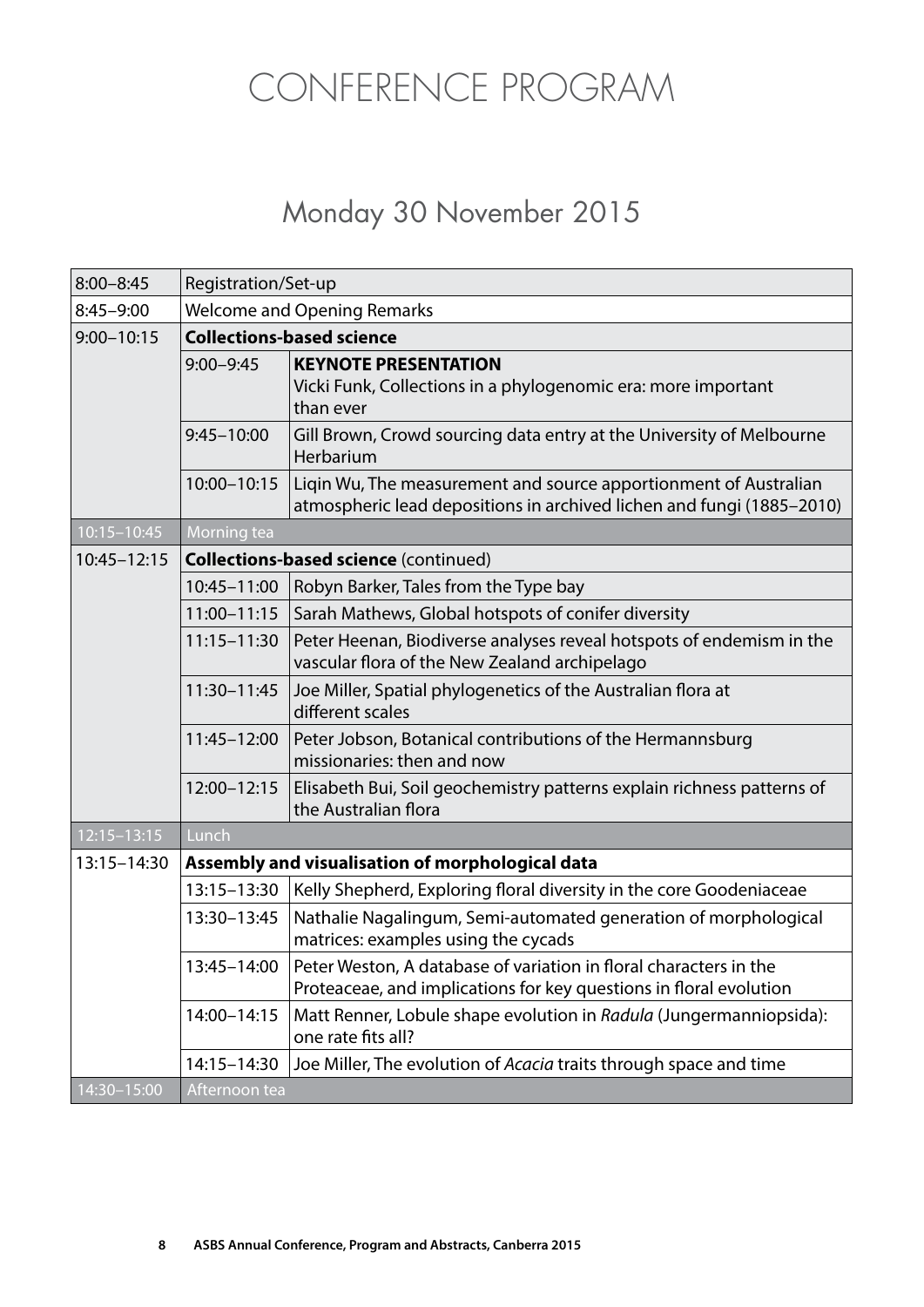| 15:00-16:30 | Species delimitation, new species, and cryptic diversity              |                                                                                                                                                                 |  |
|-------------|-----------------------------------------------------------------------|-----------------------------------------------------------------------------------------------------------------------------------------------------------------|--|
|             | 15:00-15:15                                                           | Russell Barrett, The tangled web of Australian spider flowers: a<br>multifaceted approach to understanding the evolution of the<br>Australian Cleome clade      |  |
|             | 15:15-15:30                                                           | lan Telford, Morphological and molecular data show Synostemon<br>trachyspermus (Phyllanthaceae: Phyllantheae) to be a heteromorphic<br>species assemblage       |  |
|             | 15:30-15:45                                                           | Karen Muscat, Phylogeny, biogeography and classification of Dianella<br>(Xanthorrhoeaceae) — insights into global biogeography and<br>new species for the genus |  |
|             | 15:45-16:00                                                           | Melodina Fabillo, How many species of Tripogon in Australia —<br>resurrecting or laying to rest an old debate?                                                  |  |
|             | 16:00-16:15                                                           | D. Christine Cargill, The liverwort genus Riccia (Ricciaceae): building<br>relationships to capitalise on Australian species                                    |  |
|             | 16:15-16:30                                                           | Ryan Phillips, Mismatch in the distribution of floral ecotypes and<br>pollinators: insights into the evolution of sexually deceptive orchids                    |  |
| 16:30-16:45 | <b>Break</b>                                                          |                                                                                                                                                                 |  |
| 16:45-17:45 | ASBS AGM                                                              |                                                                                                                                                                 |  |
| 17:45-18:00 | <b>Break</b>                                                          |                                                                                                                                                                 |  |
| 18:00-19:00 | Public panel discussion: Effective transition from science to policy? |                                                                                                                                                                 |  |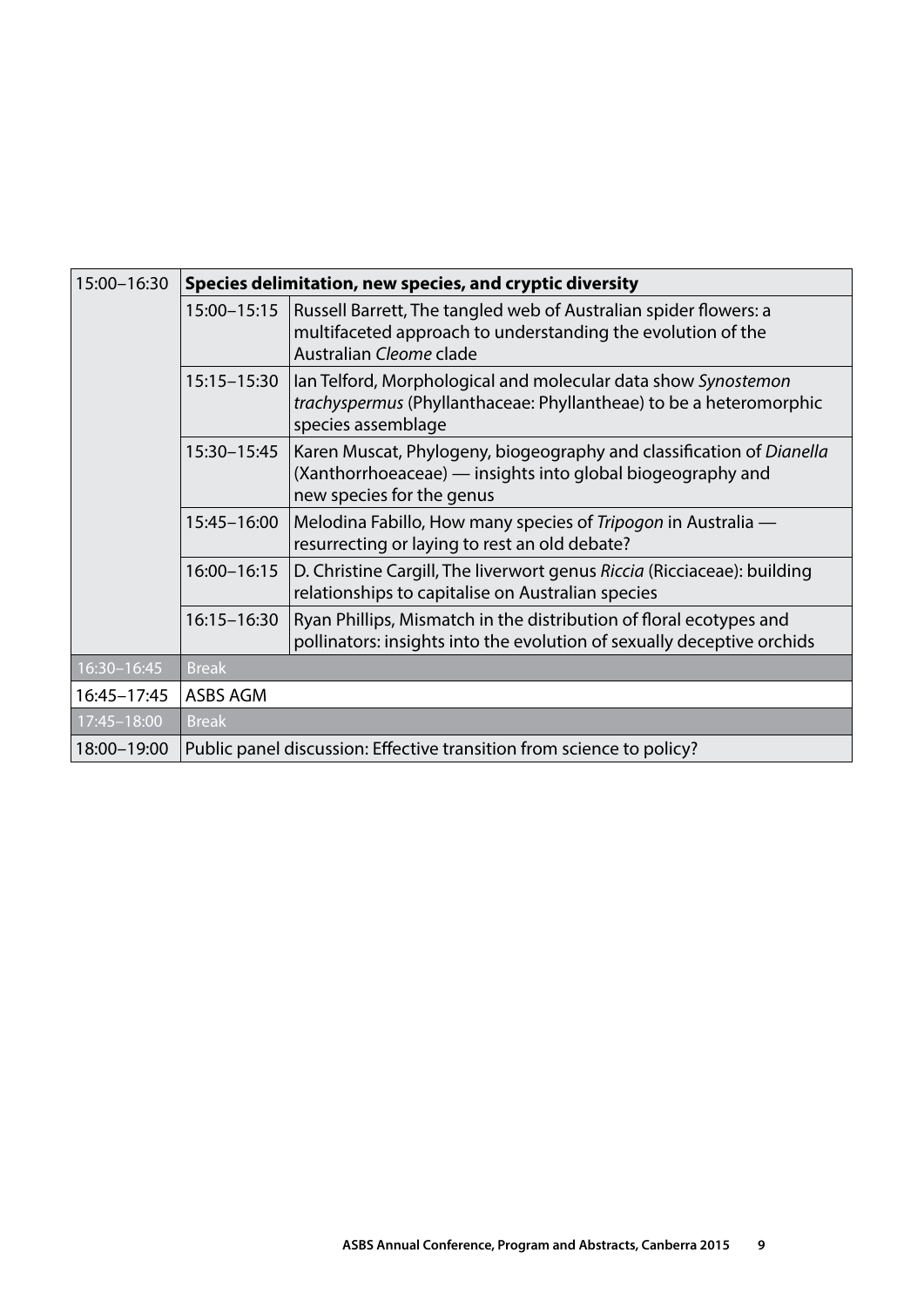### Tuesday 1 December 2015

<span id="page-11-0"></span>

| $8:30 - 9:00$   | Registration/Set-up                           |                                                                                                                                                              |  |
|-----------------|-----------------------------------------------|--------------------------------------------------------------------------------------------------------------------------------------------------------------|--|
| $9:00 - 10:15$  | <b>Genomic data in plant systematics</b>      |                                                                                                                                                              |  |
|                 | $9:00 - 9:45$                                 | <b>KEYNOTE PRESENTATION</b><br>Craig Moritz, Opportunities and challenges in next-gen molecular<br>systematics                                               |  |
|                 | $9:45 - 10:00$                                | Todd McLay, Evolution of the Australian grass trees, Xanthorrhoea, using<br>multiple next-generation sequencing techniques                                   |  |
|                 | 10:00-10:15                                   | Benjamin Anderson, Using genotyping by sequencing to resolve<br>evolutionary relationships in a species complex of Australian arid zone<br>grasses (Triodia) |  |
| $10:15 - 10:45$ | Morning tea                                   |                                                                                                                                                              |  |
| 10:45-12:00     | Genomic data in plant systematics (continued) |                                                                                                                                                              |  |
|                 | 10:45-11:00                                   | Ed Biffin, Cryptic diversity and hybridisation in the sea grass genus<br>Halodule (Cymodoceaceae) revealed by high throughput sequencing                     |  |
|                 | 11:00-11:15                                   | James Clugston, Conservation genomics of Cycas calcicola (Cycadaceae)<br>in Australia                                                                        |  |
|                 | 11:15-11:30                                   | Rachael Fowler, The genus Eremophila (Scrophulariaceae, Myoporeae)<br>in Australia's arid zone: phylogeny and biogeography using the<br>chloroplast genome   |  |
|                 | 11:30-11:45                                   | Bo-Kyung Choi, Identification of phylogenetically useful loci for a<br>shallow level phylogeny                                                               |  |
|                 | 11:45-12:00                                   | Marlien van der Merwe, Can we use phylogenomics to date plant<br>community assembly?                                                                         |  |
| $12:00 - 13:00$ | Lunch                                         |                                                                                                                                                              |  |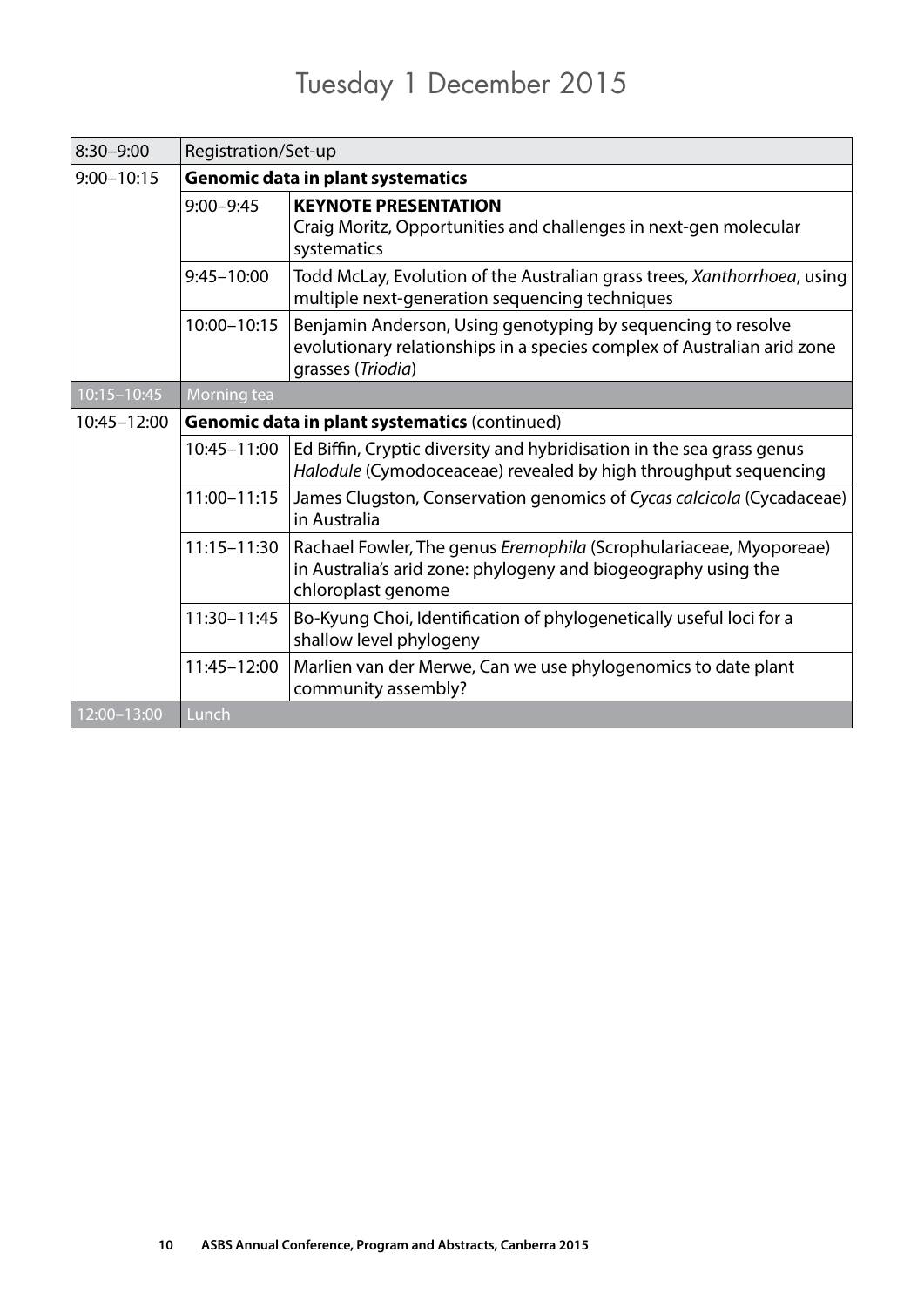| 13:00-14:15     | <b>Phylogenetics</b>             |                                                                                                                                                           |  |
|-----------------|----------------------------------|-----------------------------------------------------------------------------------------------------------------------------------------------------------|--|
|                 | 13:00-13:15                      | Juliet Wege, Triggering new insights into a remarkable genus: the<br>Stylidium phylogeny and pollination project                                          |  |
|                 | 13:15-13:30                      | Endymion Cooper, Resolving ancient phylogenetic relationships in<br>green plants                                                                          |  |
|                 | 13:30-13:45                      | Cécile Gueidan, Molecular phylogeny of the tropical lichen family<br>Pyrenulaceae: contribution from dried herbarium specimens and FTA<br>card samples    |  |
|                 | 13:45-14:00                      | Tanya Scharaschkin, Phylogenetics of Rottboelliinae (Andropogoneae:<br>Panicoideae: Poaceae) using sequence data, with emphasis on the<br>Australian taxa |  |
|                 | 14:00-14:15                      | Katharina Schulte, The Dendrobium alliance revisited: Examining<br>macroevolutionary patterns in Dendrobiinae (Orchidaceae)                               |  |
| $14:15 - 15:00$ | Afternoon tea and poster session |                                                                                                                                                           |  |
| 15:00-16:15     | <b>Phylogenetics (continued)</b> |                                                                                                                                                           |  |
|                 | 15:00-15:15                      | Alexander Schmidt-Lebuhn, Species checklists and a supermatrix<br>approach in the study of biogeography at a global scale                                 |  |
|                 | 15:15-15:30                      | Janet Gagul, Molecular phylogenetics of Elaeocarpus (Elaeocarpaceae)<br>with a focus on New Guinea species                                                |  |
|                 | 15:30-15:45                      | Xénia Weber, Papery problems: resolving generic boundaries of<br>Leucochrysum and Waitzia (Asteraceae: Gnaphalieae)                                       |  |
|                 | 15:45-16:00                      | Charles Foster, Molecular systematics and biogeography of Pimelea<br>(Thymelaeaceae)                                                                      |  |
|                 | 16:00-16:15                      | Lalita Simpson, Endemism in mountain-top plant communities of<br>Australia's Wet Tropics: Past, present and future                                        |  |
| 16:15-16:30     | <b>Break</b>                     |                                                                                                                                                           |  |
| 16:30-18:00     |                                  | <b>Decadal Plan for Australasian Biodiversity Science</b>                                                                                                 |  |
|                 | 16:30-16:45                      | Ilse Breitwieser, Royal Society of New Zealand Panel on National<br>Taxonomic Collections in New Zealand                                                  |  |
|                 | 16:45-17:00                      | Michelle Waycott, Progress towards a Decadal Plan for Australasian<br>Biodiversity Science - an update                                                    |  |
|                 | 17:00-18:00                      | <b>Decadal Plan Discussion</b>                                                                                                                            |  |
| 18:00-18:30     | <b>Break</b>                     |                                                                                                                                                           |  |
| 18:30-22:00     | <b>Conference Dinner</b>         |                                                                                                                                                           |  |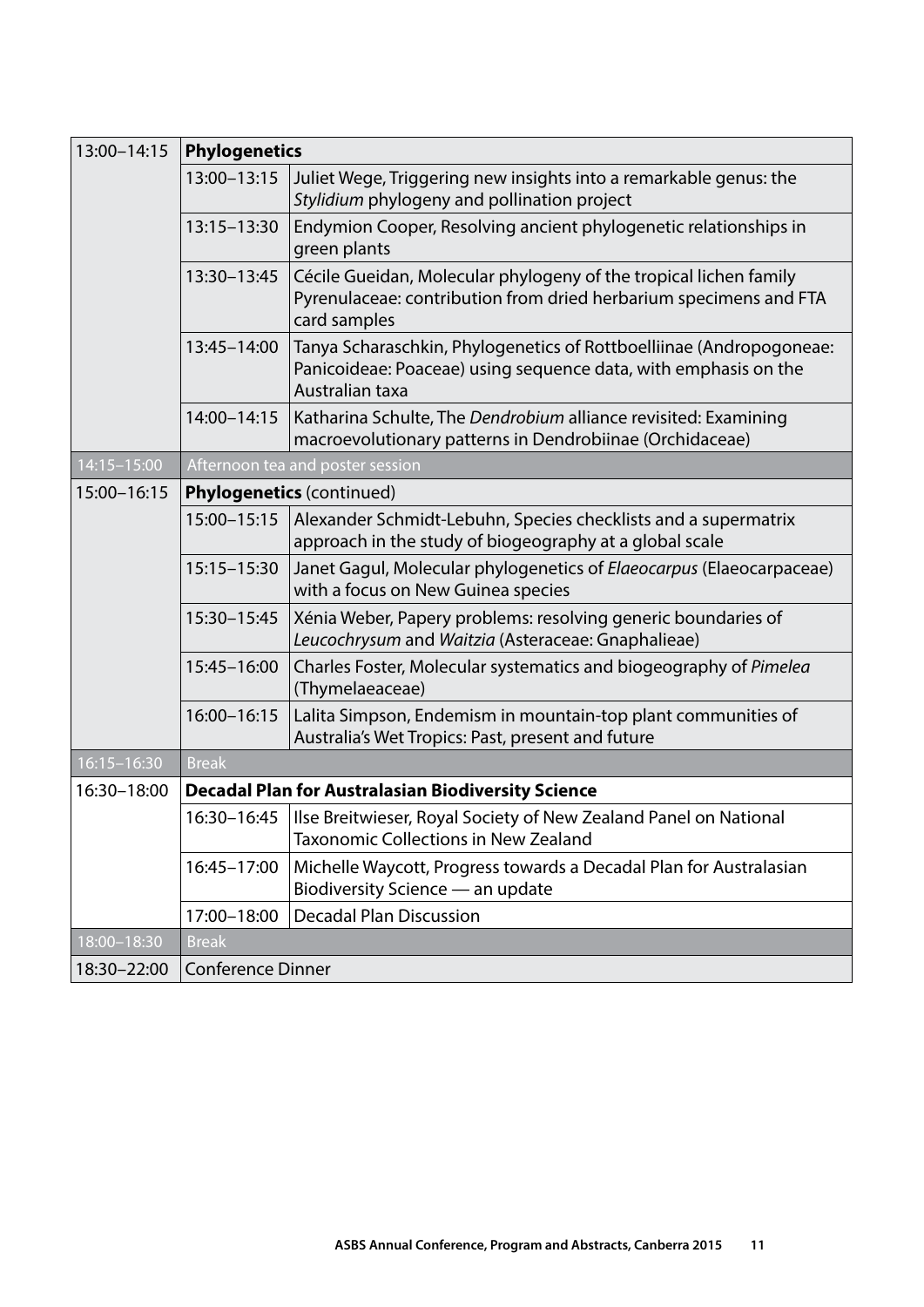### Wednesday 2 December 2015

<span id="page-13-0"></span>

| 8:30-9:00       | Registration/Set-up                                                                         |                                                                                                                                               |  |
|-----------------|---------------------------------------------------------------------------------------------|-----------------------------------------------------------------------------------------------------------------------------------------------|--|
| $9:00 - 10:15$  | Integrated floras, eFloras, and online keys                                                 |                                                                                                                                               |  |
|                 | $9:00 - 9:45$                                                                               | <b>KEYNOTE PRESENTATION</b><br>Ilse Breitwieser, Electronic Floras — integrating the best of the past with<br>the possibilities of the future |  |
|                 | $9:45 - 10:00$                                                                              | Zoe Knapp, Gaps and priorities for the Flora of Australia: where to next?                                                                     |  |
|                 | 10:00-10:15                                                                                 | Kevin Thiele, This changes everything - an eFlora platform for<br>Australasia                                                                 |  |
| $10:15 - 10:45$ | Morning tea                                                                                 |                                                                                                                                               |  |
| 10:45-12:00     |                                                                                             | Integrated floras, eFloras, and online keys (continued)                                                                                       |  |
|                 | 10:45-11:00                                                                                 | Michelle Waycott, Reinvigorating an already well-used electronic flora:<br>5 <sup>th</sup> Edn Flora of South Australia                       |  |
|                 | 11:00-11:15                                                                                 | Frank Zich, Ongoing development of the "Australian Tropical Rainforest<br>Plants" Interactive Identification Tool                             |  |
|                 | $11:15 - 11:30$                                                                             | David Cantrill, That's not a flora This is a flora                                                                                            |  |
|                 | 11:30-11:45                                                                                 | Russell Barrett, Keys to the Kimberley Flora: transitioning from hardcopy<br>to e-floras                                                      |  |
|                 | 11:45-12:00                                                                                 | Leon Perrie, Untangling New Zealand's tangle ferns for eFloraNZ                                                                               |  |
| $12:00 - 13:00$ | Lunch                                                                                       |                                                                                                                                               |  |
| 13:00-14:00     | <b>Burbidge Medallist presentation and lecture</b>                                          |                                                                                                                                               |  |
| 14:00-14:30     | Afternoon tea                                                                               |                                                                                                                                               |  |
| 14:30-15:30     | <b>Phylogenetics (continued)</b>                                                            |                                                                                                                                               |  |
|                 | 14:30-14:45                                                                                 | Darren Crayn, A detailed phylogenetic classification of Ericaceae: are we<br>there yet?                                                       |  |
|                 | 14:45-15:00                                                                                 | Jennifer Tate, Widespread morphological parallelism in Korthalsella<br>mistletoes (Viscaceae)                                                 |  |
|                 | 15:00-15:15                                                                                 | Matt Buys, Metrosideros: a contribution to the ongoing quest to<br>decipher the phylogeny and phylogeography of a complex group               |  |
|                 | 15:15-15:30                                                                                 | Peter Wilson, Phylogeny of the tribe Leptospermeae (Myrtaceae)                                                                                |  |
| 15:30-16:30     | <b>Student Award Presentations and Closing Remarks</b>                                      |                                                                                                                                               |  |
| 16:30-17:00     | <b>Break</b>                                                                                |                                                                                                                                               |  |
| 17:00-18:00     | Memorial Ceremony for Hansjörg and Marlies Eichler<br>(Australian National Botanic Gardens) |                                                                                                                                               |  |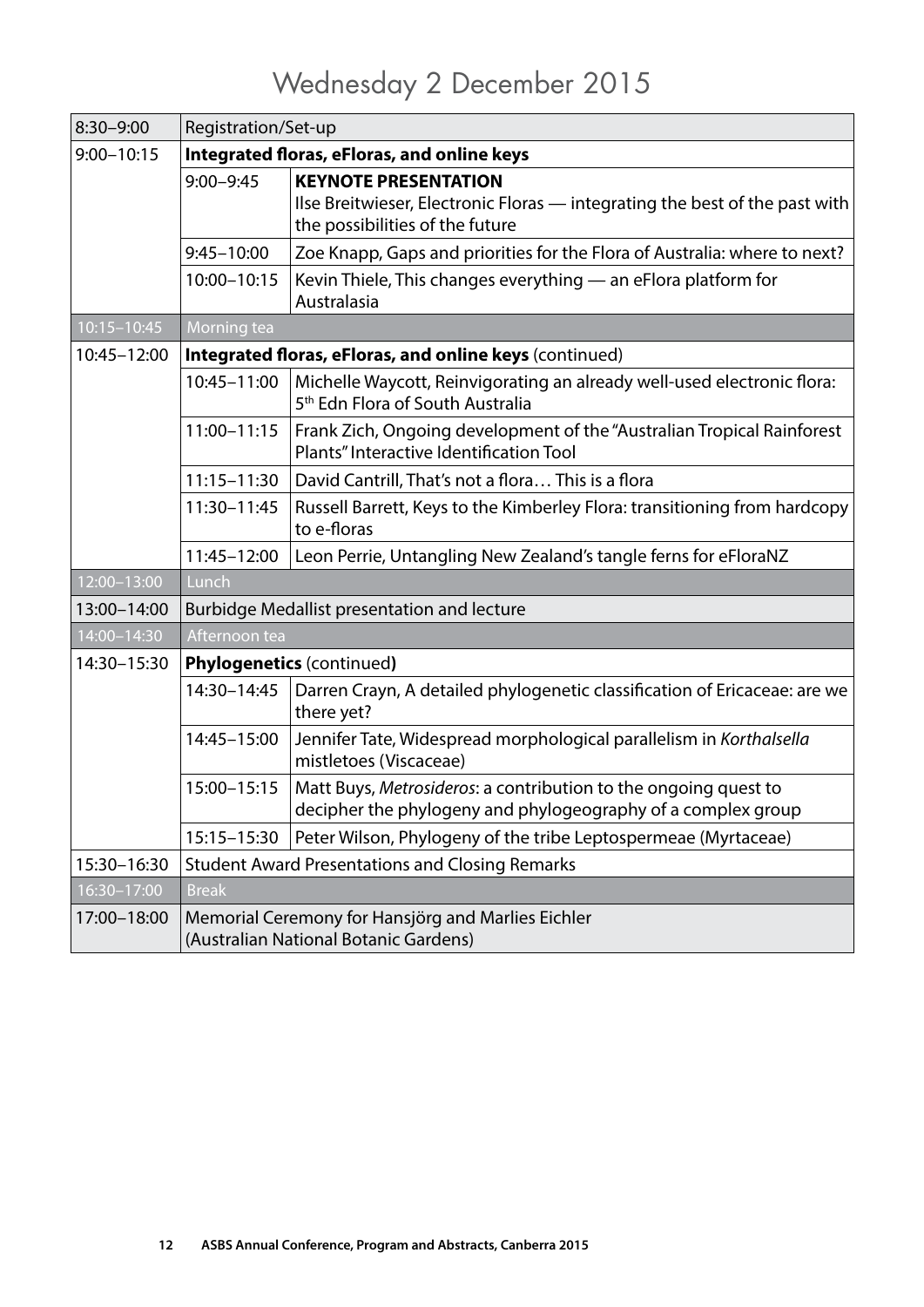ABSTRACTS

<span id="page-14-0"></span>Abstracts for both oral and poster presentations are listed alphabetically by the surname of the presenter. Where a presentation or poster has multiple authors the presenter is indicated in **bold** text.

### Oral Presentations

#### **Using genotyping by sequencing to resolve evolutionary relationships in a species complex of Australian arid zone grasses (***Triodia***)**

**Benjamin Anderson**<sup>1,2</sup>, Matthew Barrett<sup>1,2</sup>, Pauline Grierson<sup>2</sup>, Siegy Krauss<sup>1,2</sup> & Kevin Thiele<sup>1,3</sup>

**Tuesday 1 December, 10:00–10:15** 

<sup>1</sup> School of Plant Biology, University of Western Australia, Crawley, WA 6009, Australia

2 Kings Park and Botanic Garden, Fraser Avenue, Kings Park, WA 6005, Australia

<sup>3</sup> Western Australian Herbarium, Department of Parks and Wildlife, Locked Bag 104, Bentley Delivery Centre, WA 6983, Australia

The application of next generation sequencing (NGS) technologies to systematics is still an emerging area of research, and systematists are increasingly faced with the challenge of interpreting the massive data sets associated with NGS. Genotyping by sequencing (GBS) is one of a number of NGS approaches based on the digestion of genomic DNA by restriction enzymes, and it can be applied to non-model systems. The *Triodia basedowii* species complex comprises two named taxa, five informally-named taxa and at least two additional taxa awaiting recognition. Morphological overlap between taxa and variability within taxa make identifications challenging, and previous sequencing of ITS was unable to clearly distinguish between some taxa. We applied GBS to samples from the *T. basedowii* complex using a commercial service through ANU. We used STACKS and PyRAD to demultiplex sequences and assemble them into loci for calling single nucleotide polymorphisms (SNPs). As part of this process, we optimised assembly parameters using replicate samples and genetic distances within populations. We analysed concatenated loci using RAxML, and used hierarchical clustering and PCA on distance matrices based on called SNPs. Our preliminary results reveal strong support for previously recognised taxa and distinction between taxa that were indistinguishable using ITS.

#### **Tales from the Type bay**

Robyn Barker **Monday 30 November, 10:45–11:00** 

State Herbarium of South Australia, Hackney Road, Adelaide, SA 5001, Australia

Today for any new species we designate a holotype and list the isotypes and where they can be found and so there is usually no question about the identity and location of any type material. However, this is a relatively recent practise and for older names the location and identification of type specimens is a much more challenging process.

Most herbaria will have already made at least one pass through their collections to set aside their types and, in the case of AD, assigned them to their red folders and placed them in the type bay. Once in the type bay they are readily identified and are then available to be worked on by visiting scientists or for loan. The advent of the Global Plants Initiative type digitisation project has led to these types being revisited and scrutinised before their images are captured and made available to the world through the web. What are we learning from this process?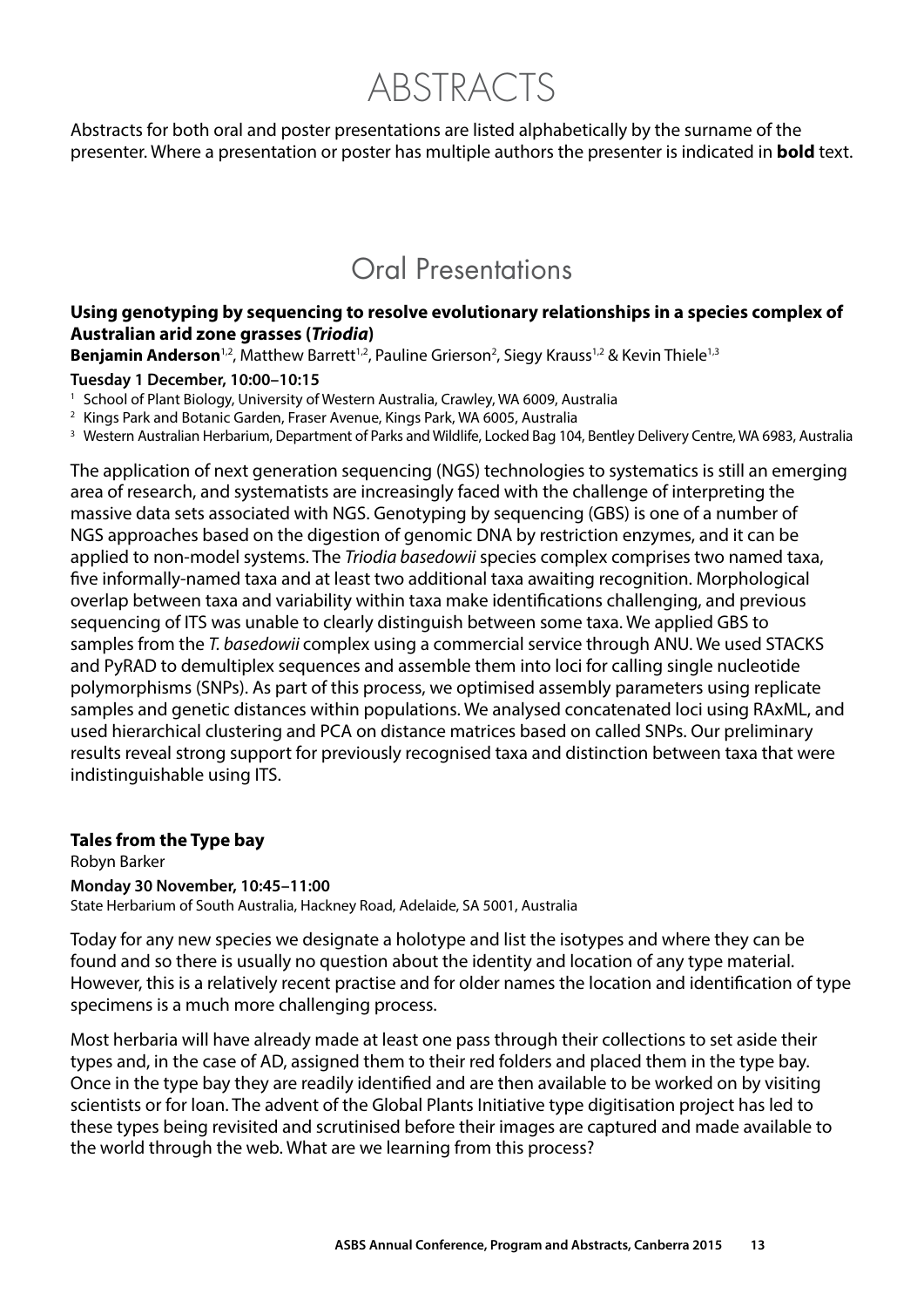#### <span id="page-15-0"></span>**Keys to the Kimberley Flora: transitioning from hardcopy to E-floras**  Russell Barrett

#### **Wednesday 2 December, 11:30–11:45**

Australian National Herbarium, Centre for Australian National Biodiversity Research, National Research Collections Australia, CSIRO, GPO Box 1600, Canberra, ACT 2601, Australia

Over 20 years in preparation, a new set of keys to the vascular flora of the Kimberley region of Western Australia is nearing completion. The keys will be published in traditional hard copy, but also made available as an open-access PDF, under a Creative Commons Copyright licence, to allow the content to be freely incorporated into existing online databases (KeyBase and the Australian Plant Name Index). The background to these keys will be presented, along with the rationale for publishing them in this format. It is hoped that publication of the keys will stimulate the production of a revised regional flora in an electronic format. Preparation of taxonomic identification tools is very time consuming. Publishers often have very specific formats that they require for the final hardcopy version. With the development of interactive electronic identification tools and large-capacity PDAs, users will increasingly be looking to access the information that systematists produce in electronic form. We need to consider the way we publish taxonomic descriptions with e-floras in mind.

#### **The tangled web of Australian spider flowers: a multifaceted approach to understanding the evolution of the Australian** *Cleome* **clade**

Russell Barrett<sup>1,2</sup>, Kym Ottewell<sup>3</sup>, Margaret Byrne<sup>3</sup>, David Coates<sup>3</sup> & Kevin Thiele<sup>1</sup>

**Monday 30 November, 15:00–15:15** 

- <sup>1</sup> Western Australian Herbarium, Department of Parks and Wildlife, Locked Bag 104, Bentley Delivery Centre, WA 6983, Australia<br><sup>2</sup> Australian National Herbarium, Centre for Australian National Biodiversity Research,
- 
- National Research Collections Australia, CSIRO, GPO Box 1600, Canberra, ACT 2601, Australia<br>3 Science and Conservation, Department of Parks & Wildlife, Locked Bag 104, Bentley Delivery Centre, WA 6983, Australia
- 

Australian members of Cleomaceae form a monophyletic clade that has speciated across tropical Australia, presumably from a single dispersal event to the continent. Contrasting patterns of morphological and molecular variation have been identified using a combination of micromorphology, nuclear and plastid sequence data and phylogenomic analyses. The highest diversity of Australian *Cleome* species is in the Kimberley region and the "Top End" of the Northern Territory. *Cleome viscosa* has spread through south-east Asia, and more recently become weedy in central America. Morphological variation has suggested that additional taxa should be recognised, but taxon boundaries remain unclear. SEM studies of seed morphology complemented by phylogenetic and phylogenomic data allow relationships and taxon limits to be re-evaluated. Concordant phylogenetic data allow the significance of individual morphological characters to be established. A number of novel, geographically restricted lineages have been identified that may be of conservation significance.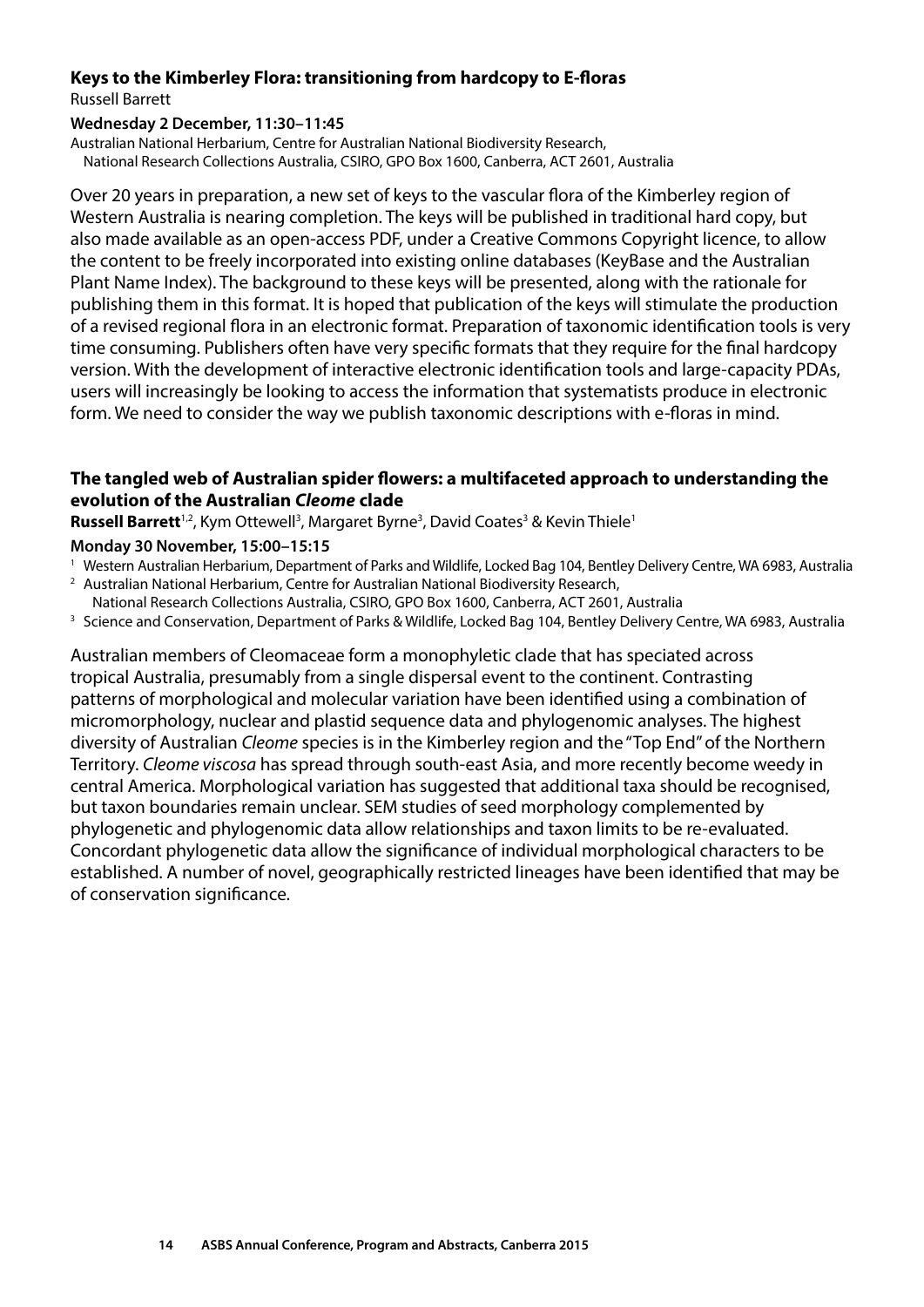#### <span id="page-16-0"></span>**Cryptic diversity and hybridisation in the sea grass genus** *Halodule* **(Cymodoceaceae) revealed by High Throughput Sequencing**

**Ed Biffin**<sup>1</sup>, Michelle Waycott<sup>1,2</sup> & Kor-Jent van Dijk<sup>2</sup>

#### **Tuesday 1 December, 10:45–11:00**

<sup>1</sup> State Herbarium of South Australia, Hackney Road, Adelaide, SA 5001, Australia

<sup>2</sup> School of Earth and Environmental Sciences, University of Adelaide, Adelaide, SA 5001, Australia

Using molecular data, several studies have highlighted unexpected levels of diversity within and among species groups. In lineages with low morphological complexity species delimitation has always been challenging and a sole focus on morphology may underestimate the true extent of diversity. Here, we use an AFLP sequencing approach to investigate diversity in the seagrass genus *Halodule*. Phylogenetic analysis supports the monophyly of the Old World (*H. uninervis*, *H. pinifolia*) and New World (*H. wrightii*) lineages. Phylogenetic, Bayesian clustering and ordination analyses were used to investigate genetic structure within each of these groups. We find evidence for divergent genetic lineages within both clades. Within the "uninervis" clade, three largely sympatric lineages show greater connectivity across their distributional range than was observed on a local geographic scale. Two genetic groups were identified within the "wrightii" clade and are incongruent with existing taxonomic concepts. In both the "uninervis" and "wrightii" clades we identified admixed individuals consistent with hybridisation amongst each of the genetic groups. While conventional morphological concepts provide little indication of the level of complexity harboured within *Halodule*, our genetic evidence forms a powerful basis for *a posteriori* investigation to clarifying the systematics and evolution of *Halodule*.

#### **Electronic Floras — integrating the best of the past with the possibilities of the future**

**Keynote Presentation Ilse Breitwieser**, Aaron Wilton & Peter Heenan

#### **Wednesday 2 December, 9:00–9:45**

Allan Herbarium, Landcare Research, PO Box 69040, Lincoln 7640, New Zealand

Floras are an authoritative summation of taxonomic knowledge for a given region at a given time. Traditionally Floras are books, but because of the considerable time and resources required to compile and produce a Flora, these books are often out of date as soon as the Flora is printed. Developments in biodiversity informatics make it now possible to use different approaches to create Floras, and worldwide there are numerous "next generation Flora" projects underway. These range from digitisation of existing Floras to development of novel information systems that replace or extend traditional Floras. Such systems variously include tools to address different parts of the Flora writing process from accumulating and synthesising data through to generating products to meet specific audience needs. These new approaches lead to different work processes for systematists and different possibilities of engagement with a much wider Flora user community. We will provide an overview of integrated and electronic Flora developments but will focus particularly on our own experiences in New Zealand and the development of our electronically-based Flora of New Zealand.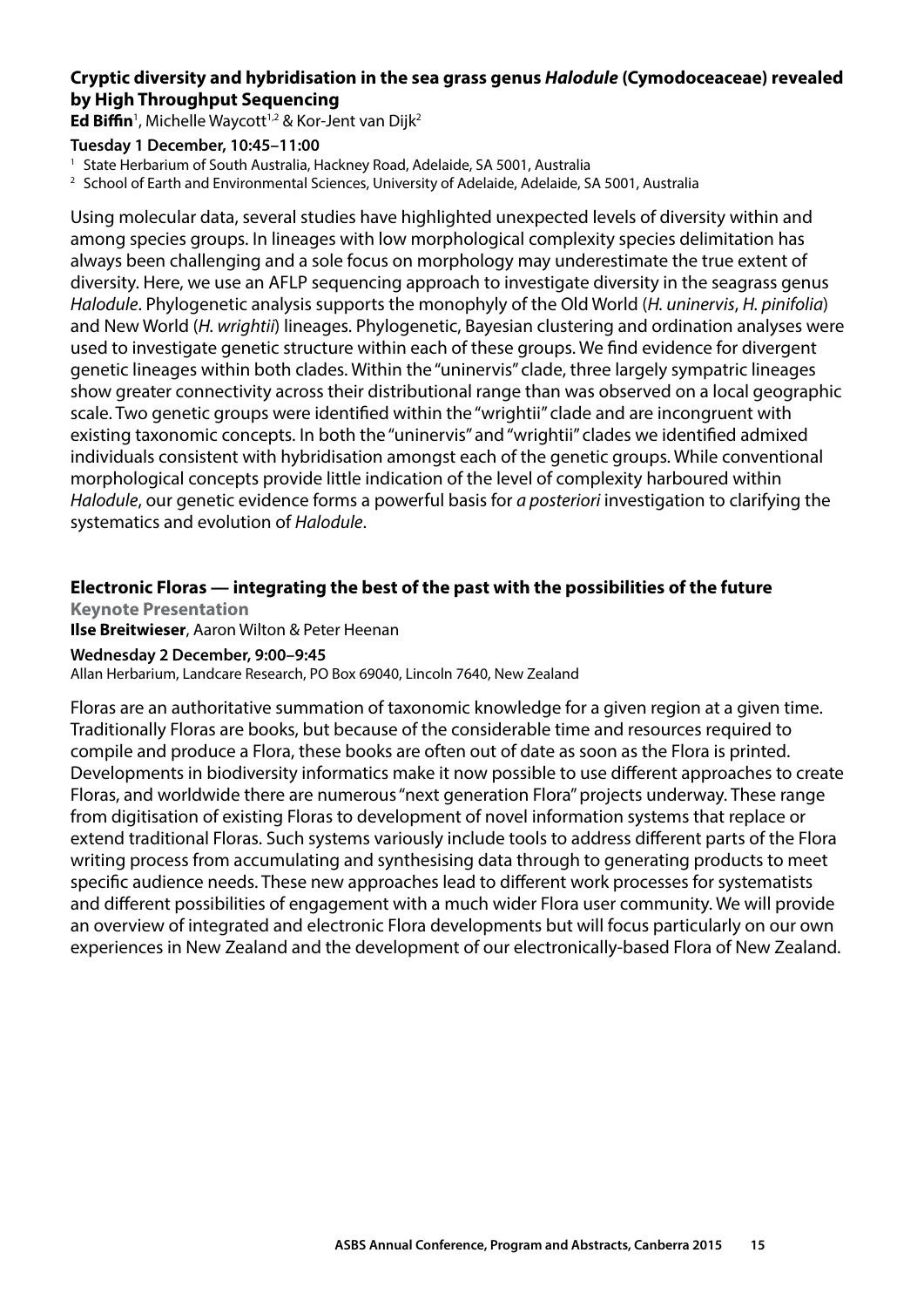#### <span id="page-17-0"></span>**Royal Society of New Zealand Panel on National Taxonomic Collections in New Zealand**  Ilse Breitwieser

#### **Tuesday 1 December, 16:30–16:45**

Allan Herbarium, Landcare Research, PO Box 69040, Lincoln 7640, New Zealand

The challenges and needs of New Zealand's national biological collections have been around for many years. In February 2015, in the face of concern over the extent to which strategic guidance was being provided over this "backbone" of necessary research infrastructure, the Royal Society of New Zealand Council convened a panel of leading experts to assess the state and future needs of New Zealand's nationally important biological collections.

The Panel was chaired by Dr Wendy Nelson FRSNZ, and included Dr Ilse Breitwieser, Professor Ewan Fordyce FRSNZ, Dr Janet Bradford-Grieve FRSNZ, Dr David Penman, Dr Nick Roskruge, Dr Tom Trnski, Dr Susan Waugh, and Dr Colin Webb FRSNZ.

The focus of the panel was to identify the significance of New Zealand's national taxonomic collections; review the value being gained from them now and the potential value possible in the future; evaluate taxonomic training in New Zealand and any impediments; and provide recommendations on the most effective process for supporting, developing and managing our taxonomic collections, databases, information systems and research for the future.

I will present a short overview on the work of the Panel and the report.

#### **Crowd sourcing data entry at the University of Melbourne Herbarium**

**Gill Brown** & Erin Batty

#### **Monday 30 November, 9:45–10:00**

University of Melbourne Herbarium, School of BioSciences, University of Melbourne, Vic 3010, Australia

We used crowd sourcing to database specimens from our Burnley Horticultural Collection, through the DigiVol portal on the Atlas of Living Australia. This was a test project for the Australian herbarium community with CHR being the only other Australasian collection to previously use the portal. We have run two expeditions and the data from these have been fed into AVH. We hope to use it in the future as a teaching tool, as well as providing opportunities for undergraduate students to increase their botanical knowledge and learn about herbaria and specimen curation through volunteering.

The Burnley Horticultural collection comprises c. 6,000–7,000 specimens that are predominantly horticultural and invasive plant species but also includes native plants. It was originally used for teaching and research at the (now) University of Melbourne's Burnley campus and was donated to MELU in 2007, where it has sat awaiting curation and cataloguing.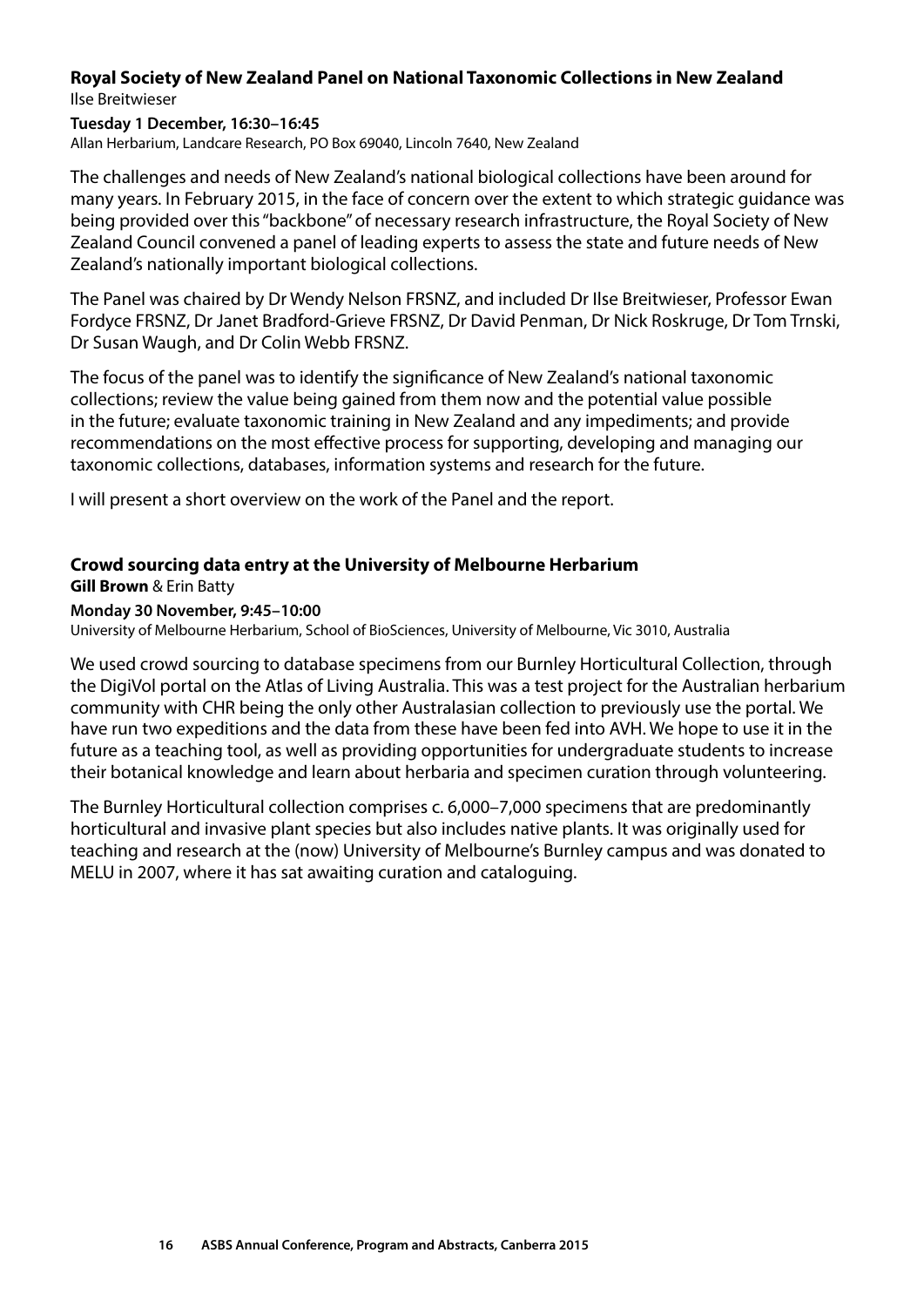#### <span id="page-18-0"></span>**Soil geochemistry patterns explain richness patterns of the Australian flora**  Elizabeth Bui

#### **Monday 30 November, 12:00–12:15**

CSIRO Land and Water, GPO Box 1666, Canberra, ACT 2601, Australia

The National Geochemical Survey of Australia (NGSA) has reported 68 elemental concentrations at 1315 georeferenced point measurements across the continent at two depth intervals (TOS, 0–10 cm, and BOS, 60–80 cm), for two size fractions (<2 mm and <75 μm). In addition the pH and electrical conductivity (EC) on 1:5 soil:solution extracts from bulk samples at the same locations was reported. This is a low-density survey (1 site/5500 km<sup>2</sup>) but is suitable to capture geochemical composition and variability at the continental scale.

Using geostatistics we can use this sparse dataset in biodiversity studies. For example we have used ordinary kriging to predict the major elemental concentrations (aluminium (Al), calcium (Ca), iron (Fe), magnesium (Mg), manganese (Mn), phosphorus (P), potassium (K), sodium (Na), sulphur (S), silicon (Si), all in mg kg<sup>-1</sup>), pH1:5, and EC1:5 for the  $<$ 2 mm fraction at the two depth intervals (TOS and BOS) at sites with *Acacia* (127,259), eucalypt (153,164), and Proteaceae (149,361) presence recorded in the Australia's Virtual Herbarium (AVH) database (**[http://avh.chah.org.au](http://avh.chah.org.au/)**).

Combining these records with climate data has enabled us to establish that where species richness is high, geochemistry plays as important a role as climate in explaining *Acacia*, eucalypt, and Proteaceae species assemblages in biodiversity hotspots of southwest and eastern Australia.

Acacias are responding to pH, EC, Na, P, and Al whereas Proteaceae are responding to P, pH, Si, Na, and Ca. In the west, eucalypts as a whole are responding to Ca and Na whereas in the east they are responding more to EC, Fe, and pH but different groups of eucalypts respond to different variables.

#### *Metrosideros***: a contribution to the ongoing quest to decipher the phylogeny and phylogeography of a complex group**

Matt Buys<sup>1</sup> & Brent Berger<sup>2</sup>

#### **Wednesday 2 December, 15:00–15:15**

<sup>1</sup> National Forestry Herbarium, NZ Forest Research Institute (Scion), New Zealand

2 Department of Biology, St. John's University, USA

To begin to explore the modern paradigm of biogeography as it pertains to volcanic islands, we investigated the genus *Metrosideros* (Myrtaceae) across its South Pacific distribution and utilised molecular data and fossil evidence to provisionally time the initial spread of the genus across the Pacific, focusing on non-Hawaiian species. Using three plastid (*matK*, *psbA‑trnH*, *rps*16) and two nrDNA (ITS, ETS) regions, we find strong support for the monophyly of tribe Metrosidereae. While the backbone of the phylogeny is largely unresolved indicating a rapid radiation, we do find support for *Metrosideros* subg. *Metrosideros*, *Metrosideros* subsect. *Crassinervis*, the monophyly of *Carpolepis*, and a sister relationship between the South American *Tepualia stipularis* and the South African *M. angustifolia*. Divergence time estimates suggest an origin of *Metrosideros s.l.* (including *M. angustifolia* and *Tepualia stipularis*) ~25 Ma during the Oligocene. Our data indicate that the initial diversification invokes a southern Gondwana signal with an Australasian, South American, South African split. *Metrosideros s.s.* likely dispersed from New Guinea to New Zealand during the Miocene with subsequent LDDE events between New Zealand and New Caledonia occurring at least three times, with additional LDDE to the Kermadec Islands, the Lord Howe Islands, and the Bonin Islands occurring more recently.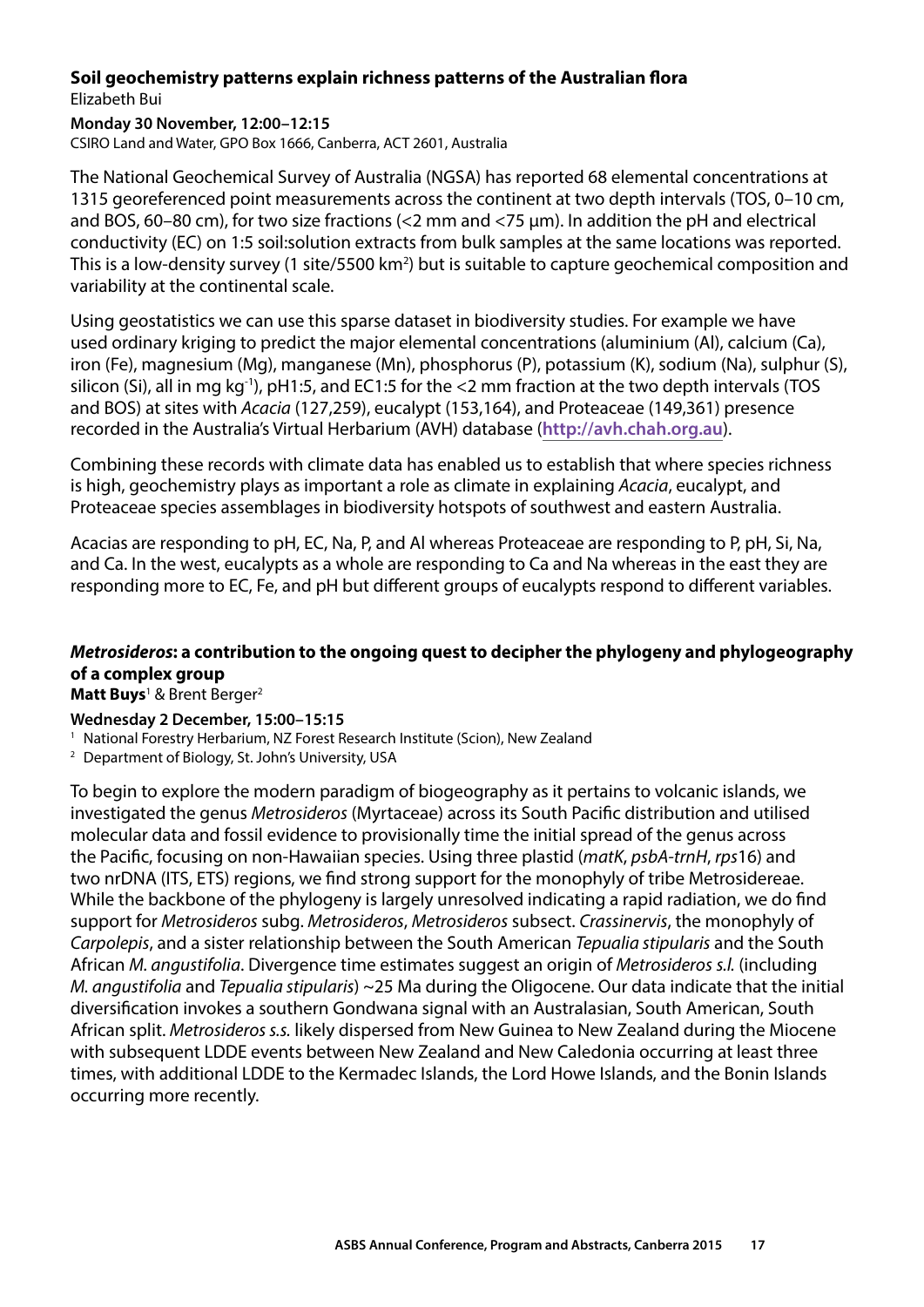#### <span id="page-19-0"></span>**That's not a flora… This is a flora**

**David Cantrill**, Frank Udovicic & Niels Klazenga

#### **Wednesday 2 December, 11:15–11:30**

Royal Botanic Gardens Victoria, Birdwood Avenue, Private Bag 2000, South Yarra, Vic 3141, Australia

The *Flora of Victoria* was published in four volumes between 1993 and 1999. Rebranded as VicFlora it has been available online since early 2015 and incorporates the Census of the Vascular Plants of Victoria. We are currently in the middle of a three-year project to generate taxon descriptions for over one thousand taxa that are needed to get the flora up-to-date and complete, and intend to keep it up-to-date into the future. At the Royal Botanic Gardens Victoria, six botanists are involved in bringing and keeping VicFlora up-to-date, as well as three other staff and two volunteers who take care of the infrastructure and the images. For sustainable long-term management of the content of VicFlora, VicFlora will be managed in the National Species Lists, new treatments will be born-APNI and VicFlora will run almost entirely on ALA services. VicFlora currently has about 100 users on any weekday. It is used by land managers and rangers, as well as many interested amateurs, in Victoria and is being used for teaching at universities in Melbourne.

**The liverwort genus** *Riccia* **(Ricciaceae): building relationships to capitalise on Australian species**  D. Christine Cargill<sup>1</sup>, Will C. Neal<sup>2</sup>, Ish Sharma, Karen Beckmann & Cécile Gueidan<sup>1</sup>

#### **Monday 30 November, 16:00–16:15**

1 Australian National Herbarium, Centre for Australian National Biodiversity Research,

National Research Collections Australia, GPO Box 1600, Canberra, ACT 2601, Australia 2 University of Melbourne, School of BioSciences, Vic 3010, Australia

A number of Australian *Riccia* taxa have been sequenced for the first time, with the majority from the monsoon tropics of the Northern Territory, north of 18° latitude. This allowed the investigation of a number of infrageneric groupings within the genus as well as morphological species concepts. Molecular data from three chloroplastic and nuclear markers support the genus as a monophyletic group, however, the monophyly of the two largest subgenera, *Riccia* and *Ricciella* are not supported, with the latter well nested within subg. *Riccia*. A number of widespread and common species such as *R. inflexa* and *R. lamellosa* were found to be polyphyletic. A second tree reconstruction using only *trnL‑F* sequences allowed the inclusion of a number of extra-Australian material. Results from this study indicated congruence between material of some Australian and extra-Australian taxa, with further research required to determine the taxonomic placement of remaining taxa.

#### **Identification of phylogenetically useful loci for a shallow level phylogeny**

Bo-Kyung Choi<sup>1,2</sup>, Lyn G. Cook<sup>3</sup>, Alicia Toon<sup>3</sup>, Robert D. Edwards<sup>3</sup>, Michael D. Crisp<sup>1</sup> & Carsten Külheim<sup>1</sup>

#### **Tuesday 1 December, 11:30–11:45**

- <sup>1</sup> Research School of Biology, Australian National University, Canberra, ACT 0200, Australia
- 2 Australian National Herbarium, Centre for Australian National Biodiversity Research,
- National Research Collections Australia, GPO Box 1600, Canberra, ACT 2601, Australia 3 The University of Queensland, School of Biological Sciences, Brisbane, Qld 4072, Australia
- 

Identifying informative loci has been a challenge for phylogenetic studies. The aim of our study was to find informative loci to create a phylogeny of recently diverged taxa within the Myrtaceae. We aimed to find orthologous loci with low copy numbers from several target species. This task has been made easier through the number of annotated genomes across various organisms that have become available online. We introduce a method using an annotated genome of one target species together with transcriptome and shot gun genome sequences of three other species. Our target groups are *Eucalyptus* and *Melaleuca*. We performed a de-novo assembly from RNAseq reads of *M. quinquenervia*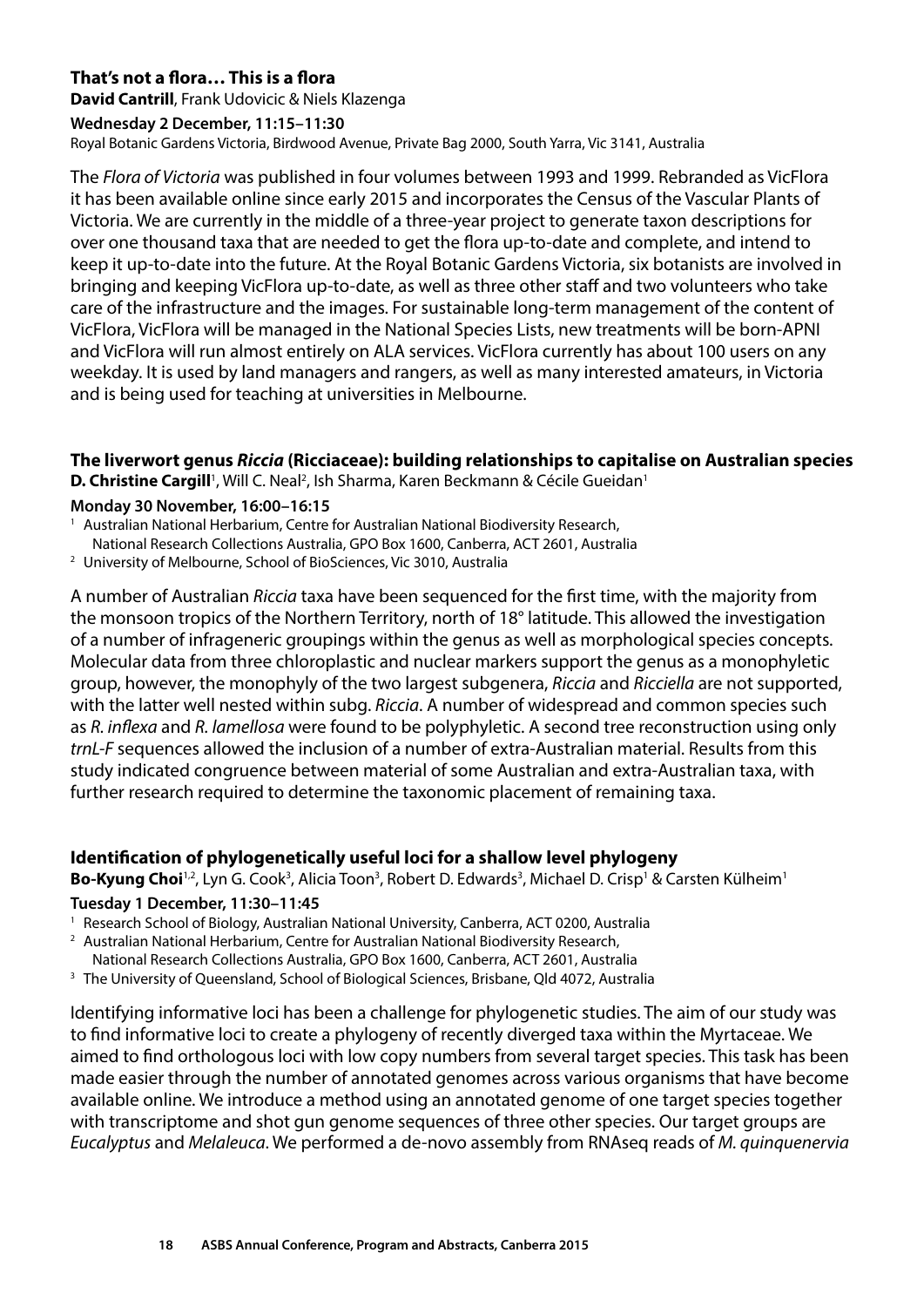<span id="page-20-0"></span>and then mapped shot-gun genome sequence reads from *M. bracteata* and *M. leucadendra* against the assembled transcriptome. We selected transcripts that showed the expected shot-gun coverage and searched for orthologous loci in *E. grandis* using a blast search in the phytozome database. If a single ortholog was found, we compared the copy numbers of the gene across the plant kingdom. We identified 200 loci totalling 200 kb in length. This method is applicable to other groups of organisms with unresolved phylogenies.

#### **Conservation genomics of** *Cycas calcicola* **(Cycadaceae) in Australia**

**James A.R. Clugston**<sup>1,2</sup> & Nathalie S. Nagalingum<sup>1</sup>

#### **Tuesday 1 December, 11:00–11:15**

1 Royal Botanic Garden Sydney, Mrs Macquaries Road, Sydney, NSW 2000, Australia

2 The University of Edinburgh Darwin Building, The King's Buildings, Max Born Crescent, Edinburgh EH9 3BF, UK

Many cycads exist in small populations, and so understanding the genetic variation in cycads is imperative to help conserve the remaining populations, thus ensuring their survival. Genetic data plays a fundamental role in identifying and conserving multiple genotypes and populations with the highest levels of genetic diversity. Although Australia represents a significant biodiversity hotspot for cycads, the genetic diversity of *Cycas* in Australia has yet to be explored. This research applies next generation sequencing (NGS) technologies for cycad conservation genetics. More specifically, we are using restriction associated DNA sequences (RADseq) to produce thousands of small stretches of the genome, which can be used for population genotyping by identifying potentially thousands of polymorphisms. Our target species is *Cycas calcicola*, a species endemic to the Northern Territory, Australia and which occurs in disjunct populations between the Litchfield National Park and the Katherine region. The RADseq data generated for this species will be used to: understand genetic variation in and between populations; identify genetic differences between northern and southern populations; recognise populations of conservation priority; and determine if botanic garden collections successfully represent existing genetic diversity found in the wild.

#### **Resolving ancient phylogenetic relationships in green plants**

Endymion Cooper

#### **Tuesday 1 December, 13:15–13:30**

School of Biological and Chemical Sciences, Queen Mary University of London, London E1 4NS, UK

Identifying the closest living relatives of land plants and resolving the sequence of earliest divergences amongst major embryophyte groups are fundamental to our understanding of the origins and diversification of the terrestrial flora. Yet, despite considerable effort to resolve these parts of the green plant tree of life, considerable uncertainty remains. It is clear that these ancient divergences present significant challenges. Whilst the focus has been on obtaining the best supported topologies, low confidence and ambiguity have been considered the enemy to be vanquished. However, in the uncertainty there lies valuable information for resolving not just the topology, but also the patterns of gene and genome evolution that accompanied the major adaptive changes that facilitated the transition to land. In this talk I discuss the processes that erode phylogenetic signal and consider how, by attempting to reconstruct these processes, we might be able to overcome the challenges they create. I emphasise that without an understanding of these processes we cannot accurately estimate branch lengths and, consequently, divergence times. These issues have broad implications for resolving the tree of life.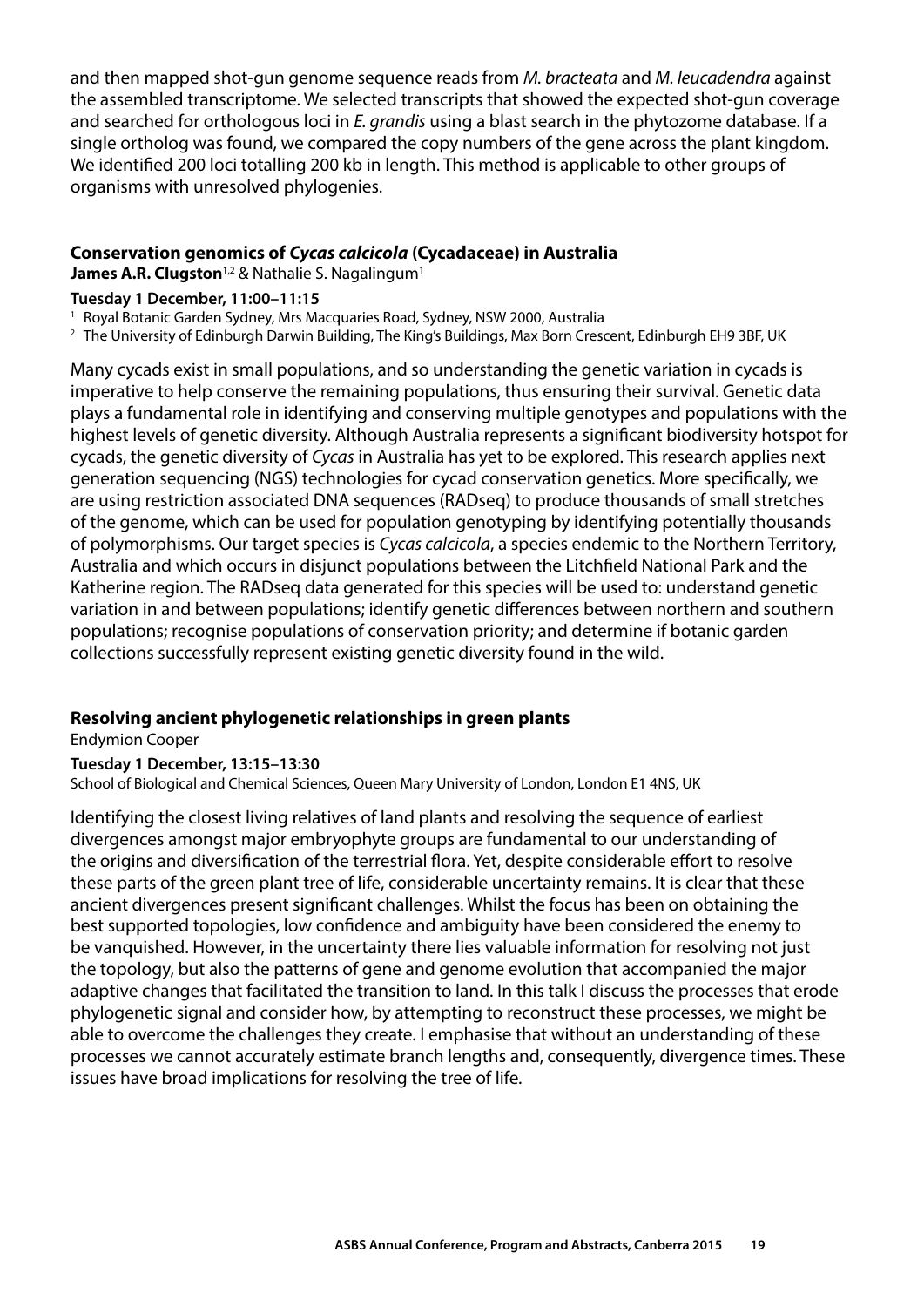#### <span id="page-21-0"></span>**A detailed phylogenetic classification of Ericaceae: are we there yet?**

Caroline Puente-Lelievre<sup>1</sup>, Michael Hislop<sup>2</sup>, Benjamin Potter<sup>3</sup>, Andrew Thornhill<sup>4</sup>, Will Freyman<sup>4</sup>, Kathy Kron5 & **Darren Crayn**<sup>6</sup>

#### **Wednesday 2 December, 14:30–14:45**

- 1 Department of Botany, National Museum of Natural History, Smithsonian Institution, Washington DC 20013-7012, USA
- <sup>2</sup> Western Australian Herbarium, Department of Parks and Wildlife, Locked Bag 104, Bentley Delivery Centre, WA 6983, Australia 3 School of Biological Sciences, University of Auckland, Auckland 1010, New Zealand
- 
- 4 University and Jepson Herbaria, Department of Integrative Biology, University of California Berkeley, Berkeley, CA, 94720-2465, USA<br><sup>5</sup> Department of Biology, Wake Forest University, Winston-Salem NC 27109-7325, USA
- 
- 6 Australian Tropical Herbarium, James Cook University, PO Box 6811, Cairns, Qld 4870, Australia

Ericaceae is a large angiosperm family of more than 120 genera and 4000 species. The ericaceous flora of Australasia is distinct, being dominated and characterised by subfamily Epacridoideae (>35 genera and 550 spp.). We present advances in the phylogenetic systematics of Ericaceae on two fronts (1) a supermatrix approach to resolving a densely sampled family phylogeny, and (2) systematics of the Styphelieae (fleshy-fruited epacrids), the largest of the seven tribes in Epacridoideae. For the former we analysed a supermatrix of published and unpublished DNA sequences (16 markers, 1200+ taxa) to draft by far the most comprehensively sampled Ericaceae phylogeny to date. For the latter we analysed sequences from four plastid (*rbcL*, *matK*, *trnH*–*psbA*, *atpB‑rbcL*), and one nuclear (ITS) marker for 207 taxa (many only phrase-named). The results corroborate the polyphyly of the genera *Astroloma*, *Leucopogon* and *Styphelia* and resolve twelve robust clades. Of these, two can be distinguished by unique morphological features and another six by different character combinations. The remaining groups are morphologically heterogeneous and inconsistent and not readily distinguishable, and a number of species remain ungrouped. We discuss the nomenclatural options and conclude that expanding *Styphelia* to include *Astroloma sensu stricto*, *Coleanthera*, *Croninia*, and much of *Leucopogon* best serves nomenclatural stability and predictability.

#### **How many species of** *Tripogon* **in Australia — resurrecting or laying to rest an old debate? Melodina Fabillo** & Tanya Scharaschkin

#### **Monday 30 November, 15:45–16:00**

School of Earth, Environmental and Biological Sciences, Queensland University of Technology (QUT), Brisbane, Qld 4000, Australia

*Tripogon loliiformis*, the only described species of *Tripogon* in Australia, exhibits extensive morphological variation across its geographic range, leading to the suggestion of it being multiple species. The gross morphological variability of *T. loliiformis* is covered in its 13 syntypes. Gross vegetative and reproductive characters were commonly used in previous taxonomic studies of *Tripogon*. However, micromorphological descriptions remain unknown. This study describes and compares the leaf and inflorescence micromorphology of multiple accessions of *T. loliiformis*, including the 13 syntypes. Leaf and inflorescence materials were collected in the field and from herbarium vouchers. Light and scanning electron microscopy were undertaken. Notable surface features of the leaf and inflorescence that were studied include long cells, bulliform cells, subsidiary cells, micro-hairs, macro-hairs, prickles and papillae. In general, the micromorphology of *T. loliiformis*  indicates features typical of chloridoid grasses. Despite gross morphological variability, *T. loliiformis*  shows uniform micromorphological features across its geographic range. These findings support our phylogenetic study using sequence data showing that there is no basis for splitting the different gross morphological forms into multiple species. This is the first report on the leaf and inflorescence micromorphology of *T. loliiformis*. This new knowledge opens up pathways for future areas of study, for example, those involving the desiccation tolerance of *T. loliiformis*.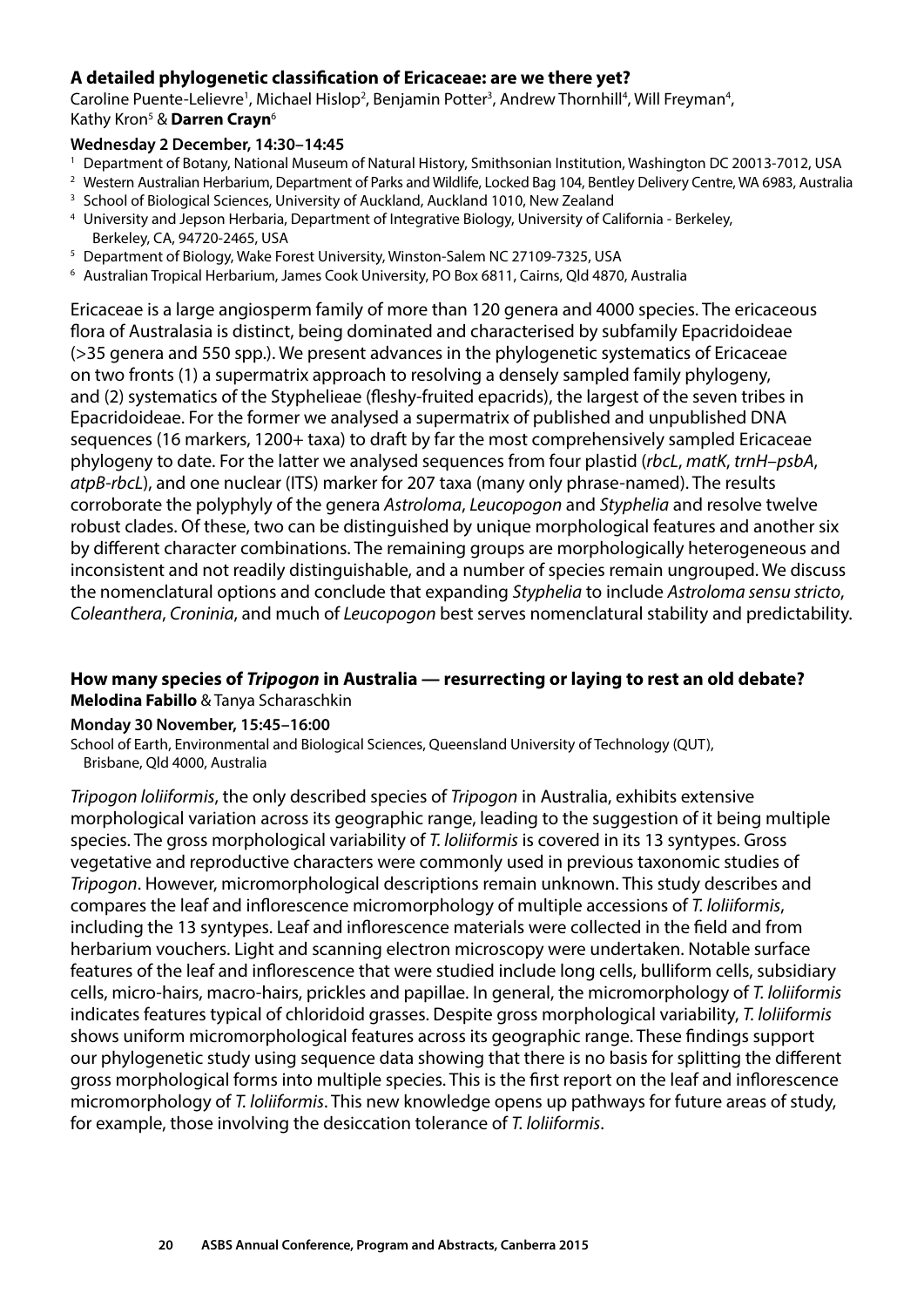#### <span id="page-22-0"></span>**Molecular systematics and biogeography of** *Pimelea* **(Thymelaeaceae)**

**Charles Foster**, Simon Ho & Murray Henwood

#### **Tuesday 1 December, 15:45–16:00**

School of Biological Sciences, University of Sydney, Sydney, NSW 2006, Australia

*Pimelea* (rice flowers) are important members of Australia's diverse biomes, with most species found nowhere else. The nature of the relationships between them, and other plants in the same family (Thymelaeaceae), are unknown. Resolving these relationships is crucial to prioritising the conservation of *Pimelea*, since many are known to be endangered under the EPBC Act List of Threatened Flora. We will take a molecular phylogenetic approach to solve this problem, using high-throughput sequencing technology to obtain informative molecular markers. We will then amplify these markers for a large proportion of Australian and New Zealand species of *Pimelea* to improve our understanding of the evolutionary relationships among these species. Ultimately, this will tell us when and how they diversified, and provide insight into how they responded to climate change, and which ecological factors might have driven their evolutionary success.

### **The genus** *Eremophila* **(Scrophulariaceae, Myoporeae) in Australia's arid zone: phylogeny and biogeography using the chloroplast genome**

Rachael Fowler

#### **Tuesday 1 December, 11:15–11:30**

The University of Melbourne, School of BioSciences, Vic 3010, Australia

*Eremophila* is a large Australian genus with over 200 described species and a growing number of newly discovered taxa. *Eremophila*s are a significant component of the Australian arid zone flora, where they tolerate harsh, dry and saline conditions and provide food and shelter for a wide range of insect and bird species. To date our understanding of species relationships in *Eremophila* are based solely on morphological characters, but with the advancement of next generation sequencing methods we now have the opportunity to understand this group from a comprehensive molecular perspective.

The aims of my PhD research are to discover the evolutionary relationships of *Eremophila* species, in order to re-assess classification of the group using morphological and molecular data, and to infer the biogeographic history of the group in arid Australia. I am also exploring the relationships of *Eremophila* to other members of the tribe Myoporeae. To address these research aims I have trialled an "in-house" library preparation protocol followed by whole genome shotgun sequencing for a small subset of species. This approach, though not without challenges, has proven successful in allowing for entire chloroplast construction and preliminary analyses.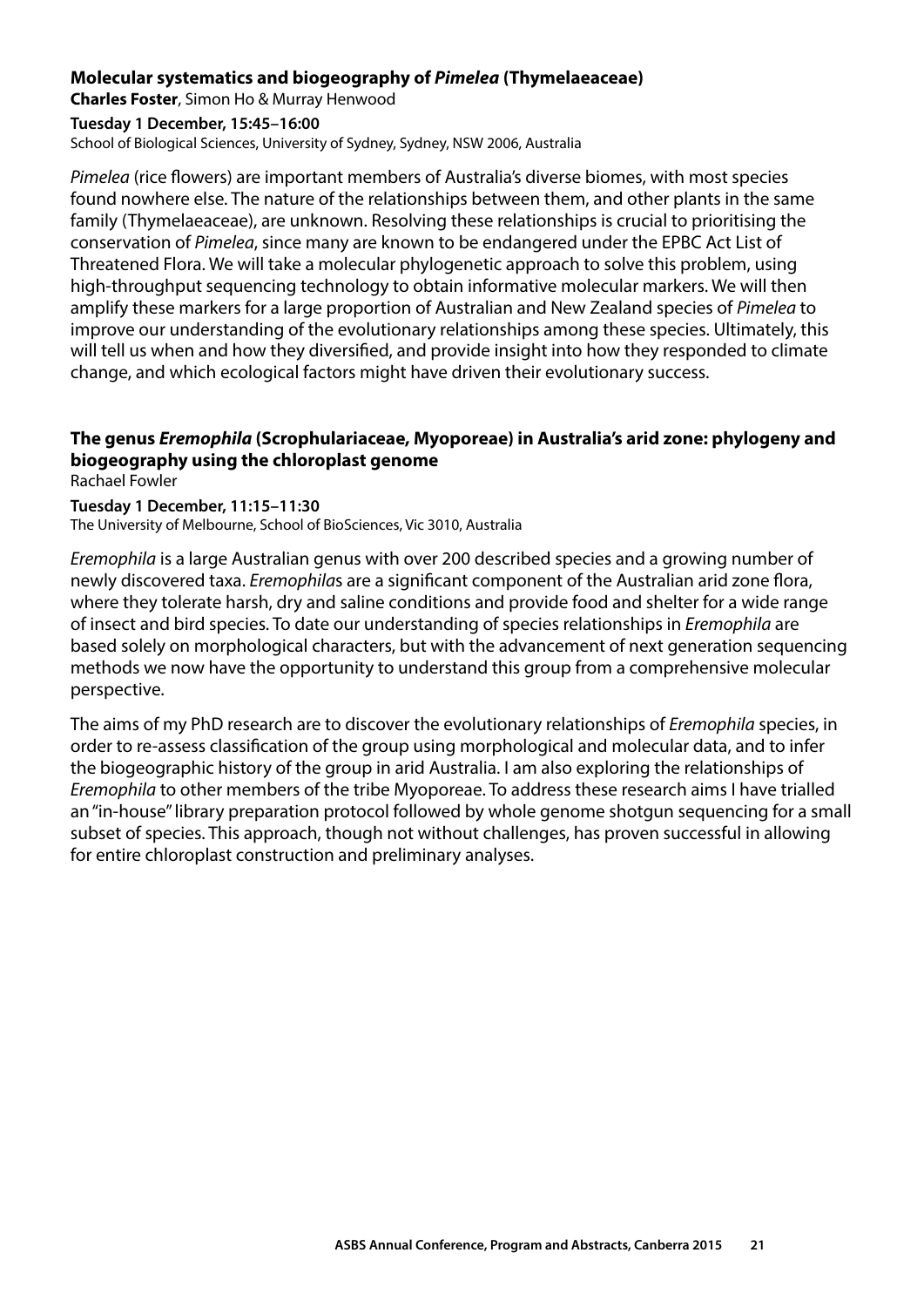#### <span id="page-23-0"></span>**Collections in 21st Century Science: more important than ever**

**Keynote Presentation**  Vicki Funk

#### **Monday 30 November, 9:00–9:45**

Smithsonian Institution, PO Box 37012, Washington, DC 20013-7012, USA

The 19<sup>th</sup> Century ushered in a new age as naturalists undertook large-scale collecting expeditions leading to field observations and preserved specimens in the short term, and to major scientific advances in the long term. Notable among these were the founding of Physical Geography, Meteorology, Ecology (Humboldt), Biogeography (Hooker), and the theory of Evolution (Darwin, Wallace). In the 20<sup>th</sup> Century collections were central to paradigm shifts, including theories of Continental Drift (Eigenmann) and Phylogenetic Systematics (Hennig, Brundin). Past expeditions provided tissues for all the cladograms as the era of Phylogenetics took over biological thought. Will this tide of collections-based scientific advancement continue? In the first 15 years of the 21<sup>st</sup> Century we have seen tree-thinking pervade the life sciences, leading to the emergence of Evolutionary Ecology, Evolutionary Medicine, and new Food Safety methods, and collections data increasingly are used for climate change studies. Collections are a gold mine of information and are now leading the way to advances in three main areas: collections contain vast quantities of genomic data accessible through Next-Generation Sequencing techniques and phylogenomics, allowing us to address big evolutionary questions such as the frequency of gene duplication and its role in species diversification; open access to specimen data, allowing us to model changes in diversity through time; and estimating extinction risk and conservation priorities, by linking collections and climate data with phylogenies. Our "grand challenge" is to determine where we want to be with collections-based research in 2050 and plan a strategy to get there.

#### **Molecular phylogenetics of** *Elaeocarpus* **(Elaeocarpaceae) with a focus on New Guinea species Janet Gagul**<sup>1,2,4</sup>, Darren Crayn<sup>1,3</sup> & Lars Nauheimer<sup>1</sup>

#### **Tuesday 1 December, 15:15–15:30**

- <sup>1</sup> Australian Tropical Herbarium, James Cook University, Cairns, Qld 4878, Australia
- <sup>2</sup> School of Marine and Tropical Biology, James Cook University, Cairns, Qld 4878, Australia
- <sup>3</sup> Centre for Tropical Biodiversity and Climate Change, James Cook University, Cairns, Qld 4878, Australia
- 4 Biological Sciences, University of Papua New Guinea, Port Moresby, Papua New Guinea

*Elaeocarpus* is the largest genus in Elaeocarpaceae comprising approximately 360 species of trees and shrubs distributed throughout tropical and subtropical zones from Asia to the Pacific region, with outliers in Madagascar. The genus is distinguished from other Elaeocarpaceae by the possession of fringed petals and drupaceous fruits.

New Guinea is a major centre of *Elaeocarpus* diversity with approximately 97 taxa. However, with a few exceptions the phylogenetic relationships of the New Guinea taxa

 are unknown due largely to the difficulty experienced to date in obtaining suitable material for molecular phylogenetic studies.

Our study builds on recent work on the genus that has resolved, using a sample of c. 30% of the species diversity, the main lineages, their phylogenetic relationship, and aspects of their historical biogeography. We aim to address the New Guinea sampling gap together with increasing taxon representation from other under sampled areas such as Sulawesi. Plastid *trnL‑F*, *trnH‑psbA* and *trnV‑ndhC* sequence data will be analysed using a range of phylogenetic tree reconstruction and biogeographical analysis methods to better understand the relationships, biogeography and evolutionary history of the genus.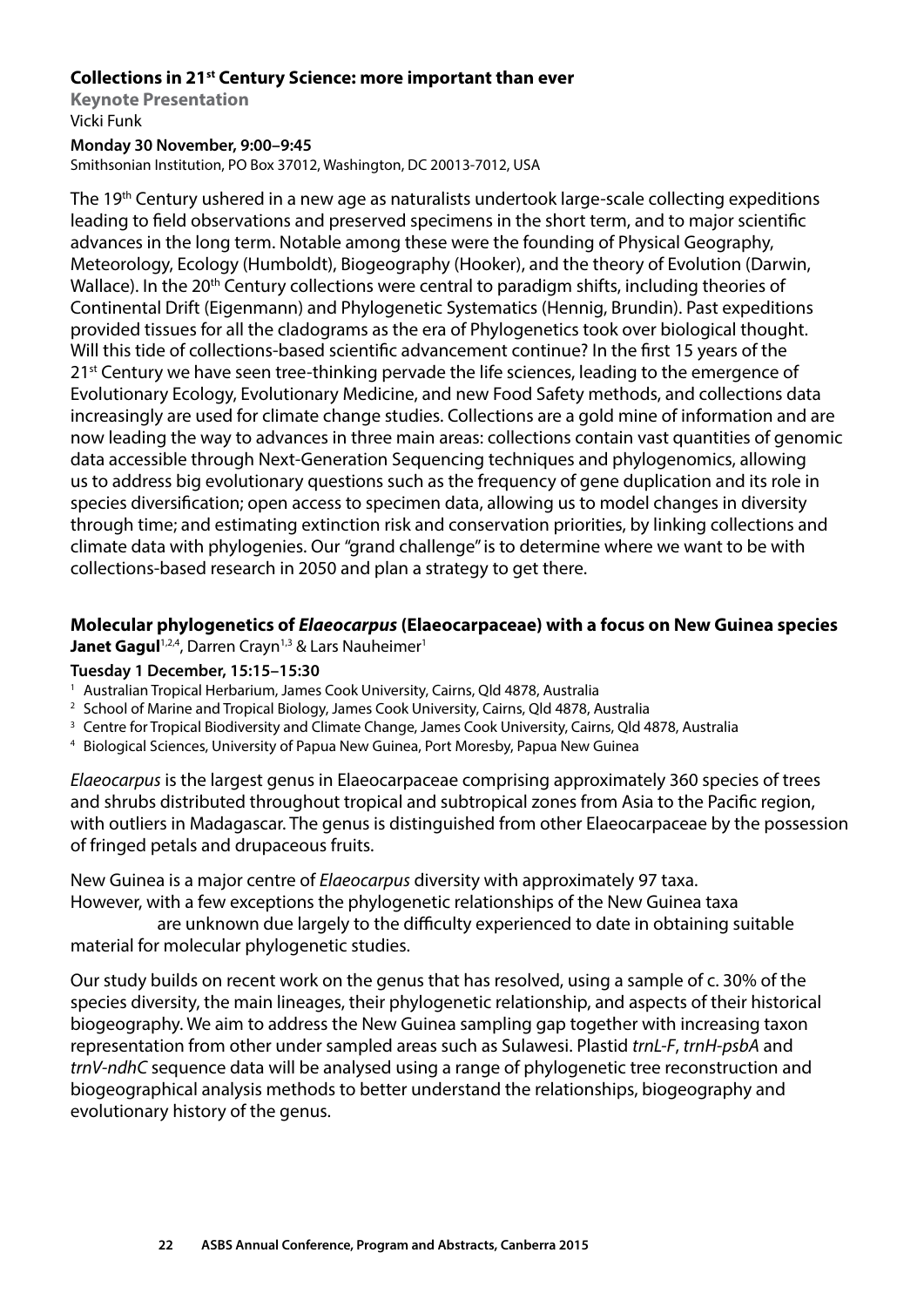#### <span id="page-24-0"></span>**Molecular phylogeny of the tropical lichen family Pyrenulaceae: contribution from dried herbarium specimens and FTA card samples**

**Cécile Gueidan**<sup>1</sup>, André Aptroot<sup>2</sup>, Marcela Eugenia da Silva Cáceres<sup>3</sup> & Quoc Binh Nguyen<sup>4</sup>

#### **Tuesday 1 December, 13:30–13:45**

- <sup>1</sup> Australian National Herbarium, Centre for Australian National Biodiversity Research, National Research Collections Australia, CSIRO, GPO Box 1600, Canberra, ACT 2601, Australia 2 ABL Herbarium, Gerrit van der Veenstraat 107, NL-3762 XK Soest, The Netherlands
- 
- 3 Departamento de Biociências, Universidade Federal de Sergipe, CEP: 49500-000, Itabaiana, Sergipe, Brazil
- 4 Vietnam Academy of Science and Technology, Vietnam National Museum of Nature, Department of Biology, 18 Hoang Quoc Viet Street, Cau Giay, Hanoi, Vietnam

The family Pyrenulaceae is one of the main components of the epiphytic lichen flora in tropical rainforests. This family mainly comprises corticolous species and *Pyrenula*, the most species-rich genus (about 200 species), is typically found on smooth, shaded bark. Although a world key is available for the currently accepted species of *Pyrenula*, recovering molecular data from these tropical taxa has proven to be challenging. As a result, generic and species concepts have not been tested and little is known about phylogenetic relationships between species of Pyrenulaceae. A recent attempt to investigate phylogenetic relationships within Pyrenulaceae using material from Sri Lanka highlighted the presence of two main well-supported monophyletic groups. However, the number of taxa for which sequences were generated in this study was still low, mostly due to the difficulty to recover enough genomic DNA from dry herbarium specimens collected more than a year before DNA extraction. A new method of DNA collection and storage was therefore investigated in this study. Because the genomic DNA of corticolous crustose tropical lichens seems to degrade rapidly, often before reaching the laboratory, we investigated the use of FTA Classic Cards (Whatman) to collect and transport DNA samples of our lichen material. These chemically treated matrix cards lyse cell membranes on contact, physically bind the DNA, and protect it from UV damage and microbial degradation. In this study, several fieldtrips to South-East Asia (Vietnam, Thailand and Laos) and to Brazil allowed us to collect fresh specimens for various species of Pyrenulaceae and recover genomic DNA from both freshly collected material and FTA card samples. Sequences generated give us a new insight into generic and species concepts in Pyrenulaceae.

#### **Biodiverse analyses reveal "hotspots" of endemism in the vascular flora of the New Zealand archipelago**

**Peter Heenan**, Tim Millar, Aaron Wilton, Rob Smissen, Matt McGlone & Ilse Breitwieser

#### **Monday 30 November, 11:15–11:30**

Landcare Research, PO Box 69040, Lincoln 7640, New Zealand

Herbarium specimen records are increasingly available electronically and considerable DNA sequence data exists as a result of systematics research. Along with the development of new software programmes such as Biodiverse we can now undertake comprehensive analyses of endemism. In a "proof of concept" project, we used Biodiverse to analyse georeferenced data for the indigenous fern, conifer and flowering plant genera and species from the entire New Zealand archipelago of over 700 islands. We also developed an rbcL phylogeny showing relationships of all genera in the New Zealand flora so that phylogenetic metrics could be analysed in conjunction with the spatial data.

The results confirmed previously identified areas of endemism with greater accuracy and detail than previous studies and also revealed important new centres and patterns of endemism. Some of these "hotspots" are poorly protected but this new evidence should enable more targeted use of limited conservation resources and enable conservation initiatives to be focused on the most important areas.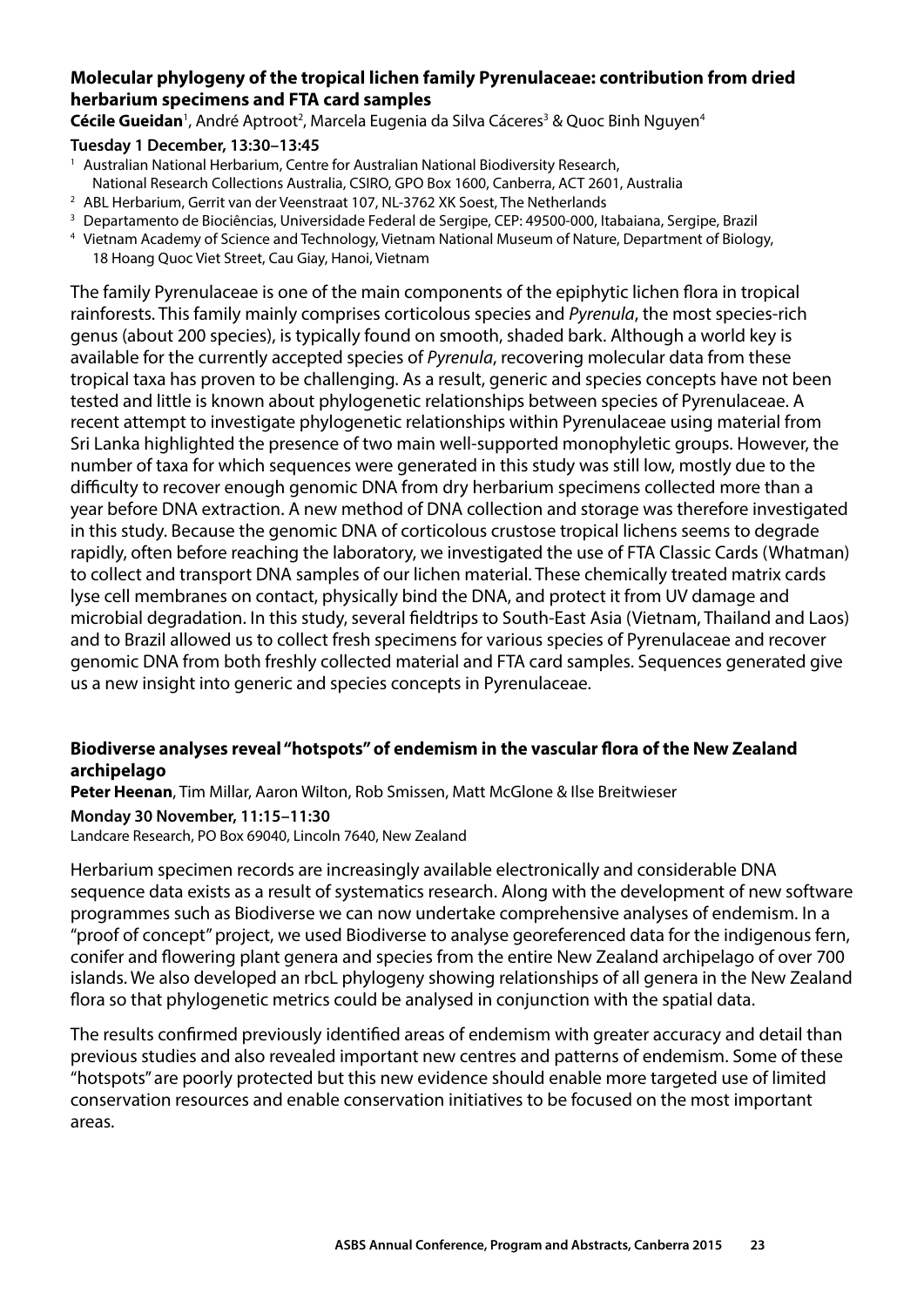#### <span id="page-25-0"></span>**Botanical contributions of the Hermannsburg missionaries: then and now**  Peter Jobson

#### **Monday 30 November 11:45–12:00**

Northern Territory Herbarium, Alice Springs, PO Box 1120, Alice Springs, NT 0870, Australia

The Lutheran mission at Hermannsburg was established by Kempe and Schultz in June 1877, with Schultze joining them the next year. These three men were the first Europeans to extensively collect in the MacDonnell Ranges, sending their material to Mueller in Melbourne. Often their specimens were the first records of species that reside in the species-diverse West MacDonnell Ranges. Kempe published two papers (1880, 1882) on the floristics of the region. Re-establishing the mission in October 1894, Strehlow would send his specimens to Pritzel in Germany, increasing the knowledge of the region. All four missionaries are honoured with species epithets, or with their specimens representing type material. Using AVH and current knowledge of plant distributions, a selection of species are compared. These species represent those of subsequent reduced distribution, of conservation significance, or at limits of their known range.

#### **Gaps and priorities for the** *Flora of Australia***: where to next?**

**Zoe Knapp**, Patrick McCarthy & Joanne Nathan

#### **Wednesday 2 December, 9:45–10:00**

Australian Biological Resources Study, Department of the Environment, GPO Box 787, Canberra, ACT 2601, Australia

The Australian Biological Resources Study and the Council of Heads of Australasian Herbaria have partnered with the Atlas of Living Australia to develop an online Australasian eFlora platform to support collaborative and more flexible creation and delivery of online floras. One of the benefits of moving to an online platform is the ability to publish various treatments without waiting for a whole volume to be completed. This means our focus can shift to gradually filling gaps and working to harmonise the *Flora of Australia* with the Australian Plant Census, rather than prioritising treatments in order of volumes.

But what are the gaps and future priorities for the *Flora of Australia*? This presentation will provide an overview of current gaps, and highlight some possible future priorities for updating the *Flora of Australia*. These priorities include continuing to publish high quality manuscripts received for inclusion in planned, but unpublished, volumes. Since the *Flora of Australia* is a national collaborative resource, the ABRS seeks input from the botanical community in deciding on future priorities.

#### **Global hotspots of conifer diversity**

Leslie Andrew<sup>1</sup> & Sarah Mathews<sup>2</sup>

#### **Monday 30 November, 11:00–11:15**

<sup>1</sup> Department of Ecology and Evolutionary Biology, Brown University, Providence, Rhode Island, USA

- <sup>2</sup> Australian National Herbarium, Centre for Australian National Biodiversity Research,
	- National Research Collections Australia, CSIRO, GPO Box 1600, Canberra, ACT 2601, Australia

We used a comprehensive dataset of conifer geographic data, comprising ~37,000 records from vetted herbarium specimens of all 615 species. The data were combined with data from GBIF and previously published expert range maps and were used to create approximate range maps for every living species. The range maps were then mapped onto a global network of 100 km by 100 km grid cells. Principal components analyses of five variables were used to characterise the physical environment of every grid cell: mean annual temperature, annual precipitation, temperature variability, precipitation variability, and topographic heterogeneity. Conifer diversity in grid cells was characterised by estimating species richness (SR), evolutionary distinctiveness (ED), and the net relatedness index (NRI). ED and NRI were calculated in conjunction with an updated dated phylogeny of 572 species. Areas of high conifer diversity ( $\geq$  17 species per grid cell) were found in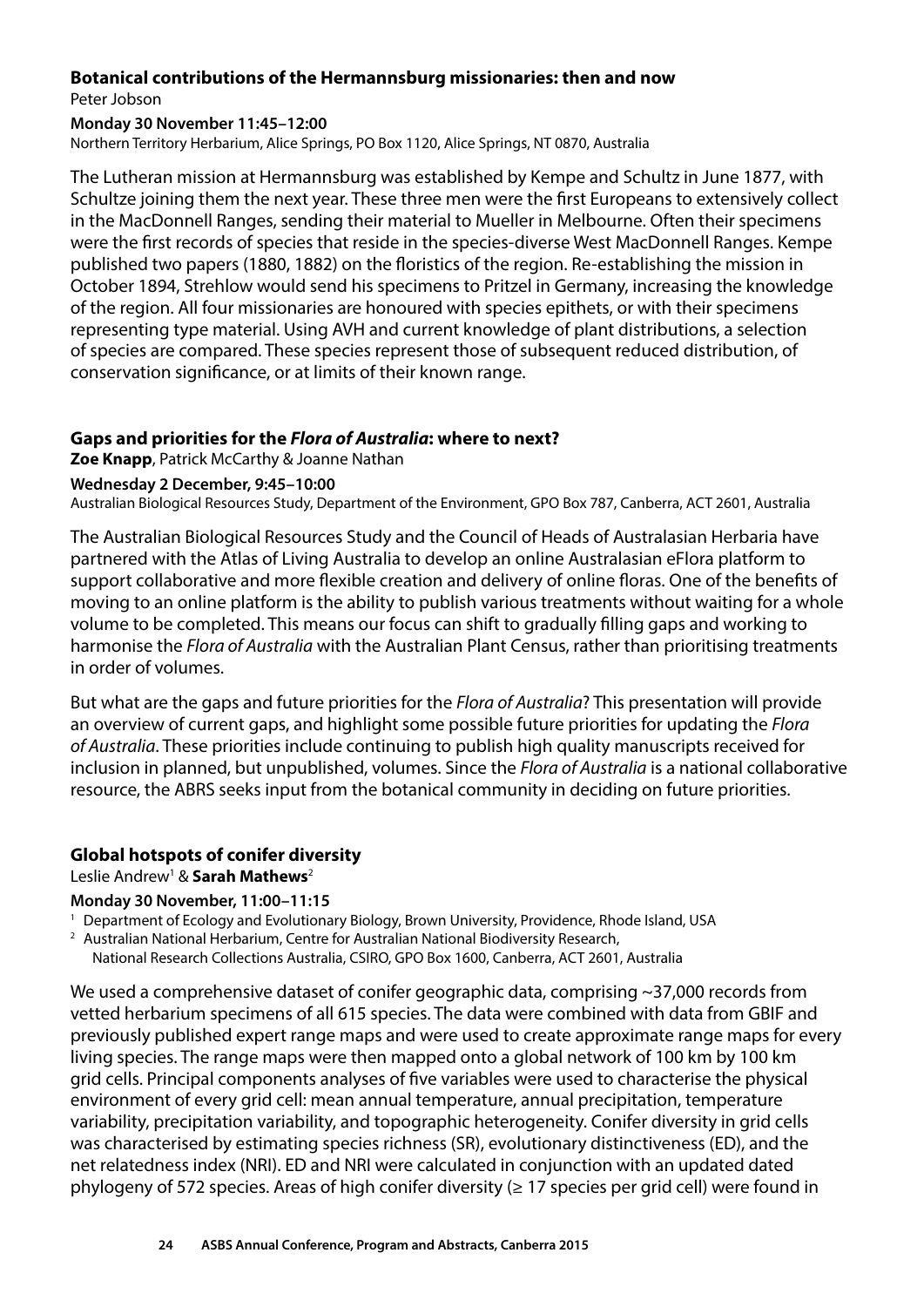<span id="page-26-0"></span>14 regions of the world, with a greater number of these occurring at lower latitudes. Globally, climate and topography play an important role in determining where hotspots occur, and climatic factors influence whether a hotspot combines high ED with low NRI (is museum-like) or low ED with high NRI (is cradle-like).

#### **Evolution of the Australian grass trees,** *Xanthorrhoea***, using multiple next-generation sequencing techniques**

**Todd McLay**<sup>1</sup>, Stephen Doyle<sup>2</sup>, Heroen Verbruggen<sup>3</sup>, Josquin Tibbits<sup>4</sup>, Andrew Drinnan<sup>1</sup> & Mike Bayly<sup>1</sup>

#### **Tuesday 1 December, 9:45–10:00**

- <sup>1</sup> School of BioSciences, University of Melbourne, Vic 3010, Australia
- <sup>2</sup> Parasite Genomics Group, Wellcome Trust Sanger Institute, Hinxton, Cambridge, UK
- <sup>3</sup> Algal Biology Lab, School of BioSciences, University of Melbourne, Vic 3010, Australia
- 4 Department of Primary Industries, AgriBio, Vic 3086, Australia

The potential of next-generation sequencing to produce very large datasets of sequence information is promising for studying evolutionary questions in difficult to resolve groups, but application of the technology is still in its infancy, and sequencing costs can be prohibitive. Here I will present the results from several different library preparation methods for Illumina sequencing in order to identify genetic variation in *Xanthorrhoea*, the Australian grass trees.

Firstly, a targeted amplicon sequencing approach was used to infer phylogeographic patterns in *Xanthorrhoea*, using GenBank data as a resource to identify short chloroplast amplicons. Secondly, double digest RAD sequencing was used to obtain population level genetic information for delimitation of Western Australian taxa. Finally, I developed a PCR-based reduced representation library preparation method to resolve the phylogeny of *Xanthorrhoea*. These different methods display the utility of next-generation sequencing in obtaining large amounts of sequence variation, at an affordable cost per sample, for testing hypotheses in a group with low molecular variation.

#### **Spatial phylogenetics of the Australian flora at different scales**

**Joe Miller**<sup>1,2</sup>, Andrew Thornhill<sup>3</sup>, Carlos González-Orozco<sup>4</sup>, Shawn Laffan<sup>5</sup>, Nunzio Knerr<sup>6</sup> & Brent Mishler<sup>3</sup>

#### **Monday 30 November, 11:30–11:45**

- <sup>1</sup> National Science Foundation, 4201 Wilson Avenue, Arlington VA, USA
- <sup>2</sup> National Research Collections Australia, CSIRO, GPO Box 1600, Canberra, ACT 2601, Australia
- <sup>3</sup> Department of Integrative Biology, University of California, Berkeley, USA
- 4 Institute for Applied Ecology, University of Canberra, ACT 2601, Australia
- 5 School of Biological, Earth and Environmental Sciences, University of New South Wales, Sydney 2052, Australia
- 6 Australian National Herbarium, Centre for Australian National Biodiversity Research,
- National Research Collections Australia, CSIRO, GPO Box 1600, Canberra, ACT 2601, Australia

Biodiversity is usually measured by examining changes in the number of species across a region to identify areas of high species diversity, endemism and turnover. Our research group is applying a novel suite of spatial phylogenetic tools including two new metrics, Relative Phylogenetic Diversity (RPD) and Relative Phylogenetic Endemism (RPE), and a new method called Categorical Analysis of Neo- And Paleo-Endemism (CANAPE) to measure biodiversity. CANAPE searches for centres of endemism, and classifies them by the branch lengths of the rare taxa within them, allowing, for the first time, a clear, quantitative distinction between centres of neo- and paleo-endemism across an area. Spatial phylogenetic analyses of the eucalypts and the Australian flora at the genus level were undertaken to investigate patterns at multiple scales. As expected the areas of significant endemism change depending on the phylogenetic scale of terminals that are used. Areas of endemism also vary over time and when different components of the flora are analysed. Understanding the patterns of biodiversity on the landscape is important for conservation planning, given the need to prioritise efforts in the face of rapid habitat loss and human-induced climate change.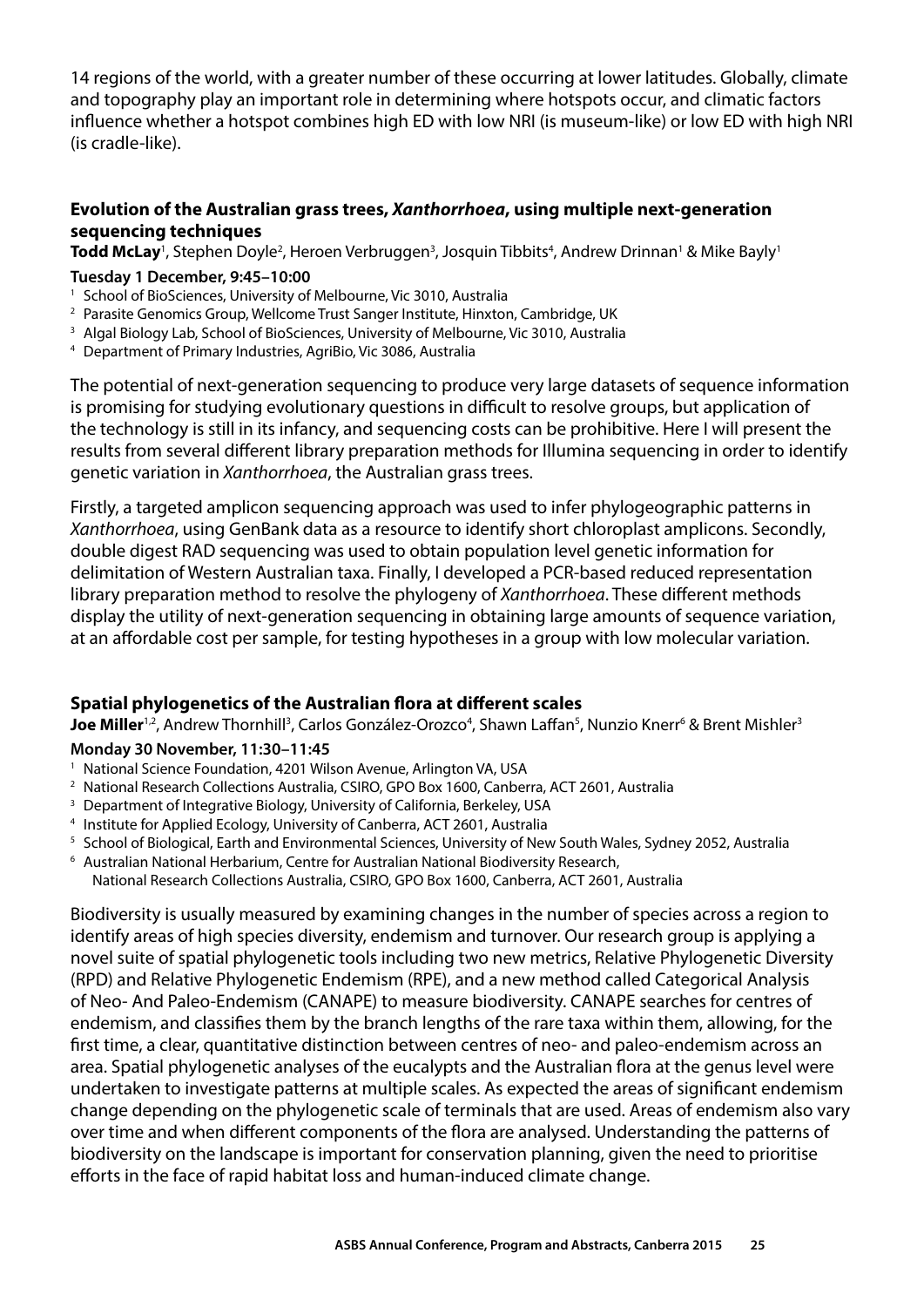#### <span id="page-27-0"></span>**The evolution of** *Acacia* **traits through space and time**

Joe Miller<sup>1,2</sup>

#### **Monday 30 November, 14:15–14:30**

<sup>1</sup> National Science Foundation, 4201 Wilson Avenue, Arlington VA, USA

2 National Research Collections Australia, CSIRO, GPO Box 1600, Canberra, ACT 2601, Australia

*Acacia* is an important Australian plant clade in many respects: economic, taxonomic, ecological and cultural. Recent advances have generated large datasets such as phylogenies, taxonomic traits embedded in the Wattle plant identification key and *Flora of Australia*, climatic and soil data layers in the Atlas of Living Australia as well as detailed spatial occurrence datasets in the Australian Virtual Herbarium. When embedded within the taxonomic framework of the Australian Plant Census it provides an opportunity to integrate data to investigate evolutionary questions and to provide data for conservation planning. During this talk we will investigate the evolutionary patterns of inflorescence, seed mass and phyllode evolution in *Acacia* from a phylogenetic perspective. The results will be visualised using PhyloLINK and will include linkages to spatial and environmental data. Patterns of seed mass correlate with temperature and phylogeny at small scales while patterns of leaf type correlate with precipitation and phylogeny at larger scales but less so at smaller scales. Visual interrogation of integrated data provide a powerful opportunity for generating specific hypotheses for evolutionary studies.

#### **Opportunities and challenges in next-gen molecular systematics**

**Keynote Presentation**  Craig Moritz

#### **Tuesday 1 December, 9:00–9:45**

Centre for Biodiversity Analysis, Australian National University, Canberra, ACT 0200, Australia

The recently attained ability to generate sequence data across hundreds to thousands of loci in any taxon of choice is both an opportunity and challenge for molecular systematics. This creates the opportunity to reinvigorate the nexus between population divergence, speciation and macroevolution, including a deeper understanding of divergence/reticulation processes. At the same time, we are now able to generate datasets well beyond the computational limits of many model-based analytical methods, which itself is an exciting challenge to computational biologists. For many problems in species delimitation and phylogenetics, a modest number of informative loci, properly analysed, will suffice. Thus, emphasis on thorough sampling of populations/taxa, on data quality and connectivity, and on selecting appropriate analysis methods remains crucial. While biologically fascinating, the prevalence of reticulation and polyploidy in plants provides challenges in both bioinformatics and inference with nextgen sequencing approaches.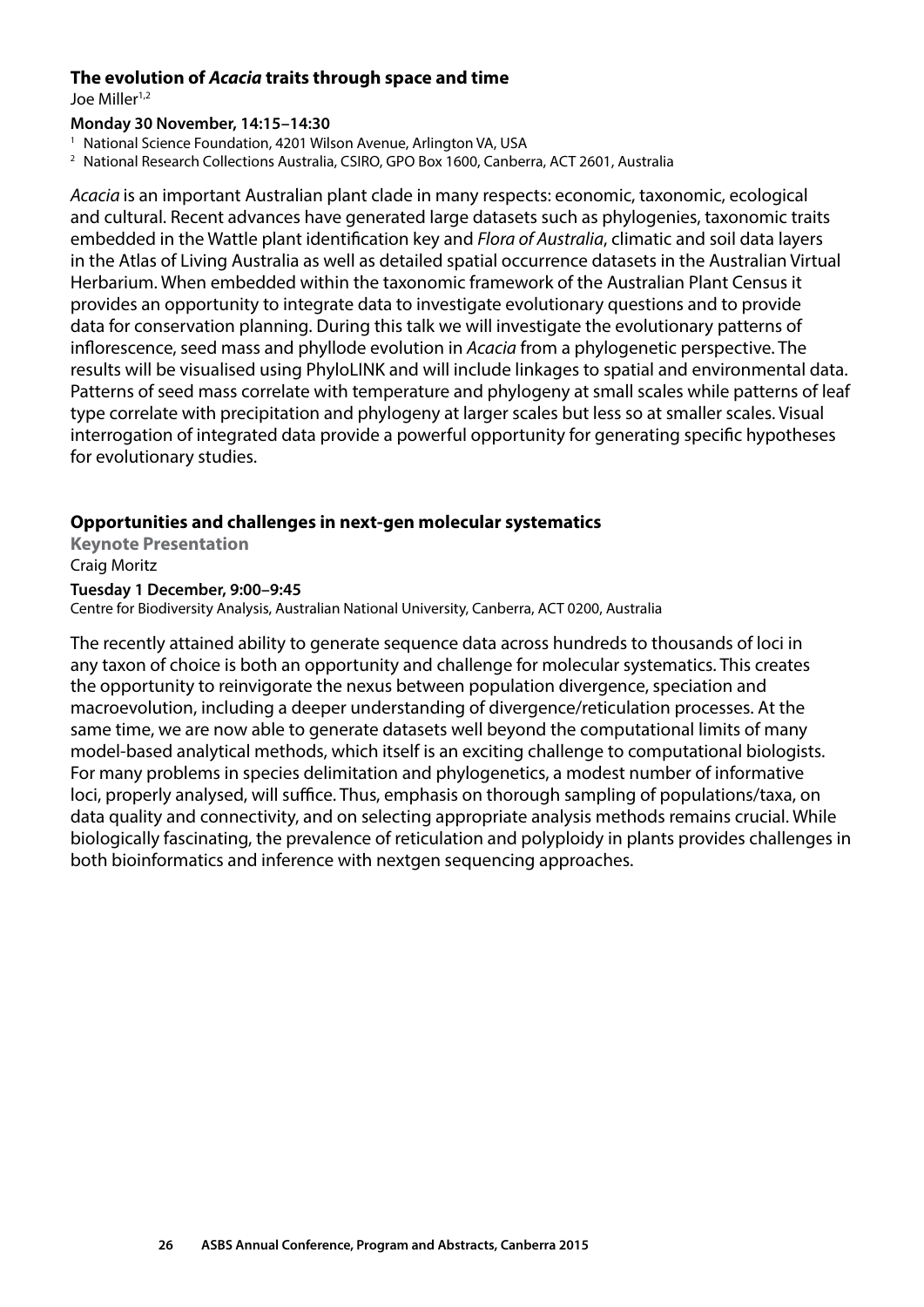#### <span id="page-28-0"></span>**Phylogeny, biogeography and classification of** *Dianella* **(Xanthorrhoeaceae) — insights into global biogeography and new species for the genus**

Karen Muscat

**Monday 30 November, 15:30–15:45**  The University of Melbourne, Parkville, Vic 3010, Australia

The genus *Dianella* (flax lilies) is a group of petaloid monocots (c. 60 taxa) that mostly occur in Australia (more than half of the species), throughout South-East Asia, in New Zealand and the Pacific (east to Hawaii), and across to the Indian Ocean to Madagascar. Current infrageneric and species-level classification is based on morphology without detailed molecular phylogenetic analyses.

The first detailed global phylogeny of *Dianella* and closely-related genera will be presented, based on chloroplast and nuclear DNA markers. Sampling includes the majority of Australian *Dianella* taxa and extra Australian species from New Zealand, New Caledonia, Papua New Guinea, Norfolk Island, Lord Howe Island, Hawaii, Japan, Taiwan, Brunei, Malaysia, Bangladesh, Madagascar and Mauritius.

Results show a good correlation between morphological patterns and molecular relationships. Biogeographic patterns across the global range and within Australia are identified, particularly an early divergence between eastern and western Australian lineages. The study also identifies new species of Australian and extra-Australian *Dianella*.

#### **Semi-automated generation of morphological matrices: examples using the cycads**  Nathalie S. Nagalingum<sup>1</sup>, Lorena Endara<sup>2</sup> & J. Gordon Burleigh<sup>2</sup>

#### **Monday 30 November, 13:30–13:45**

- 1 National Herbarium of New South Wales, Royal Botanic Gardens and Domain Trust, Mrs Macquaries Road, Sydney, NSW 2000, Australia 2 Department of Biology, University of Florida, Gainesville, FL 32611, USA
- 

With the ease of obtaining molecular datasets improving considerably, we have witnessed a decrease in the use of morphological datasets. However, morphology has much to offer phylogenetic analyses, ranging from the inclusion of fossils to sorting out poorly resolved relationships. To obtain a morphological matrix, we are using a newly developed methodology that scans species descriptions from floras, converts them into characters, and scores the characters. We have obtained two morphological matrices for the cycads using this method. After reviewing the matrices, they were analysed alone or combined with molecular data and yielded well-resolved phylogenies. These results indicate that morphological datasets can be relatively straightforward to generate, and can potentially help to address interesting phylogenetic questions.

#### **Untangling New Zealand's tangle ferns for eFloraNZ**

**Leon Perrie** & Patrick Brownsey

#### **Wednesday 2 December, 11:45–12:00**

Museum of New Zealand Te Papa Tongarewa, PO Box 467, Wellington 6011, New Zealand

The Gleicheniaceae is one of several fern families for which we have recently published treatments in the electronic Flora of New Zealand (eFloraNZ). The eFloraNZ is a relatively new initiative to provide revised floristic information online (**http://www.nzflora.info**). Challenges and opportunities with this platform will be discussed from an author's perspective. For the Gleicheniaceae itself, the number of species recognised in New Zealand has increased from five to 11 in the last 20 years, with new and reinstated species, and new records. Taxonomic problems remain, particularly with the pan-tropical *Dicranopteris linearis* and the Australasian *Gleichenia dicarpa*. The latter appears to be a complex of species in New Zealand, but determining their correct names depends on resolving the taxonomy in Australia.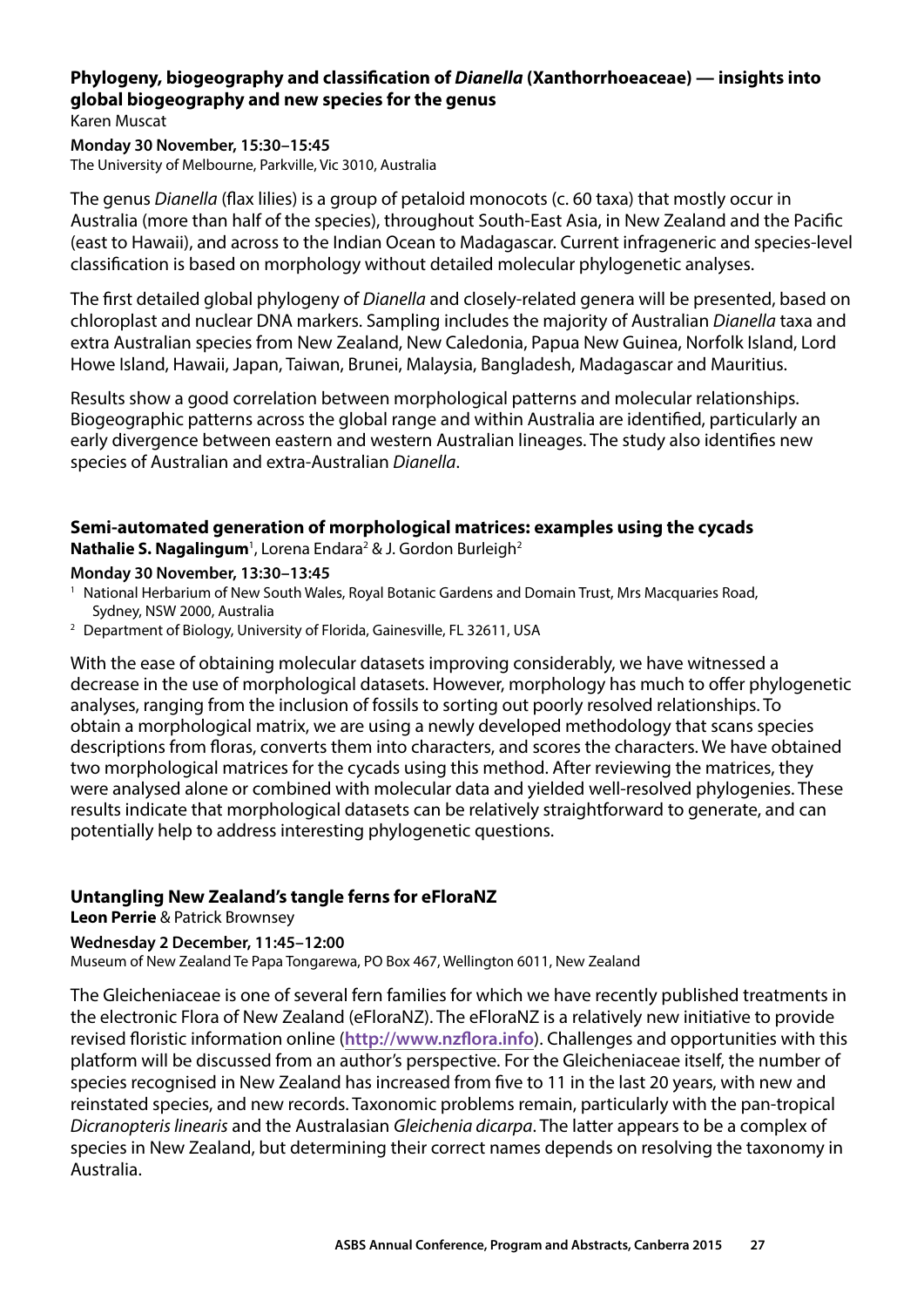#### <span id="page-29-0"></span>**Mismatch in the distribution of floral ecotypes and pollinators: insights into the evolution of sexually deceptive orchids**

**Ryan Phillips** & Rod Peakall

**Monday 30 November, 16:15–16:30**  Research School of Biology, Australian National University, Canberra, ACT 0200, Australia

Plants are predicted to show floral adaptation to geographic variation in the most effective pollinator, potentially leading to reproductive isolation and genetic divergence. Here, we investigate *Drakaea concolor*, which attracts two sexually deceived pollinator species. Using pollinator choice tests, we detected two morphologically similar ecotypes within *D. concolor*. The common ecotype only attracted *Zaspilothynnus gilesi*, whereas the rare ecotype also attracted an undescribed species of *Pogonothynnus*. The rare ecotype occurred at populations nested within the distribution of the common ecotype, with no evidence of ecotypes occurring sympatrically. Surveying pollinators at 100 sites revealed that ecotype identity was not correlated with wasp availability, with most orchid populations only attracting the rare *Z. gilesi*. Using microsatellites, genetic differentiation among populations was very low regardless of ecotype, suggestive of frequent gene flow. Taken together, these results may indicate that the ability to attract *Pogonothynnus* has evolved recently, but this ecotype is yet to spread. The nested rather than allopatric distribution of ecotypes illustrates that in sexually deceptive orchids, pollinator switching could occur throughout a species' range, resulting from multiple potentially suitable but unexploited pollinators occurring in sympatry. This unusual case of sympatric pollinators highlights *D. concolor* as a promising system for understanding pollinator switching from ecological, chemical and genetic perspectives.

#### **Lobule shape evolution in** *Radula* **(Jungermanniopsida): one rate fits all?**

Matt Renner

#### **Monday 30 November, 14:00–14:15**

Royal Botanic Gardens and Domain Trust, Mrs Macquaries Road, Sydney, NSW 2000, Australia

Four approaches to measuring the evolutionary rate of lobule shape, a quantitative, multidimensional character, return four different assessments of that trait's history. Significant rate variation between lineages was identified by Adams' Q-mode analysis, with the fastest subgenus evolving 23 times more quickly than the slowest. Species of subg. *Volutoradula* and subg. *Metaradula*  are apparently over-dispersed throughout lobule morphospace according to Sidlauskas' method; morphometric branch lengths and hypervolumes in other subgenera can be explained by a stochastic process. In contrast, Bayesian analysis of macroevolutionary mixtures (BAMM) identified a single evolutionary rate as having the highest posterior probability. Sometimes it's better to ignore all of your results and just tell a great story about your plants, so I'll spend most of the 12 minutes doing this. Convergent lobule shapes result from convergent lobule ontogenies and are correlated with bipinnately branched shoot systems and robust primary stems. Maybe structural requirements for light interception have driven some lobule shape evolution via porous growth regulatory mechanisms. Lobules themselves, however, may be a key innovation facilitating radiation into microsites devoid of or depauperate in fungal endophytes.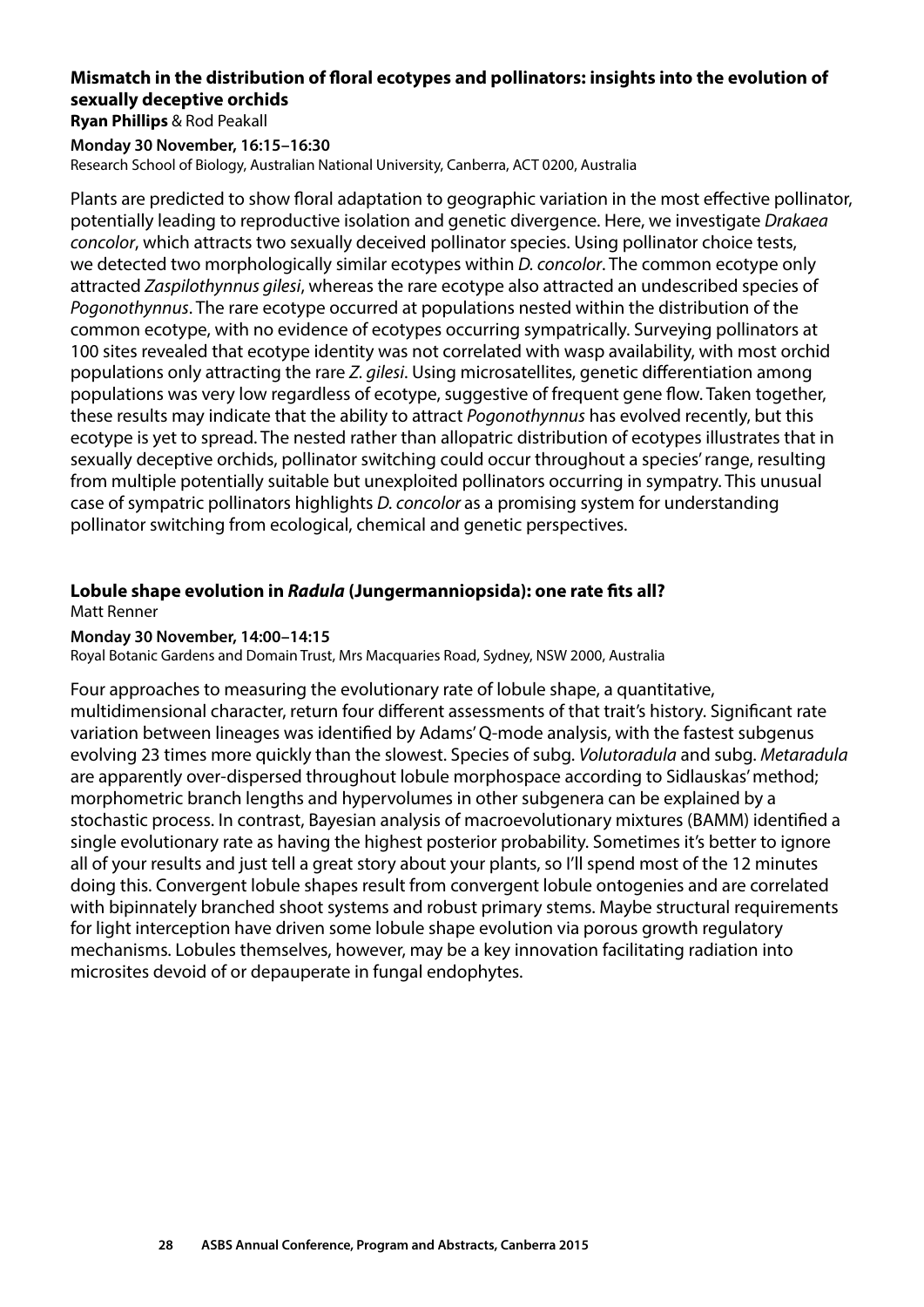#### <span id="page-30-0"></span>**Phylogenetics of Rottboelliinae (Andropogoneae: Panicoideae: Poaceae) using sequence data, with emphasis on the Australian taxa**

**Tanya Scharaschkin** & Melodina Fabillo

#### **Tuesday 1 December, 13:45–14:00**

School of Earth, Environmental and Biological Sciences, Queensland University of Technology (QUT), Brisbane, Qld 4000, Australia

Rottboelliinae is one of six subtribes in the grass tribe Andropogoneae. The number of genera recognised varies with taxonomic treatments, ranging from 12 to 19. Taxonomic instability in the subtribe is mainly due to variability in gross morphological characters used to delimit genera and the lack of a comprehensive taxonomic sampling in previous phylogenetic studies. In Australia, Rottboelliinae is represented by 20 species in six genera that occur mainly in mesic eucalypt woodlands and savannahs. Seven of these species are endemic to Australia and some of them are rare and threatened species. The number of species may, however, be an under-representation of the diversity. *Hemarthria uncinata* var. *uncinata* and *H. uncinata* var. *spathacea* show great, but continuous, morphological diversity, raising the question as to whether *H. uncinata* includes cryptic species or is a single variable species. Preliminary results, based on phylogenetic analyses of chloroplast sequence data (*matK*, *ndhF*, *rbcL* and *trnL‑F*) will be presented. Some genera and a few species appear to be non-monophyletic.

#### **Species checklists and a supermatrix approach in the study of biogeography at a global scale**  Christiana McDonald-Spicer<sup>1</sup>, Nunzio Knerr<sup>2</sup> & **Alexander Schmidt-Lebuhn**<sup>2</sup>

#### **Tuesday 1 December, 15:00–15:15**

<sup>1</sup> Australian National University, Canberra, ACT 0200, Australia

<sup>2</sup> Australian National Herbarium, Centre for Australian National Biodiversity Research,

National Research Collections Australia, CSIRO, GPO Box 1600, Canberra, ACT 2601, Australia

With an estimated 20–30,000 species, the Asteraceae (daisy family) account for one in ten flowering plants. They occur on all continents except Antarctica and in a wide range of habitats. Semi-arid to arid environments and mountain ranges are generally considered to be their centres of diversity, but no quantitative spatial study has been conducted to date. Exploring patterns of diversity in such a large, globally distributed group ideally requires high quality occurrence data. Unfortunately, specimen databases show significant geographical biases and are insufficiently complete for large parts of the world. We therefore used a unique resource for Asteraceae, the expertly curated Global Compositae Checklist database, as the basis of spatial and biogeographic analysis. We will discuss the advantages and the challenges of using checklists and political areas instead of occurrence point data in large scale spatial studies. We also constructed a supermatrix approach to infer the presently most complete genus level phylogeny of the family and used it to explore patterns of phylogenetic diversity and to infer ancestral areas.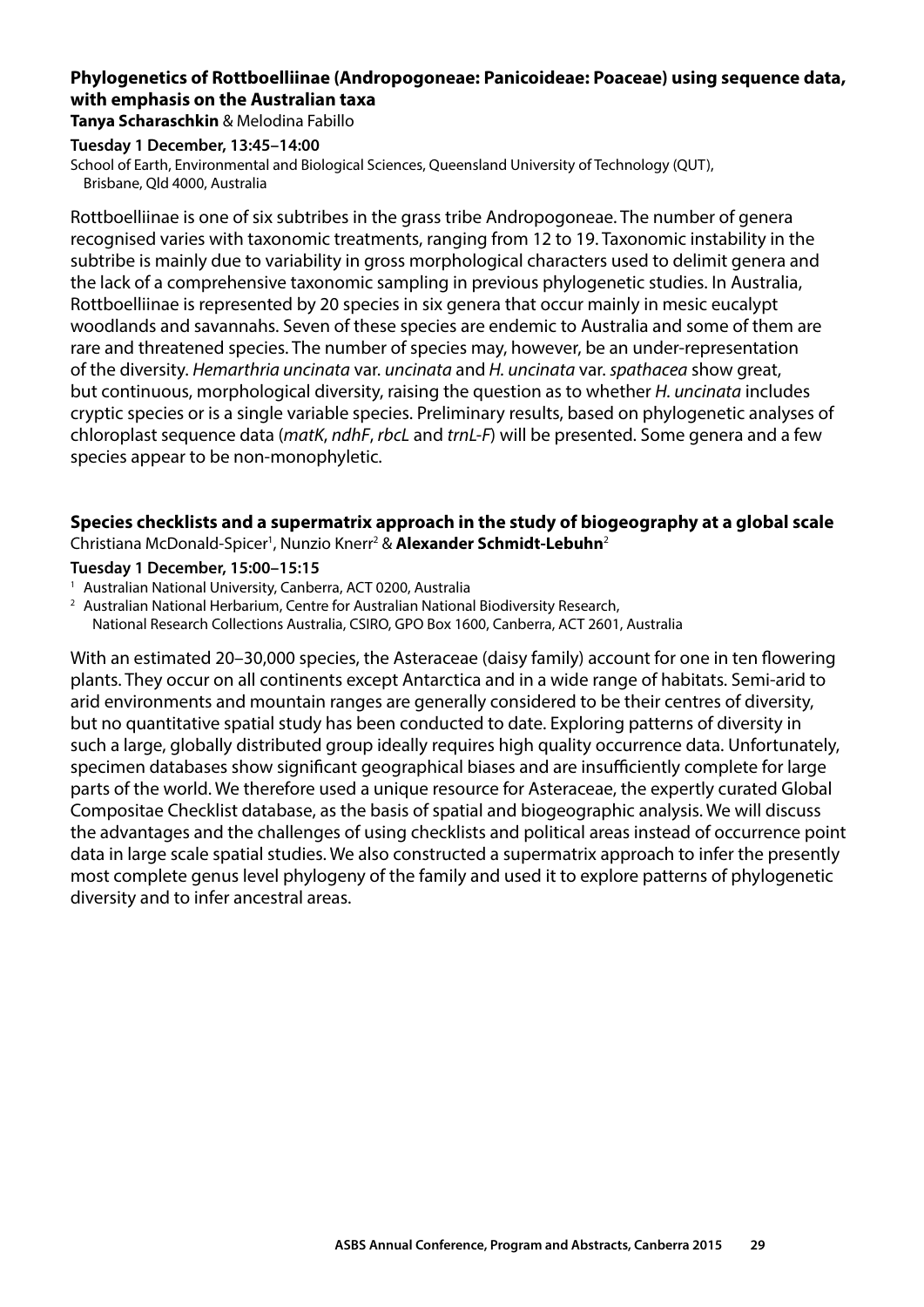#### <span id="page-31-0"></span>**The** *Dendrobium* **alliance revisited: examining macroevolutionary patterns in Dendrobiinae (Orchidaceae)**

Katharina Schulte<sup>1</sup>, Claire Micheneau<sup>1</sup>, Ashley Field<sup>2</sup>, Peter Weston<sup>3</sup>, Darren Crayn<sup>1</sup> & Mark Clements<sup>4</sup>

#### **Tuesday 1 December, 14:00–14:15**

- <sup>1</sup> Australian Tropical Herbarium & Centre for Tropical Biodiversity and Climate Change, James Cook University, Cairns, Qld 4878, Australia 2 Australian Tropical Herbarium, James Cook University, Cairns, Qld 4878, Australia
- 
- <sup>3</sup> National Herbarium of New South Wales, Royal Botanic Gardens and Domain Trust, Mrs Macquaries Road, Sydney, NSW 2000, Australia 4 Australian National Herbarium, Centre for Australian National Biodiversity Research,
- National Research Collections Australia, CSIRO, GPO Box 1600, Canberra, ACT 2601, Australia

The Dendrobiinae are a morphologically highly diverse subtribe within the largest and taxonomically most challenging orchid subfamily, the Epidendroideae. In the traditional circumscription of Dendrobiinae the majority of species belong to the genus *Dendrobium s.l.* (1200+ species), one of the three orchid mega genera, with a distribution across the Indo-Malayan, Australasian and Pacific regions.

We reconstructed phylogenetic relationships of Dendrobiinae based on plastid and nuclear markers (*matK*, *ycf1*, ITS, *Xdh*). In total, 650 samples representing 430 species of the subtribe and all genera and sections recognised in previous taxonomic treatments were included in the analyses. Ancestral character state reconstructions were conducted which provide insights into the evolution of key morphological characters within Dendrobiinae. Molecular clock analyses were carried out under the lognormal relaxed molecular clock model using secondary and fossil calibrations and model-based ancestral area analyses were conducted based on the dispersal extinction cladogenesis model. Our study provides novel insights into macroevolutionary patterns in Dendrobiinae, and provides a phylogenetic framework for a taxonomic revision of the group.

#### **Exploring floral diversity in the core Goodeniaceae**

Andy Gardner<sup>1</sup>, **Kelly A. Shepherd**<sup>2</sup>, Eden Johnson<sup>1</sup>, John Menz<sup>1</sup>, Pryce Michener<sup>1</sup>, Jonathan N. Fitz Gerald<sup>1</sup>, Veronica Thompson<sup>3</sup>, Aedric Lim<sup>3</sup>, Dianella Howarth<sup>3</sup> & Rachel Jabaily<sup>1</sup>

#### **Monday 30 November, 13:15–13:30**

- <sup>1</sup> Department of Biology, Rhodes College, Memphis, TN, USA
- <sup>2</sup> Western Australian Herbarium, Department of Parks and Wildlife, Locked Bag 104, Bentley Delivery Centre, WA 6983, Australia 3 St John's University, Queens, New York, USA
- 

The core Goodeniaceae, comprising *Brunonia* and sister clades *Scaevola s.l.* (*Scaevola s.s.* with *Diaspasis*) and *Goodenia s.l.* (*Goodenia s.s.*, *Coopernookia*, *Velleia*, *Verreauxia*, *Pentaptilon* and *Selliera*), display diverse patterns of floral symmetry (bilabiate, fan-shaped and pseudo-radial flowers). We hypothesise this evolutionary lability may have been one of the key drivers of diversification in the family; however, before a clade-wide comparative phylogenetic study of floral form can be done discrete, objective, symmetry bins need to be determined. This was achieved using geometric morphometrics. Front-on flowers images from 45 species were digitally landmarked and then a Procrustes transformation and principal components analysis undertaken to extract quantitative information. Almost all members of *Scaevola s.l.* have fan-flowers, evocative of the ligulate floret of some Asteraceae. While *Goodenia s.l.* exhibits greater variation in floral shape, all three of its major clades exhibit independent shifts to fan-flower symmetry, indicating potential convergent selection for the fan form. Each of these shifts in morphospace also sets up potential hypotheses about gene regulation of symmetry. The majority of interspecific floral variation was encompassed by landmarks on dorsal and lateral petals and preliminary results examining CYC gene expression in flower-bud petals provides early evidence that these genes do play a role in floral transitions.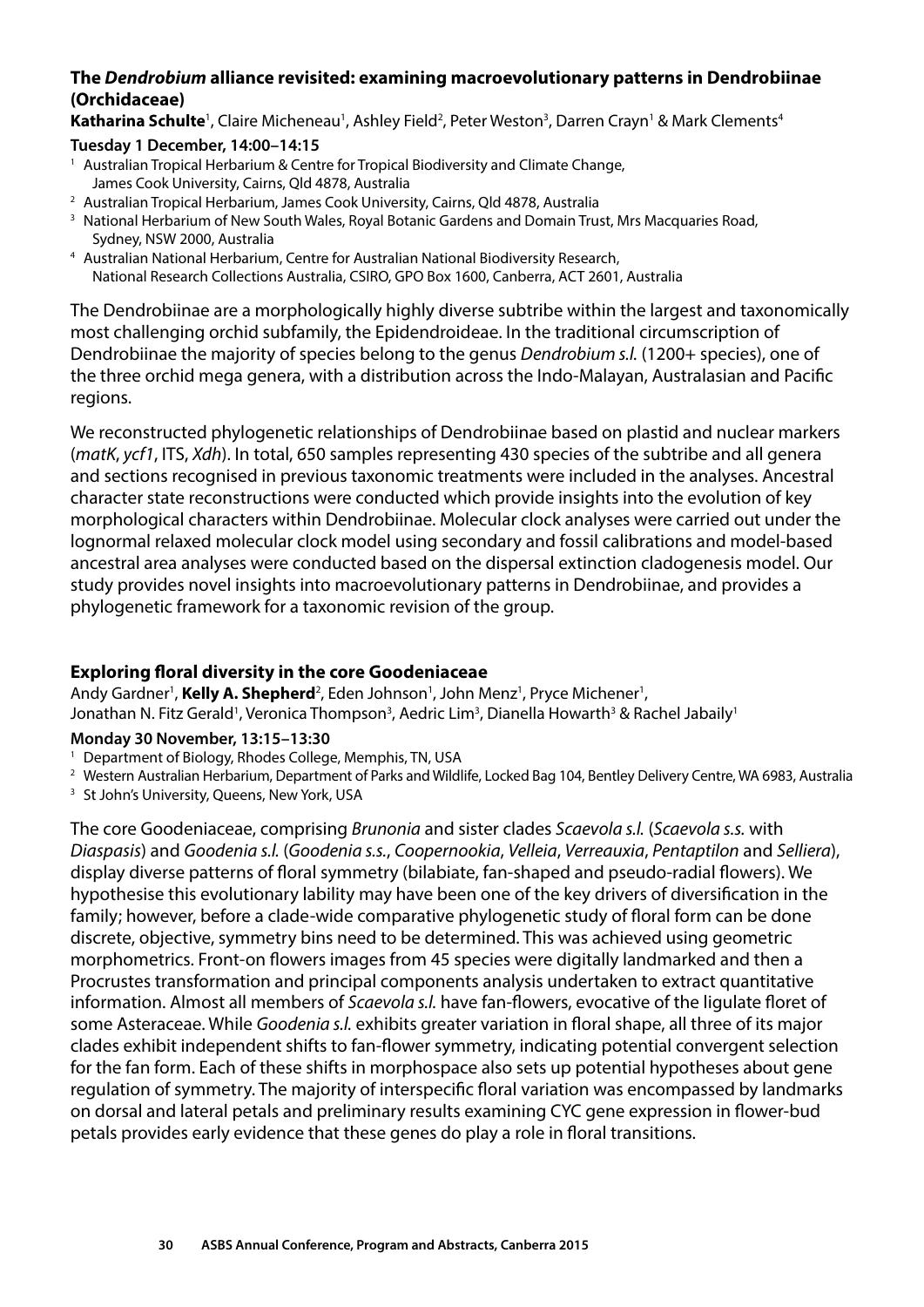#### <span id="page-32-0"></span>**Endemism in mountain top plant communities of Australia's Wet Tropics: Past, present and future**

**Lalita Simpson**<sup>1</sup>, Mark Clements<sup>2</sup>, Darren Crayn<sup>1</sup>, Craig Costion<sup>3</sup>, Pertina Pert<sup>4</sup>, Monica Carlsen<sup>3</sup>, John Kress<sup>3</sup> & Katharina Schulte<sup>1</sup>

#### **Tuesday 1 December, 16:00–16:15**

- 1 Australian Tropical Herbarium, James Cook University, Cairns, Qld 4878, Australia
- <sup>2</sup> Western Australian Herbarium, Department of Parks and Wildlife, Locked Bag 104, Bentley Delivery Centre, WA 6983, Australia 3<br><sup>3</sup> Department of Botany, National Museum of Natural History, MRC 166, Smithsonian Instituti
- 
- PO Box 37012, Washington, DC 20013-7012, USA 4 CSIRO Land and Water Flagship, PO Box 12139, Qld 4870, Australia

In Australia's Wet Tropics bioregion the highest diversity of endemic species occurs within the mountain top habitats. In this talk we present two lines of research that consider the origins and future of endemic species in these mountain top communities: in the first we assessed the impact of climate change on endemic plant diversity by modelling the distribution of suitable climate niches under future climate scenarios. Herbarium records of 19 mountain top endemic species and fine scale Wet Tropics climate data were analysed using MAXENT. The results predict drastic declines in the distribution of suitable climate under three climate scenarios by 2080. In the second line of research we examined the phylogeny, evolution and historical biogeography of endemic mountain top orchids of the Australian Wet Tropics (*Bulbophyllum* sect. *Adelopetalum*) as a case study to explore the origin of endemic species in these communities. Using a dataset of three molecular markers we inferred divergence times using BEAST and reconstructed ancestral areas using LaGrange. The results provide insights into the spatio-temporal evolution of this mountain top endemic plant group of the Australian Wet Tropics.

#### **Widespread morphological parallelism in** *Korthalsella* **mistletoes (Viscaceae)**

**Jennifer Tate**<sup>1</sup>, Amir Sultan<sup>2</sup>, Sofie Pearson<sup>1</sup>, Vaughan Symonds<sup>1</sup> & Alastair Robertson<sup>3</sup>

#### **Wednesday 2 December, 14:45–15:00**

- 1 Institute of Fundamental Sciences, Massey University, Palmerston North 4410, New Zealand
- <sup>2</sup> National Herbarium (Stewart Collection), Plant Genetic Resources Institute,
- 
- National Agricultural Research Centre, Park Road, Islamabad, Pakistan 3 Institute of Agriculture and Environment, Massey University, Palmerston North, New Zealand

*Korthalsella* (Viscaceae) is a genus of about 30 scale-leaved mistletoe species with cylindrical or flattened stems and diminutive unisexual flowers. The species are distributed widely across the Indo-Pacific region with mainland Australia, the Hawaiian Islands, Malesia and Madagascar having the highest levels of species richness. As with many other parasitic groups, identifying useful taxonomic characters has been challenging given the highly reduced and specialised nature of the plants and this has led to conflicting taxonomic circumscriptions. Here we present the results of a phylogenetic study of the genus that expands on a previous study that did not sample key biogeographic areas of the genus. The phylogenetic results suggest widespread morphological parallelism among species that are geographically disparate. In general, geographic proximity is a better indicator of phylogenetic relatedness. We also present the results of a population genetic study that aims to address the nature of host specificity in the New Zealand endemic, *K. salicornioides*.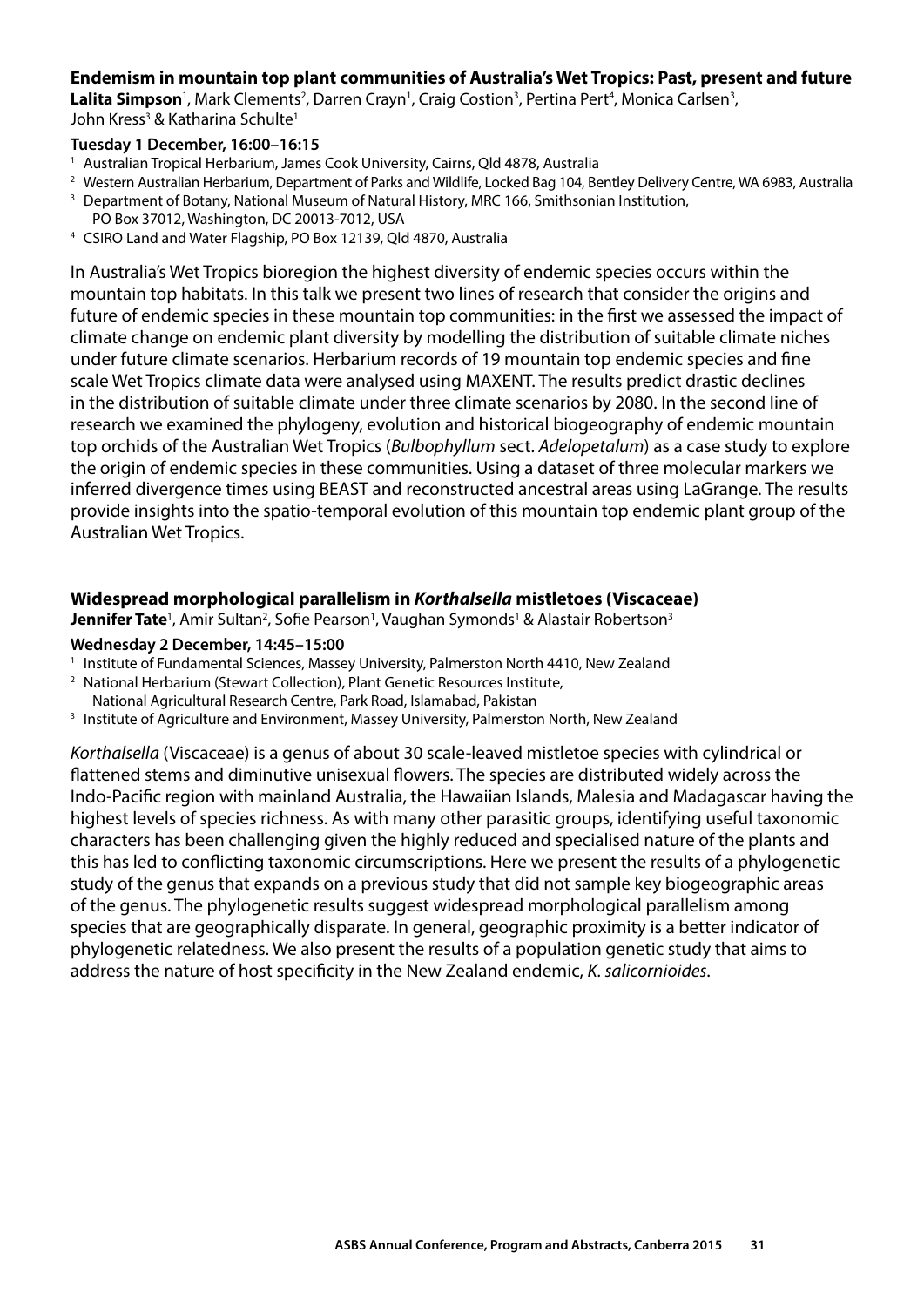#### <span id="page-33-0"></span>**Morphological and molecular data show** *Synostemon trachyspermus* **(Phyllanthaceae: Phyllantheae) to be a heteromorphic species assemblage**

**Ian R. H. Telford**<sup>1</sup>, Kanchana Pruesapan<sup>2</sup>, Peter C. van Welzen<sup>3,4</sup> & Jeremy J. Bruhl<sup>1</sup>

#### **Monday 30 November, 15:15–15:30**

- 1 School of Environmental and Rural Science, University of New England, Armidale, NSW 2351, Australia
- <sup>2</sup> Plant Variety Protection Office, Department of Agriculture, 50 Paholyothin Road, Chatuchak, Bangkok 10900, Thailand
- <sup>3</sup> Naturalis Biodiversity Center, Botany Department, PO Box 9517, 2300 RA Leiden, The Netherlands
- 4 Institute of Biology Leiden, Leiden University, PO Box 9505, 2300 RA Leiden, The Netherlands

Morphological studies of species previously, intuitively placed in *Synostemon* (Phyllanthaceae: Phyllantheae), corroborated by phylogenetic analysis using DNA sequence data, show *Synostemon trachyspermus*, as currently applied, to be a heterogeneous species assemblage of five species: *Synostemon trachyspermus s. str.*, *Phyllanthus rhytidospermus*, *Sauropus hubbardii*, *S. lissocarpus*  (including *Phyllanthus arnhemicus*) and *Sauropus* sp. A Kimberley Flora (T.E.H.Aplin *et al.* 929) (= *Synostemon judithae ined*.). The "Trachyspermus clade" retrieved by phylogenetic reconstruction includes *Sauropus salignus* and *Synostemon umbrosus ined*. from the Kimberley as predicted by morphology, but surprisingly also the "leafless" *Synostemon hamersleyensis* and *Sauropus aphyllus*.

#### **This changes everything — an eFlora platform for Australasia**

#### Kevin Thiele

#### **Wednesday 2 December, 10:00–10:15**

Western Australian Herbarium, Department of Parks and Wildlife, Locked Bag 104, Bentley Delivery Centre, WA 6983, Australia

The *Flora of Australia* is one of the most important projects facing the Australian botanical community — finishing the Flora is a core task for us. Similarly, State-based floras are crucially important at regional levels. The development and near-completion of an online, flexible electronic editing and deployment platform for eFloras substantially changes the way in which we can both construct and manage floras, and make our knowledge widely available and accessed. It may also (at least potentially) substantially change the way we do our work, and think about our information, its management, and the ways in which we can help our users. This talk will explore some of the implications of the eFlora platform for taxonomy, systematics, and the world.

#### **Can we use phylo-genomics to date plant community assembly?**

**Marlien van der Merwe**<sup>1</sup>, Hannah McPherson<sup>1</sup>, Juelian Siow<sup>1</sup>, Simon Ho<sup>2</sup>, Charles Foster<sup>2</sup> & Maurizio Rossetto<sup>1</sup>

#### **Tuesday 1 December, 11:45–12:00**

- <sup>1</sup> National Herbarium of New South Wales, Royal Botanic Gardens and Domain Trust, Mrs Macquaries Road, Sydney, NSW, 2000, Australia 2 School of Biological Sciences, University of Sydney, Sydney, NSW 2006, Australia
- 

The history of the Australian rainforest can be traced back to the Late Cretaceous, and fossil records suggest that some of the extant lineages have been around since the Paleocene. Molecular phylogenies have been used to infer origins (Sunda vs Sahul) and dates of particular components of the Australian rainforests, however environmental changes over the last 15mya have had a great impact on rainforest species distribution and assembly. Here we discuss our results from a study using multiple samples from multiple species to investigate Rainforest evolution. We assembled and annotated full chloroplast genomes from over 70 Australian rainforest species using whole genome shotgun sequencing data. These species are representative of most major Angiosperm clades. After extracting and aligning seventy six chloroplast genes, molecular phylogenetic methods and several fossil calibrations were used to obtain substitution rates across the phylogenetic tree. These species specific substitution rates could then be applied to within-species data to infer times of diversification of extant taxa. We use this data to investigate relative ages of rainforest communities within New South Wales, and assess continental divergences.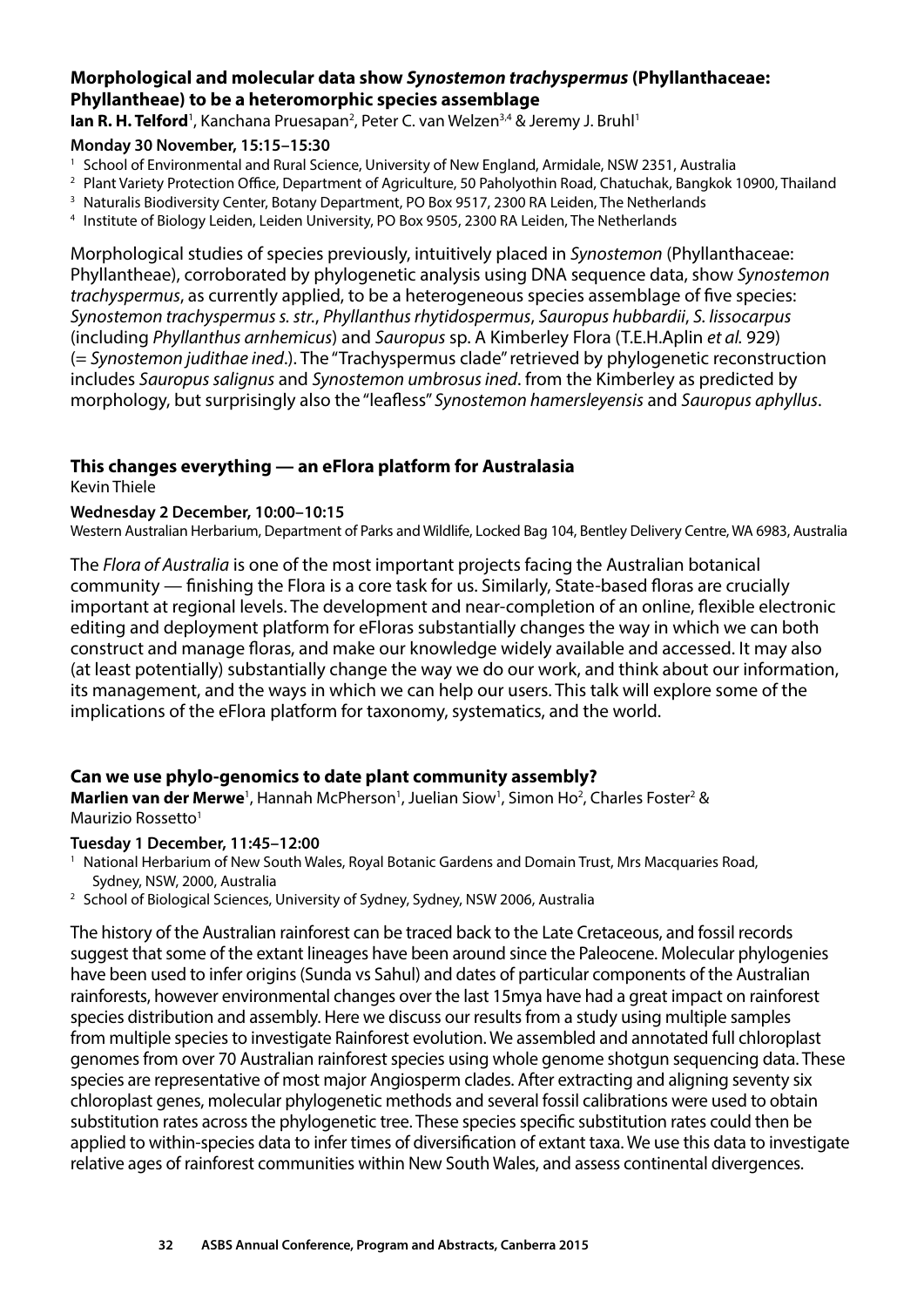#### <span id="page-34-0"></span>**Progress towards a Decadal Plan for Australasian Biodiversity Science — an update**

Kevin Thiele<sup>1</sup>, William R. Barker<sup>2</sup>, Darren M. Crayn<sup>3</sup>, **Michelle Waycott**<sup>2,4</sup>, Ailsa Holland<sup>5</sup>, Ilse Breitwieser<sup>6</sup>, Peter Lockhart<sup>7</sup>, Mike Bayly<sup>8</sup>, Peter H. Weston<sup>9</sup> & Katharina Schulte<sup>3</sup>

#### **Tuesday 1 December, 16:45–17:00**

- <sup>1</sup> Western Australian Herbarium, Department of Parks and Wildlife, Locked Bag 104, Bentley Delivery Centre, WA 6983, Australia <sup>2</sup> State Herbarium of South Australia, Hackney Road, Adelaide, SA 5001, Australia
- 
- <sup>3</sup> Australian Tropical Herbarium, James Cook University, Cairns, Qld 4878, Australia
- 4 School of Earth and Environmental Sciences, University of Adelaide, Adelaide, SA 5001, Australia
- 5 Queensland Herbarium, Department of Science, Information Technology and Innovation, Toowong, Qld 4066, Australia
- 6 Allan Herbarium, Landcare Research, PO Box 69040, Lincoln 7640, New Zealand
- 7 Institute of Fundamental Sciences, Massey University, Palmerston North 4410, New Zealand
- <sup>8</sup> School of BioSciences, University of Melbourne, Vic 3010, Australia
- 9 National Herbarium of New South Wales, Royal Botanic Gardens and Domain Trust, Mrs Macquaries Road, Sydney, NSW 2000, Australia

The "Decadal Plan for Australasian Biodiversity Science" (Decadal Plan) is an attempt by the Australasian systematics community to provide a well-argued, rigorous and persuasive case for continued and increased support for plant taxonomy and systematics in Australia and New Zealand, as well as a clearly outlined roadmap for Australasian biodiversity science over the next decade. The Decadal Plan is aimed at Australian and New Zealand governments at different jurisdictional levels, and is developed in consultation with the Australasian systematics community and our diverse stakeholders in science, government, non-governmental organizations, and the wider community.

In this talk we will report on the progress made over the past year in conceptualising the Decadal Plan, and will present some ideas and options on how to shape the future of systematics and taxonomy in Australasia over the next ten years and beyond.

#### **Reinvigorating an already well-used electronic flora: 5th edition** *Flora of South Australia*  **Michelle Waycott** & Juergen Kellermann

**Wednesday 2 December, 10:45–11:00** 

State Herbarium of South Australia, Hackney Road, Adelaide, SA 5001, Australia

The *Flora of South Australia* is undergoing its fifth complete revision. Previous editions date back to 1922–29 (Black), 1943–52 (Black & Robertson) and 1965 (supplement; Eichler), 1978 (Monocots, Jessop) and 1986 (Jessop & Toelken, eds).

Since 1998 an online version has been available (**<http://www.flora.sa.gov.au>**), known as the Electronic Flora of South Australia or eFloraSA. This provides a number of services; up-to-date information from the Census of South Australian Plants, Algae and Fungi database, dichotomous keys to the vascular flora, species fact sheets, mapping capabilities based on herbarium specimens and some identification tools. The dichotomous keys and fact-sheets use the text and illustrations from the 4th edition of the Flora (Jessop & Toelken 1986) but they are delivered with updated (current) regional distribution data from the Census and current distribution maps generated directly from the State Herbarium specimen database.

The 5<sup>th</sup> Edition is principally intended as an electronic resource. Currently each family or large genus, such as *Eucalyptus*, is published in pdf form as they are completed. A content management system is used in preparation of these and we intend to utilise the new eFlora platform to reinvigorate the process and develop wider audiences.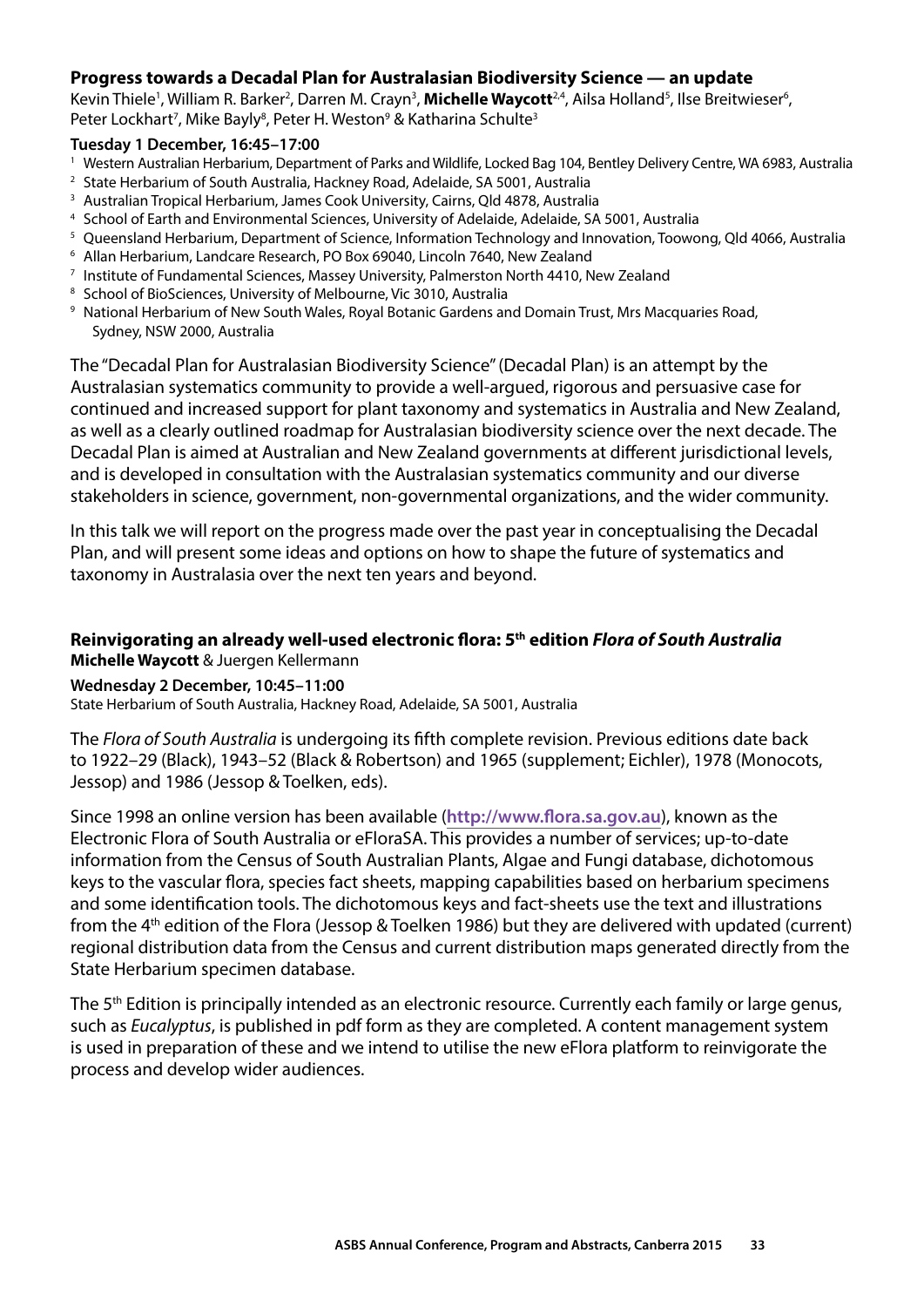#### <span id="page-35-0"></span>**Papery problems: resolving generic boundaries of** *Leucochrysum* **and** *Waitzia* **(Asteraceae: Gnaphalieae)**

**Xénia A. Weber**<sup>1</sup> & Alexander N. Schmidt-Lebuhn2

#### **Tuesday 1 December, 15:30–15:45**

- 1 Fenner School of Environment and Society, Australian National University, Canberra, ACT 0200, Australia
- 2 Australian National Herbarium, Centre for Australian National Biodiversity Research,
	- National Research Collections Australia, CSIRO, GPO Box 1600, Canberra, ACT 2601, Australia

Many of the Australian-New Zealand Gnaphalieae (Asteraceae) are characterised by a distinctive set(s) of papery involucral bracts, however within this ecologically diverse clade many phylogenetic relationships remain unresolved. A previous study suggested that the genus *Leucochrysum*, as currently circumscribed, may not represent a monophyletic group. This was confirmed by our examination into the morphological and molecular phylogeny of fourteen species and six infraspecific taxa within the genus and closely related *Anemocarpa* and *Waitzia*. Chloroplast (*psbA‑trnH*) and nuclear ribosomal (ITS, ETS) genetic markers, along with morphological data scored from the examination of herbarium specimens, produced congruent trees confirming *Waitzia* as a monophyletic group, but both *Anemocarpa* and *Leucochrysum* as polyphyletic. Our results support earlier findings from hybridization trials, morphological examination and preliminary genetic analyses. To resolve the current lack of monophyly we propose generic recircumscription and the new combination of one species. These small and delicate endemic paper daisies have yielded interesting insights into their true phylogenetic relationships and demonstrate the benefits of combining morphological and genetic characters in phylogenetic analyses.

#### **Triggering new insights into a remarkable genus: the** *Stylidium* **phylogeny and pollination project**

**Juliet Wege**<sup>1</sup>, W. Scott Armbruster<sup>2</sup>, Sian Evans<sup>3</sup>, Steve Wagstaff<sup>4</sup> & Felix Forest<sup>3</sup>

#### **Tuesday 1 December, 13:00–13:15**

- <sup>1</sup> Western Australian Herbarium, Department of Parks and Wildlife, Locked Bag 104, Bentley Delivery Centre, WA 6983, Australia <sup>2</sup> School of Biological Sciences, University of Portsmouth, UK
- 
- <sup>3</sup> Royal Botanic Gardens, Kew, UK
- 4 Landcare Research, PO Box 69040, Lincoln 7640, New Zealand

The triggerplant genus *Stylidium* (Stylidiaceae) contains over 300 taxa, the vast majority of which are endemic to Australia. The genus is remarkable not only for its touch-sensitive floral column, which transfers pollen to and from insect visitors in one of the most rapid plant movements known, but also for its diverse array of floral morphologies. Our current research program, which includes classical taxonomy and micromorphology, molecular phylogenetics and pollination ecology, is providing novel insights into evolutionary relationships within the genus, the evolution of key traits, the broad spectrum of insect pollinators, and the intricacies of its extraordinary pollination mechanism. An overview of this research is presented, including a preliminary phylogeny of 135 taxa based on cpDNA sequence data (*matK*, *trnL‑trnF*, *trnQ‑rps16* and *rpl32‑trnL*).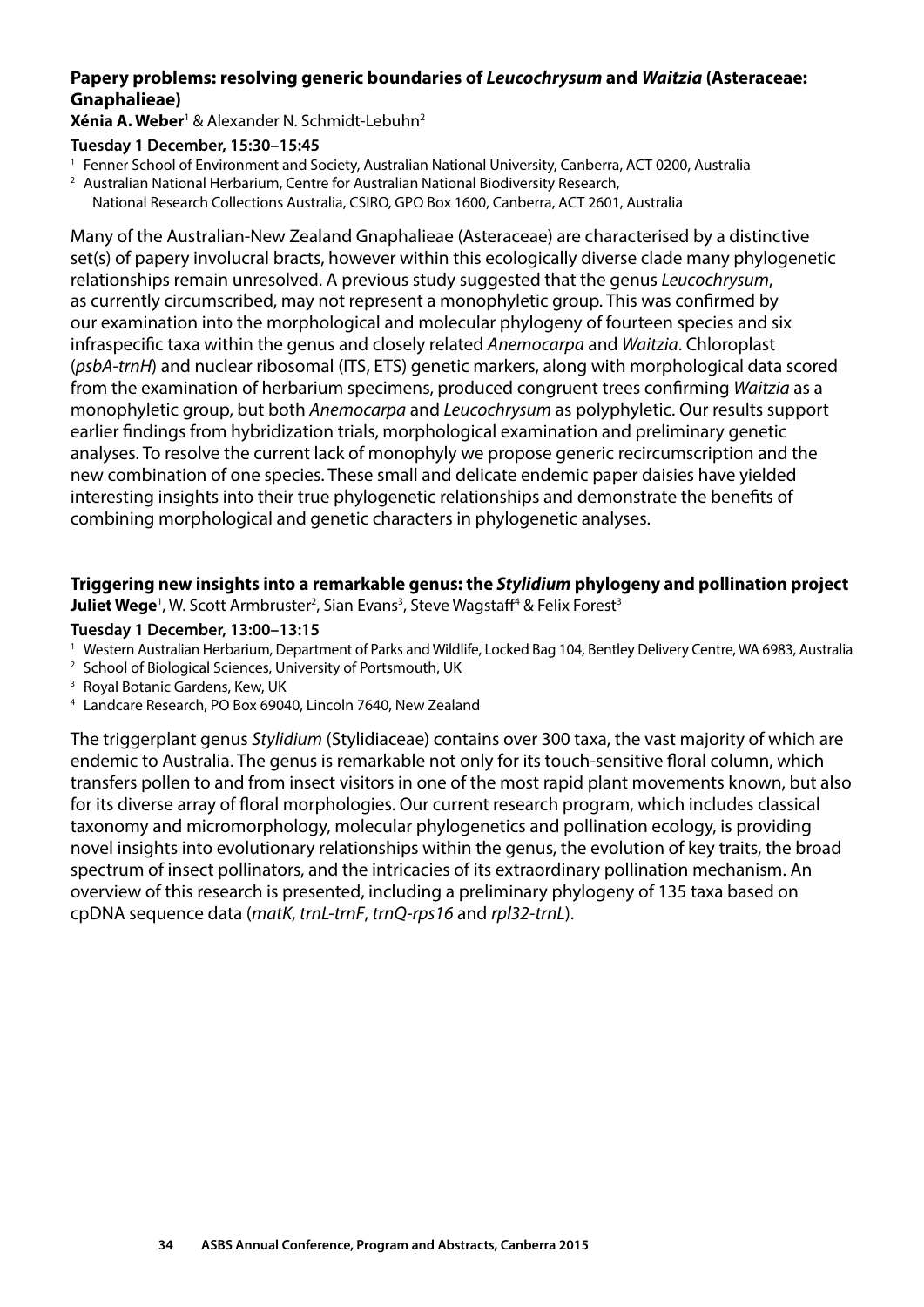#### <span id="page-36-0"></span>**A database of variation in floral characters in the Proteaceae, and implications for key questions in floral evolution**

Peter Weston<sup>1</sup>, Elisabeth Reyes<sup>2</sup> & Hervé Sauquet<sup>2</sup>

#### **Monday 30 November, 13:45–14:00**

- <sup>1</sup> National Herbarium of New South Wales, Royal Botanic Gardens and Domain Trust, Mrs Macquaries Road, Sydney, NSW 2000, Australia 2 Laboratoire Écologie, Systématique, Évolution, CNRS UMR 8079, Université Paris-Sud, Orsay, France
- 

A set of 58 characters, describing variation in inflorescences and flowers of the Proteaceae, was assembled. States for these characters were scored for 237 species, representing all 81 currently recognised genera of Proteaceae plus selected outgroup species. Data were entered and managed using PROTEUS, an international collaborative database of plant morphological traits. PROTEUS was used in preference to matrix-management programs such as Mesquite because of several advantages, including that each cell in a matrix is the union of one or more observation records, each of which must be linked to an explicit reference (e.g. cited literature or specimens). The data were used, in conjunction with a chronogram for the species, to test several hypotheses of floral evolution in the family, using parsimony and maximum likelihood methods. How many times did zygomorphy evolve? Did the evolution of zygomorphy pre- or post-date the evolution of diagonal carpel orientation in the tribe Embothrieae? Did grevilleoid flower pairs evolve by reduction from a paniculate inflorescence or by floral doubling in a raceme? Our analyses support 16 origins of zygomorphy and multiple reversals, an early origin of zygomorphy in the Embothrieae and floral doubling in the Grevilleoideae.

#### **Phylogeny of the tribe Leptospermeae (Myrtaceae)**

**Peter G. Wilson** & Margaret M. Heslewood

#### **Wednesday 2 December, 15:15–15:30**

National Herbarium of New South Wales, Royal Botanic Gardens and Domain Trust, Mrs Macquaries Road, Sydney, NSW 2000, Australia

An earlier phylogenetic analysis of tribe Leptospermeae showed that the persistent-fruited species of the genus *Leptospermum*, which include the type, form a well-supported monophyletic group sister to *Homalospermum*. We sampled the predominantly non persistent-fruited taxa extensively, using both chloroplast and nuclear markers, to investigate their phylogenetic position, particularly in relation to *Neofabricia* and *Kunzea*. We also reassessed Thompson's proposed subgroups of *Leptospermum*. Taxonomic implications are considered.

The tribe is strongly supported as monophyletic and the non persistent-fruited taxa fall into four subclades in a larger clade that includes *Neofabricia* and *Kunzea*. Analyses to constrain taxa with hemitropous ovules (*Asteromyrtus* and *Agonis sens. lat.*) result in almost equally parsimonious trees that resolve all the non persistent-fruited taxa plus *Neofabricia* in a single clade. We favour the simpler generic recircumscription of *Leptospermum* which resurrects the name *Leptospermopsis* for all the non persistent-fruited members, including *Neofabricia*.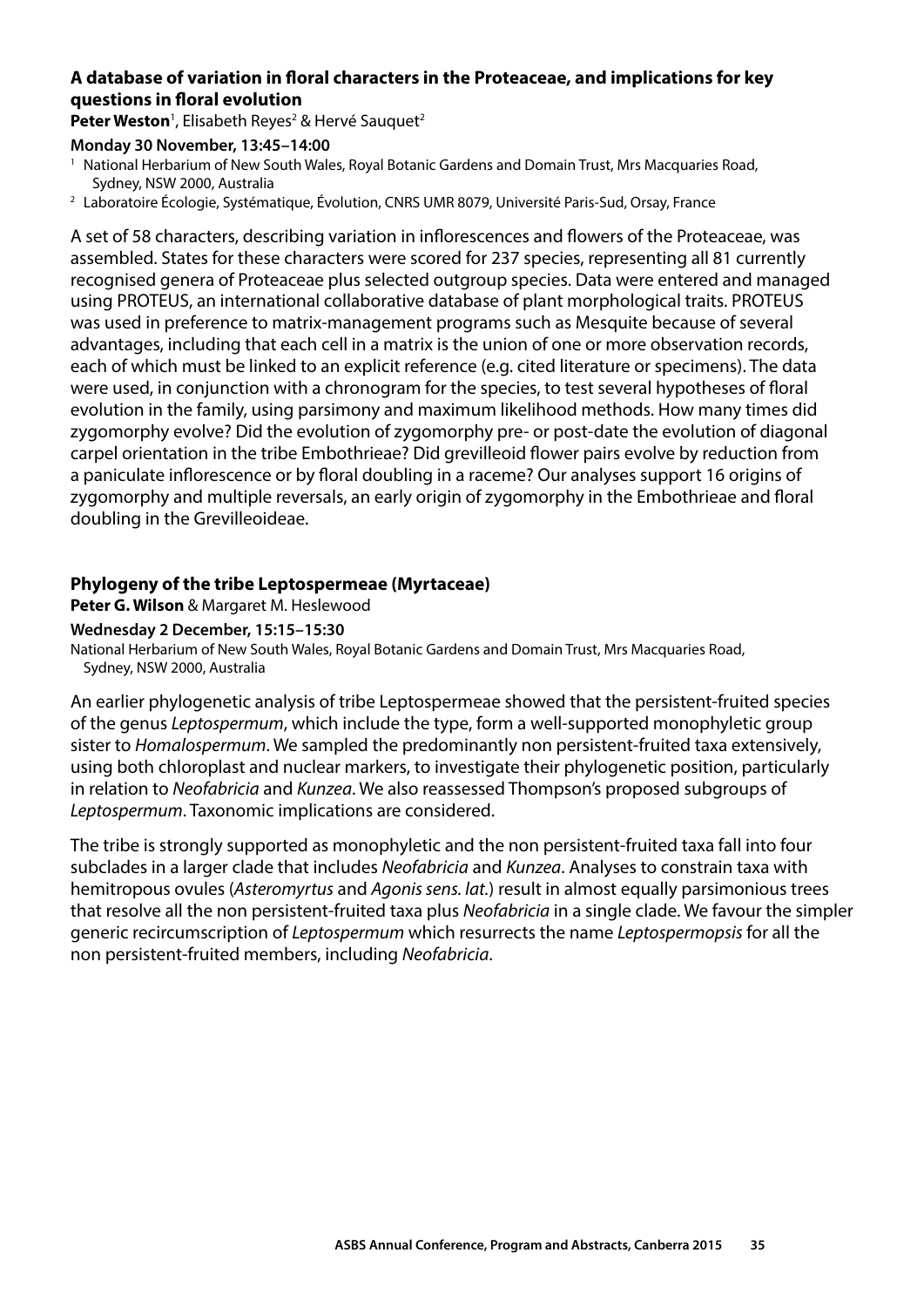#### <span id="page-37-0"></span>**The measurement and source apportionment of Australian atmospheric lead depositions in archived lichen and fungi (1885–2010)**

Liqin Wu<sup>1</sup>, Mark Patrick Taylor<sup>1</sup>, Heather K. Handley<sup>2</sup> & Michael Wu<sup>3</sup>

#### **Monday 30 November, 10:00–10:15**

- 1 Department of Environmental Sciences, Macquarie University, Sydney, NSW 2109, Australia
- <sup>2</sup> Department of Earth and Planetary Sciences, Macquarie University, Sydney, NSW 2109, Australia
- <sup>3</sup> Inorganic Section, National Measurement Institute, North Ryde, NSW 2113, Australia

Archived lichens (*Cladonia* and *Usnea*) and fungi (*Trametes*) sampled from various herbaria were used as reliable biomonitors of atmospheric lead pollution throughout the Greater Sydney area (New South Wales, Australia). Lead concentrations and their isotopic compositions were determined for the lichens and fungi that had been collected and archived over the past 120 years. Median lead concentrations rise during the late 20<sup>th</sup> century in line with the increased industrial emissions of lead and then decrease 74% in *Cladonia* and drop more than 90% in *Usnea* in the 2000s due to the removal of lead in petrol. Lead isotope data of lichens and fungi indicated that the most likely sources of atmospheric lead pollution were natural background lead, leaded gasoline combustion and industrial lead emissions, inter alia other secondary sources.

#### **Ongoing development of the "Australian Tropical Rainforest Plants" Interactive Identification Tool**

**Frank A. Zich**<sup>1,2</sup>, Raelee A. Kerrigan<sup>1,2</sup>, Ashley R. Field<sup>1,3</sup>, Christopher J. Quinn<sup>1</sup> & Darren M. Crayn<sup>1</sup>

#### **Wednesday 2 December, 11:00–11:15**

- 1 Australian Tropical Herbarium, E2 building, JCU Cairns Campus, PO Box 6811, Cairns, Qld 4870, Australia
- 2 National Research Collections Australia, CSIRO, GPO Box 1600, Canberra, ACT 2601, Australia
- <sup>3</sup> Queensland Herbarium, Department of Science, Information Technology and Innovation, Brisbane Botanic Gardens, Mt Coot-tha road, Toowong, Qld 4066, Australia

Australian Tropical Rainforest Plants, or "RFK" as it is commonly known, has been the primary identification tool and information system for Australian tropical rainforest plants in its various forms since the first edition in 1971. The latest edition was released on the internet in December 2010, and includes 2554 species of plants excluding ferns and cryptogams. Since then additional modules have been developed — an orchid module published in 2010, and a fern module currently in beta testing.

A new project has recently been initiated to extend the RFK to include the eastern Central Queensland region which will "close the gap" between the current extent of the RFK which ends at Townsville and the south-eastern "Rainforest Plants of Australia" system which extends from Rockhampton to Victoria.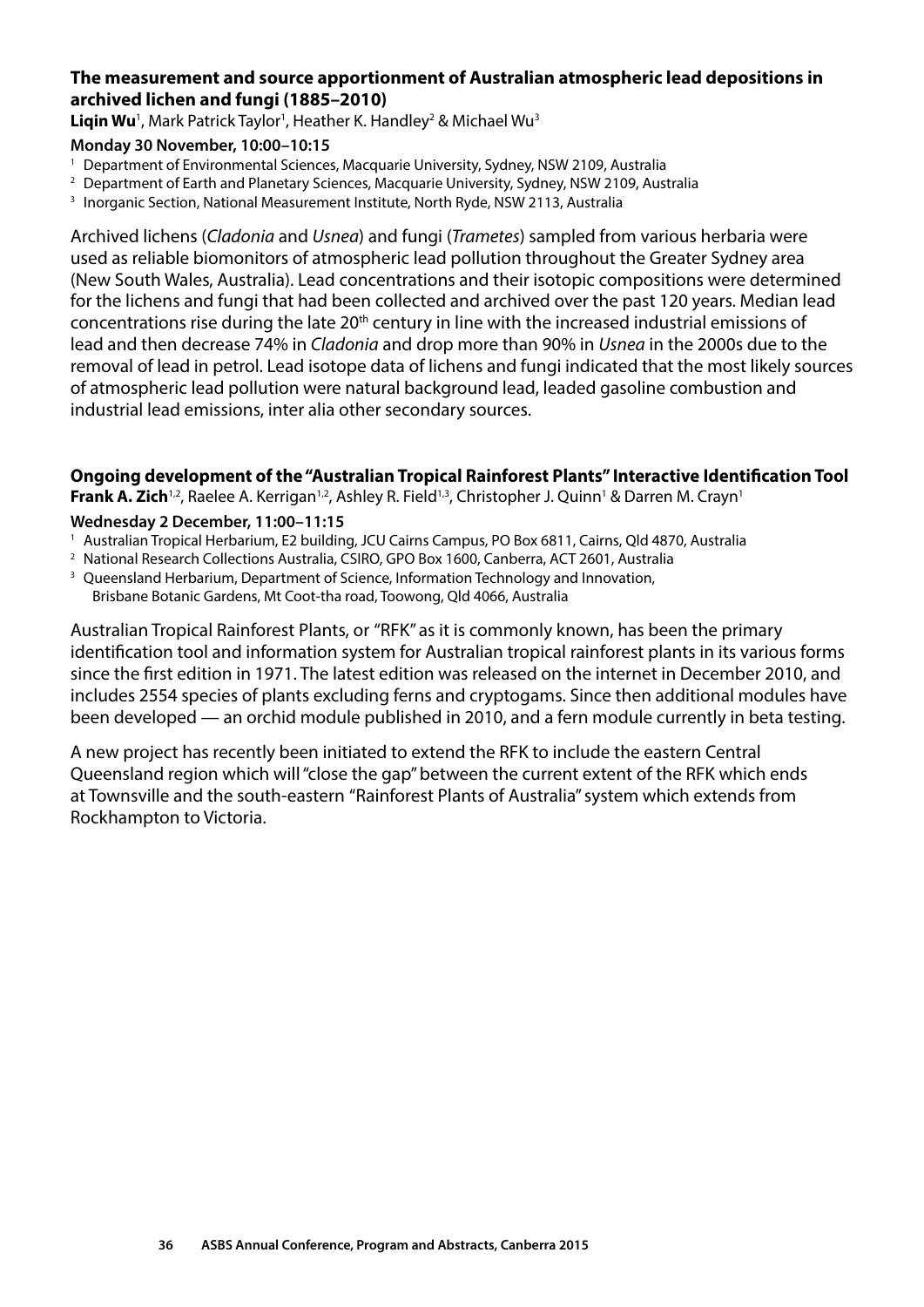### **Posters**

#### <span id="page-38-0"></span>**Phylogeny of** *Hibiscus* **species (Malvaceae) from Egypt Based on Chloroplast and Nuclear Sequences**

#### **Mohamed O. Badry Barbary** & Jennifer A. Tate

#### **Tuesday 1 Decembaer (poster session 14:15–15:15)**

Institute of Fundamental Sciences, Massey University, Private Bag 11222, Palmerston North, 4442, New Zealand

This study presents preliminary results on the phylogenetic relationships among *Hibiscus* species in the Egyptian flora, following the recent discovery of *Hibiscus diversifolius* subsp. *diversifolius* in Egypt. To investigate the placement of the Egyptian taxa within *Hibiscus*, new DNA sequences were generated for six *Hibiscus* species (three from Egypt and three from New Zealand), combined with 81 Hibisceae taxa from GeneBank. Six data sets were generated: five plastid regions (*ndhF*, *rpL*16 intron, 3'*matK‑trnK* intron; *psbA‑trnH* and *trnLUAA‑trnFUAG* spacers) and the internal transcribed spacer regions (ITS1, 5.8S, and ITS2) of the nuclear ribosomal repeat. Analysis of the different data sets indicated that the available Egyptian taxa fall into two primary clades, one consisting of representatives from sect. *Furcaria* and the other of sect. *Trionum*.

#### **Rare and Peculiar Hornworts:** *Notothylas javanica* **and** *Notothylas orbicularis***, new records for Australia**

D. Christine Cargill

**Tuesday 1 December (poster session 14:15–15:15)** 

Australian National Herbarium, Centre for Australian National Biodiversity Research, National Research Collections Australia, CSIRO, GPO Box 1600, Canberra, ACT 2601, Australia

The hornwort genus *Notothylas* and species *Notothylas javanica* and *N. orbicularis* are newly recorded for Australia. Both present a peculiar and new phenomenon whereby the sporogone grows from the ventral surface of the gametophore rather than from the dorsal surface. This is known only to occur in Australian populations and is reported and illustrated here for the first time.

#### **Scanning electron microscope studies on the spores of Microsoreae from Taiwan**  Chi-chuan Chen

#### **Tuesday 1 December (poster session 14:15–15:15)**

Department of Biosciences, University of Helsinki, Rasinkatu 20 A 001, 01360, Vantaa, Finland

Spore morphology of five genera and 13 species of Taiwanese ferns in the tribe Microsoreae (Polypodiaceae) were studied with light and scanning electron microscopy. Microsoreae spores were ellipsoidal and monolete; with spore ornamentation verrucate, echinate, globule, rugate and undulate. Based on spore characters, Microsoreae were not internally consistent.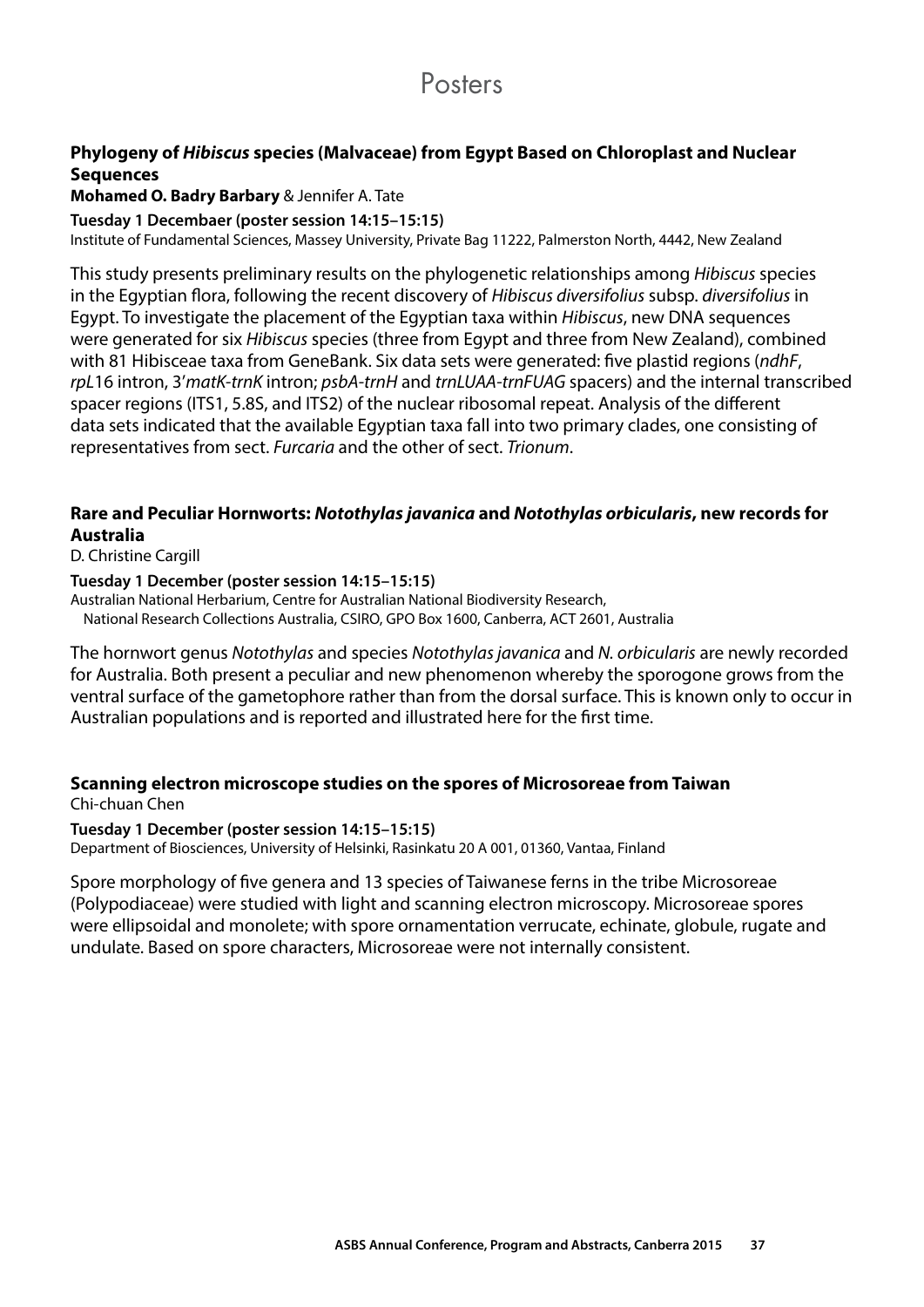#### <span id="page-39-0"></span>**What's in the Blue Box? Phytochemistry and species limits in** *Eucalyptus magnificata*

**Timothy L. Collins**, Rose L. Andrew & Jeremy J. Bruhl

#### **Tuesday 1 December (poster session 14:15–15:15)**

School of Environmental and Rural Science, University of New England, Armidale, NSW 2351, Australia

Northern Blue Box, *Eucalyptus magnificata* (Myrtaceae) is listed as an endangered species in New South Wales, threatened by land clearing, grazing impacts, disturbance from roadworks, and dieback. Northern Blue Box has been recorded for three widely separated locations: Hillgrove and Tenterfield in New South Wales, and Dalveen in Queensland. Extensive field sampling of putative *E. magnificata* populations indicates that the Tenterfield collections have been misidentified, and are actually *Eucalyptus conica*. There is additional uncertainty about the species limits of the Hillgrove population of *E. magnificata*, which is found on or close to the gorge rim, and the Dalveen population that occurs on level tablelands far from any gorge country. Molecular sequence, phytochemical and morphological data are being collected and analysed to determine whether these widely disjunct populations are actually a single species, or the Hillgrove populations represent a gorge rim narrow endemic. Here we present initial phytochemical analysis of leaf oils by GC-MS using a modified method of solvent extraction. This method drastically reduces sample and solvent volumes, with potential to be applied across plant groups using dried herbarium specimens.

#### **Genome sequencing of** *Fraxinus* **species to identify loci relevant to ash dieback and emerald ash borer**

**Endymion Cooper**, Elizabeth Sollars, Laura Kelly, David Swarbreck, Bernardo Clavijo, Jasmin Zohren, David Boshier, Jo Clark, Steve Lee, Jennifer Koch, John Carlson, Erik Kjaer, Lene Nielsen, Will Crowther, Stephen Rossiter, Anika Joecker, Sarah Ayling, Mario Caccamo & Richard Buggs

#### **Tuesday 1 December (poster session 14:15–15:15)**

School of Biological and Chemical Sciences, Queen Mary University of London, London E1 4NS, UK

*Fraxinus* (ash) species are highly threatened by emerald ash borer (EAB) in North America and ash dieback (ADB) in Europe. Their future may depend on genomically assisted breeding for low susceptibility to these threats. We have produced a *de novo* reference genome from a low-heterozygosity British *F. excelsior* (European ash) tree (N50 = 99Kbp, Total length = 875Mbp; see **<http://www.ashgenome.org>**), and sequenced 38 further trees from this species across Europe, including a Danish tree with low susceptibility to ADB, which we are comparing. We are now sequencing the genomes of 35 other *Fraxinus* species from around the world. Genome size in *Fraxinus* varies from 750Mbp to 4Gbp (1C-values), encompassing diploid, tetraploid and hexaploid taxa. Preliminary evidence suggests that Asiatic *Fraxinus* species have low susceptibility to EAB and ADB: we are testing this with genus-wide experimental EAB inoculation experiments in Ohio, and genus-wide field exposure to ADB in Britain. We aim to identify loci relevant to low susceptibility to ADB and EAB by identifying loci in the genus *Fraxinus* that have phylogenies incongruent with the typical genus phylogeny, but congruent with patterns of low susceptibility among species. We hope that this method will be applicable to other tree pest/pathogen interactions.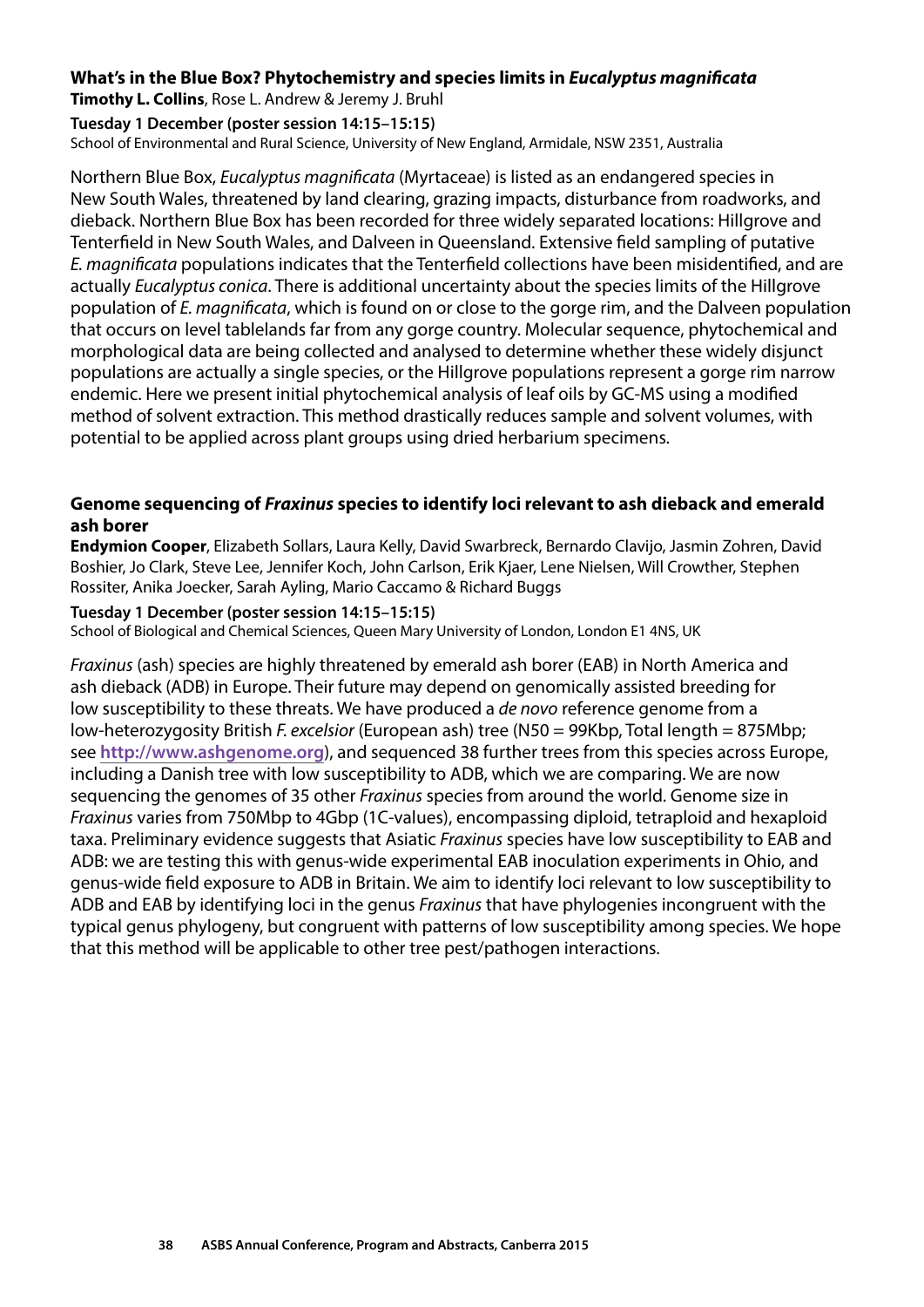#### <span id="page-40-0"></span>**Evolutionary relationships of** *Heimioporus* **and** *Boletellus* **(Boletales), with an emphasis on Australian taxa**

Nigel Fechner<sup>1</sup>, Roy E. Halling<sup>2</sup>, Mitchell Nuhn<sup>3</sup>, Todd Osmundson<sup>4</sup>, Kasem Soytong<sup>5</sup>, David Arora<sup>6</sup>, Manfred Binder<sup>7</sup> & David Hibbett<sup>3</sup>

#### **Tuesday 1 December (poster session 14:15–15:15)**

- <sup>1</sup> Queensland Herbarium, Department of Science, Information Technology and Innovation, Toowong, QLD 4066, Australia
- <sup>2</sup> Institute of Systematic Botany, The New York Botanical Garden, USA
- <sup>3</sup> Department of Biology, Clark University, USA
- 4 Department of Biology, University of Wisconsin La Crosse, USA
- <sup>5</sup> Faculty of Agricultural Technology, King Mongkut's Institute of Technology, Thailand
- <sup>6</sup> Gualala, CA, USA
- 7 Asam Strasse 50, D-93352 Rohr in Niederbayern, Germany

*Boletellus* and *Heimioporus*, two genera of Boletaceae with ornamented basidiospores, are shown to be distinct genera on the basis of phylogenetic analyses of nuclear ribosomal large-subunit and translation elongation-factor 1α DNA sequences. Comparison of spore ornamentation type is further evidence for distinction *viz*. longitudinally ribbed in *Boletellus* vs punctate, alveolate-reticulate in *Heimioporus*. Analyses of multiple accessions from the Americas, Asia and Australia support the monophyly of *Heimioporus* and a "core *Boletellus*" clade, containing the type species, *B. ananas*, and approximately seven additional species. Tests of alternative phylogenetic topologies could not reject monophyly of a more inclusive group containing the core *Boletellus* clade and six other species.

#### **Estimating the evolutionary timescale of flowering plants using complete chloroplast genome sequences**

**Charles S.P. Foster** & Simon Y.W. Ho

**Tuesday 1 December (poster session 14:15–15:15)**  School of Biological Sciences, University of Sydney, NSW 2006, Australia

The origins and evolution of flowering plants (Angiospermae) have been major topics of research interest in phylogenetics. In particular, the evolutionary timescale of angiosperms has proven to be a source of considerable attention, although most studies have been based only on a small number of loci and/or taxa. However, the application of high-throughput sequencing techniques has produced substantial amounts of genetic data, with many chloroplast genome sequences now being available.

We estimated the evolutionary timescale of angiosperms by analysing sequences of whole chloroplast genomes. Our data set comprises published sequences from GenBank as well as novel data produced by collaborators at the Royal Botanic Garden, Sydney. In total, our data set comprises full chloroplast genomes from 195 taxa. We analysed this data set using a Bayesian phylogenetic relaxed-clock approach in MCMCTREE, which incorporates a fast algorithm designed for molecular dating of genome-scale data sets. Our analysis included a large number of fossil-based age constraints. We also investigated the robustness of our estimates by varying a number of parameters, including the number of independent molecular clocks, and the gamma priors for overall rates and rate variation across branches. Additionally, we investigated the effects of taxon sampling and gene sampling on date estimates for the angiosperm evolutionary timescale. Our analysis provides the most comprehensive and reliable estimate of the timescale of angiosperm evolution to date.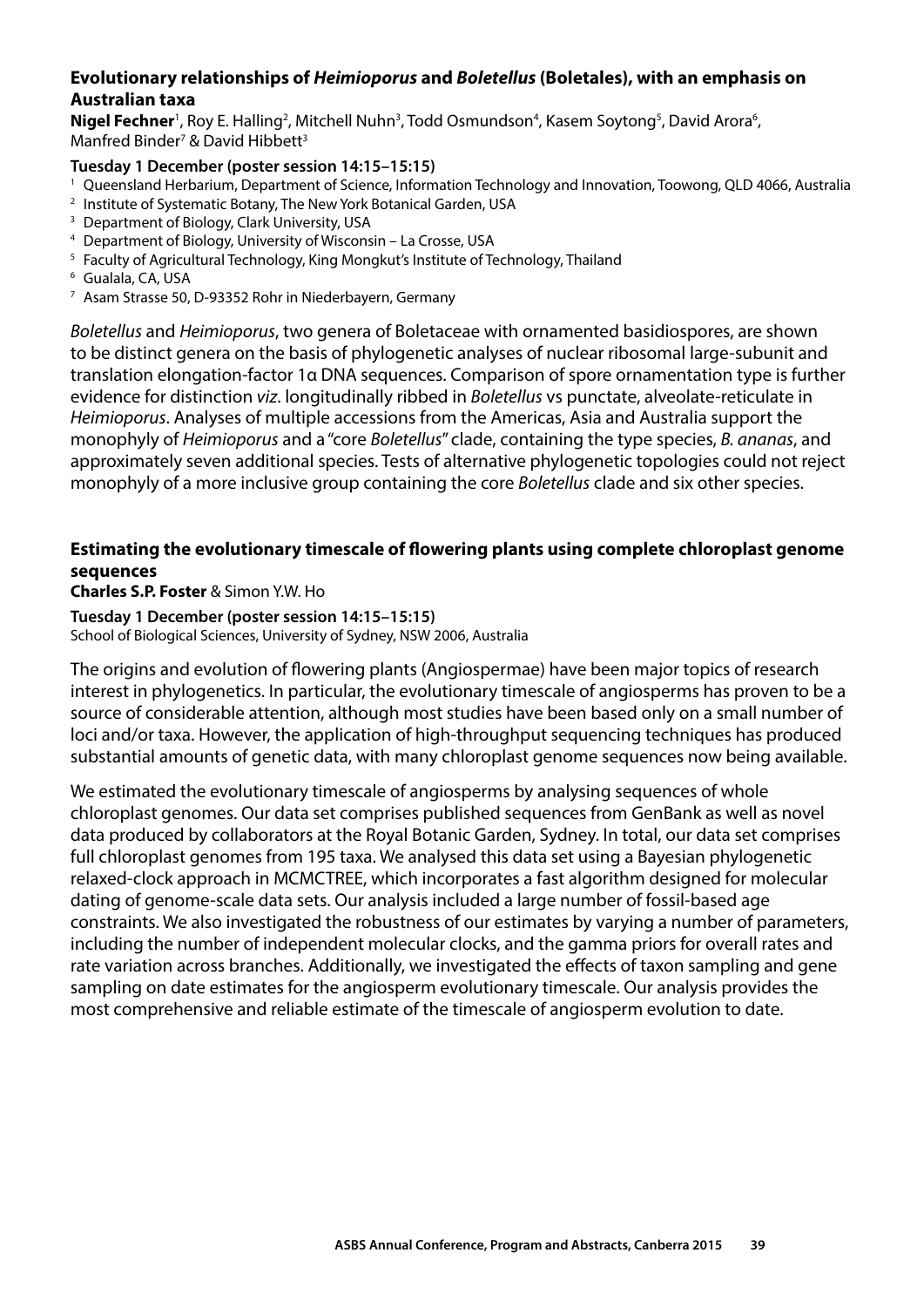#### <span id="page-41-0"></span>**Pollinator-mediated cryptic speciation in the warty hammer orchid complex and implications for the conservation of cryptic species**

**Alyssa M. Weinstein**<sup>1</sup>, Ryan D. Phillips<sup>1</sup>, Björn Bohman<sup>1,2,3</sup>, Gavin R. Flematti<sup>3</sup>, Kingsley W. Dixon<sup>4,5</sup> & Rod Peakall<sup>1</sup>

#### **Tuesday 1 December (poster session 14:15–15:15)**

- 1 Evolution, Ecology and Genetics, Research School of Biology, Australian National University, Canberra, ACT 0200, Australia
- <sup>2</sup> Research School of Chemistry, Australian National University, Canberra, ACT 0200, Australia
- <sup>3</sup> School of Chemistry and Biochemistry, University of Western Australia, Crawley, WA 6009, Australia
- 4 Department of Environment and Agriculture, Curtin University, Kent Street, Bentley, WA 6102, Australia
- <sup>5</sup> School of Plant Biology, University of Western Australia, Crawley, WA 6009, Australia

Sexually-deceptive orchids provide a unique opportunity to investigate the mechanism of pollinator-mediated speciation due to their high degree of pollinator specificity and prevalence of pollinator switching. We investigate the process and extent of speciation in the sexually-deceptive *Drakaea livida* complex (Orchidaceae), which was found to attract different pollinator species across its range. Analysis of biologically active orchid volatiles revealed the presence of three discrete chemical profiles. These chemical profiles correlated with the pollination results, in that orchids of each chemical profile exclusively attracted a different pollinator species, indicating the existence of three allopatric reproductively isolated orchid ecotypes. For one ecotype, picked flowers presented outside their natural distribution attract the pollinator of another ecotype. Intriguingly, this pollinator is also present within the distribution of the first ecotype, where it does not visit flowers. In all other translocations, foreign ecotypes were ignored by local pollinators. The three ecotypes cannot be distinguished using multivariate morphometric analysis, indicating that chemical shifts alone may drive speciation. Conservation of the three entities could be severely hampered by this inability to identify them using morphological traits. The introduction of floral chemical analysis as a tool to identify cryptic species of sexually-deceptive orchids is proposed.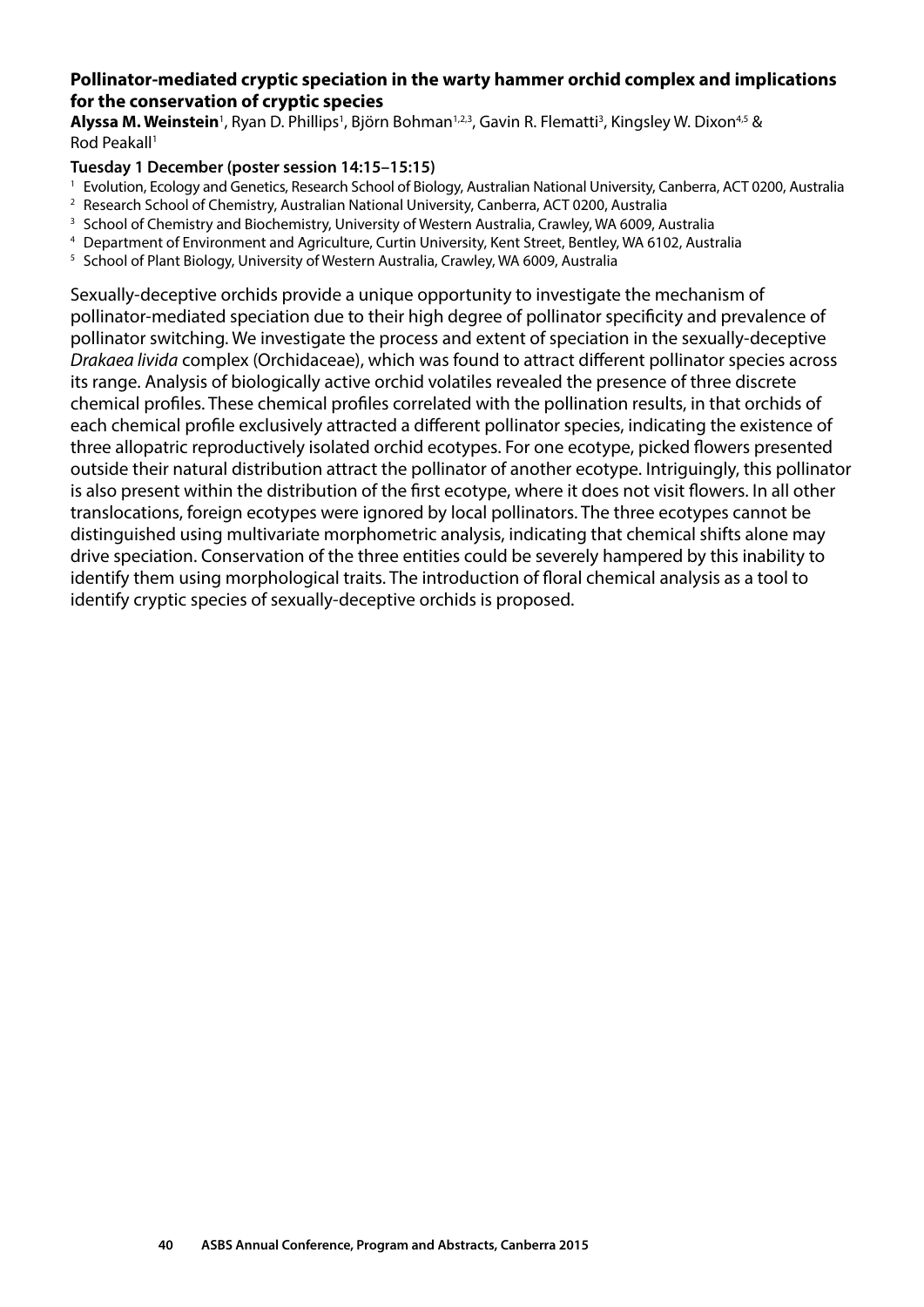## INDEX TO AUTHORS

#### <span id="page-42-0"></span>**Bold page numbers** indicate where an author is also the presenter.

#### A

 Anderson, Benjamin **[13](#page-14-0)**  Andrew, Leslie [24](#page-25-0) Andrew, Rose L. [38](#page-39-0) Aptroot, André [23](#page-24-0)  Armbruster, W. Scott [34](#page-35-0) Arora, David [39](#page-40-0) Ayling, Sarah [38](#page-39-0)

#### B

 Barbary, Mohamed O. Badry Barker, Robyn Barker, William R. [33](#page-34-0) Barrett, Matthew [13](#page-14-0) Barrett, Russell **[14](#page-15-0)**  Batty, Erin Bayly, Mike [25,](#page-26-0) Beckmann, Karen Berger, Brent [17](#page-18-0) Biffin, Ed Binder, Manfred Boshier, David Breitwieser, Ilse **[15](#page-16-0)**, **[16](#page-17-0)**, [23,](#page-24-0) Brown, Gill **[16](#page-17-0)**  Brownsey, Patrick Bruhl, Jeremy J. [32](#page-33-0), [38](#page-39-0) Buggs, Richard Bui, Elizabeth **[17](#page-18-0)**  Burleigh, J. Gordon Buys, Matt **[17](#page-18-0)** Byrne, Margaret

#### C

 Caccamo, Mario Cáceres, Marcela Eugenia da Silva Cantrill, David Cargill, D. Christine **[18](#page-19-0)**, Carlsen, Monica [31](#page-32-0) Carlson, John [38](#page-39-0)

 Chen, Chi-chuan **[37](#page-38-0)**  Choi, Bo-Kyung **[18](#page-19-0)**  Clark, Jo [38](#page-39-0)  Clavijo, Bernardo [38](#page-39-0) Clements, Mark [30,](#page-31-0) [31](#page-32-0)  Clugston, James A.R. **[19](#page-20-0)** Coates, David [14](#page-15-0) Collins, Timothy L. **[38](#page-39-0)** Cook, Lyn G. [18](#page-19-0) Cooper, Endymion **[19](#page-20-0)**, **[38](#page-39-0)** Costion, Craig [31](#page-32-0) Crayn, Darren M. Crisp, Michael D. [18](#page-19-0) Crowther, Will [38](#page-39-0) 38 Crayn, Darren M. **[20](#page-21-0)**, [22,](#page-23-0) [30](#page-31-0), [31](#page-32-0), [33](#page-34-0), [36](#page-37-0)

### D

Dixon, Kingsley W. [40](#page-41-0)  Doyle, Stephen [25](#page-26-0) Drinnan, Andrew [25](#page-26-0) 

#### E

 Edwards, Robert D. [18](#page-19-0) Endara, Lorena [27](#page-28-0) Evans, Sian [34](#page-35-0)

#### F

 Fabillo, Melodina **[20](#page-21-0)**, [29](#page-30-0)  Fechner, Nigel **[39](#page-40-0)** Field, Ashley R. [30](#page-31-0), [36](#page-37-0) Fitz Gerald, Jonathan N. [30](#page-31-0) Flematti, Gavin R. [40](#page-41-0) Forest, Felix [34](#page-35-0) Foster, Charles S.P. **[21](#page-22-0)**, [32](#page-33-0), **[39](#page-40-0)**  Fowler, Rachael **[21](#page-22-0)** Freyman, Will [20](#page-21-0) Funk, Vicki **[22](#page-23-0)**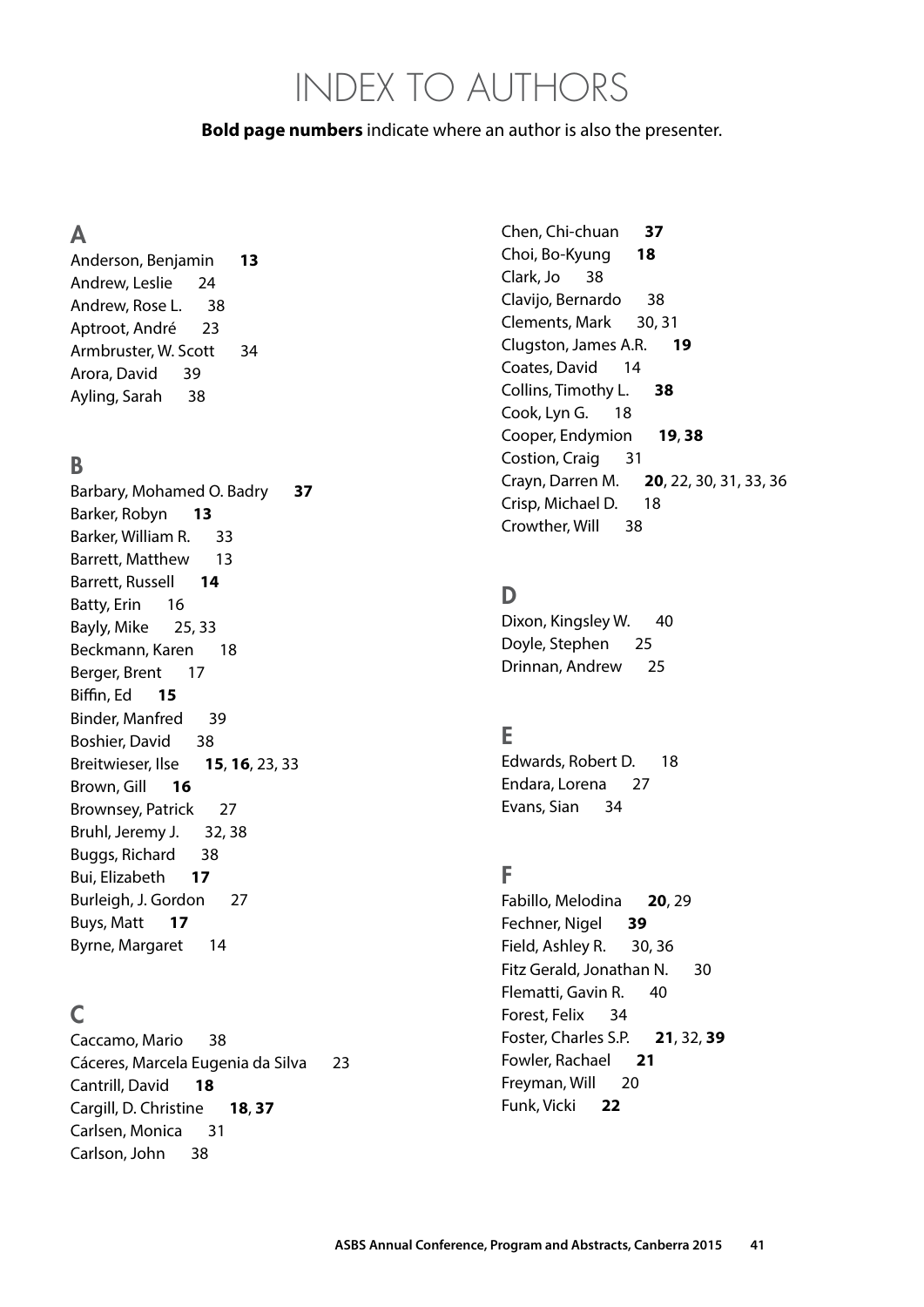### G

 Gagul, Janet **[22](#page-23-0)** Gardner, Andy [30](#page-31-0)  González-Orozco, Carlos [25](#page-26-0)  Grierson, Pauline [13](#page-14-0) Gueidan, Cécile [18,](#page-19-0) **[23](#page-24-0)** 

### H

Halling, Roy E. [39](#page-40-0) Handley, Heather K. [36](#page-37-0)  Heenan, Peter [15](#page-16-0), **[23](#page-24-0)**  Henwood, Murray [21](#page-22-0) Heslewood, Margaret M. [35](#page-36-0) Hibbett, David [39](#page-40-0) Hislop, Michael [20](#page-21-0)  Holland, Ailsa [33](#page-34-0) Ho, Simon Y.W. [21,](#page-22-0) [32,](#page-33-0) [39](#page-40-0) Howarth, Dianella [30](#page-31-0)

### J

 Jabaily, Rachel [30](#page-31-0) Jobson, Peter **[24](#page-25-0)**  Joecker, Anika [38](#page-39-0) Johnson, Eden [30](#page-31-0) 

### K

 Kellermann, Juergen [33](#page-34-0) Kelly, Laura [38](#page-39-0)  Kerrigan, Raelee A. [36](#page-37-0) Kjaer, Erik [38](#page-39-0)  Klazenga, Niels [18](#page-19-0)  Knapp, Zoe **[24](#page-25-0)**  Knerr, Nunzio [25,](#page-26-0) [29](#page-30-0)  Koch, Jennifer [38](#page-39-0) Krauss, Siegy [13](#page-14-0) Kress, John [31](#page-32-0)  Kron, Kathy [20](#page-21-0) Külheim, Carsten [18](#page-19-0)

#### L

 Laffan, Shawn [25](#page-26-0) Lee, Steve [38](#page-39-0)  Lim, Aedric [30](#page-31-0) Lockhart, Peter [33](#page-34-0) 

#### M

 Mathews, Sarah **[24](#page-25-0)**  McCarthy, Patrick [24](#page-25-0)  McDonald-Spicer, Christiana [29](#page-30-0) McGlone, Matt [23](#page-24-0) McLay, Todd **[25](#page-26-0)**  McPherson, Hannah [32](#page-33-0)  Menz, John [30](#page-31-0) Micheneau, Claire [30](#page-31-0) Michener, Pryce [30](#page-31-0) Millar, Tim [23](#page-24-0) Miller, Joe **[25](#page-26-0)**, **[26](#page-27-0)** Mishler, Brent [25](#page-26-0) Moritz, Craig **[26](#page-27-0)** Muscat, Karen **[27](#page-28-0)** 

#### N

 Nagalingum, Nathalie S. [19](#page-20-0), **[27](#page-28-0)**  Nathan, Joanne [24](#page-25-0) Nauheimer, Lars [22](#page-23-0) Neal, Will C. [18](#page-19-0)  Nguyen, Quoc Binh [23](#page-24-0) Nielsen, Lene [38](#page-39-0) Nuhn, Mitchell [39](#page-40-0) 

### O

 Osmundson, Todd [39](#page-40-0) Ottewell, Kym [14](#page-15-0) 

### P

Peakall, Rod [28,](#page-29-0) [40](#page-41-0) Pearson, Sofie [31](#page-32-0)  Perrie, Leon **[27](#page-28-0)**  Pert, Pertina [31](#page-32-0)  Phillips, Ryan D. **[28](#page-29-0)**, [40](#page-41-0) Potter, Benjamin [20](#page-21-0) Pruesapan, Kanchana [32](#page-33-0) Puente-Lelievre, Caroline [20](#page-21-0) 

#### Q

Quinn, Christopher J. [36](#page-37-0)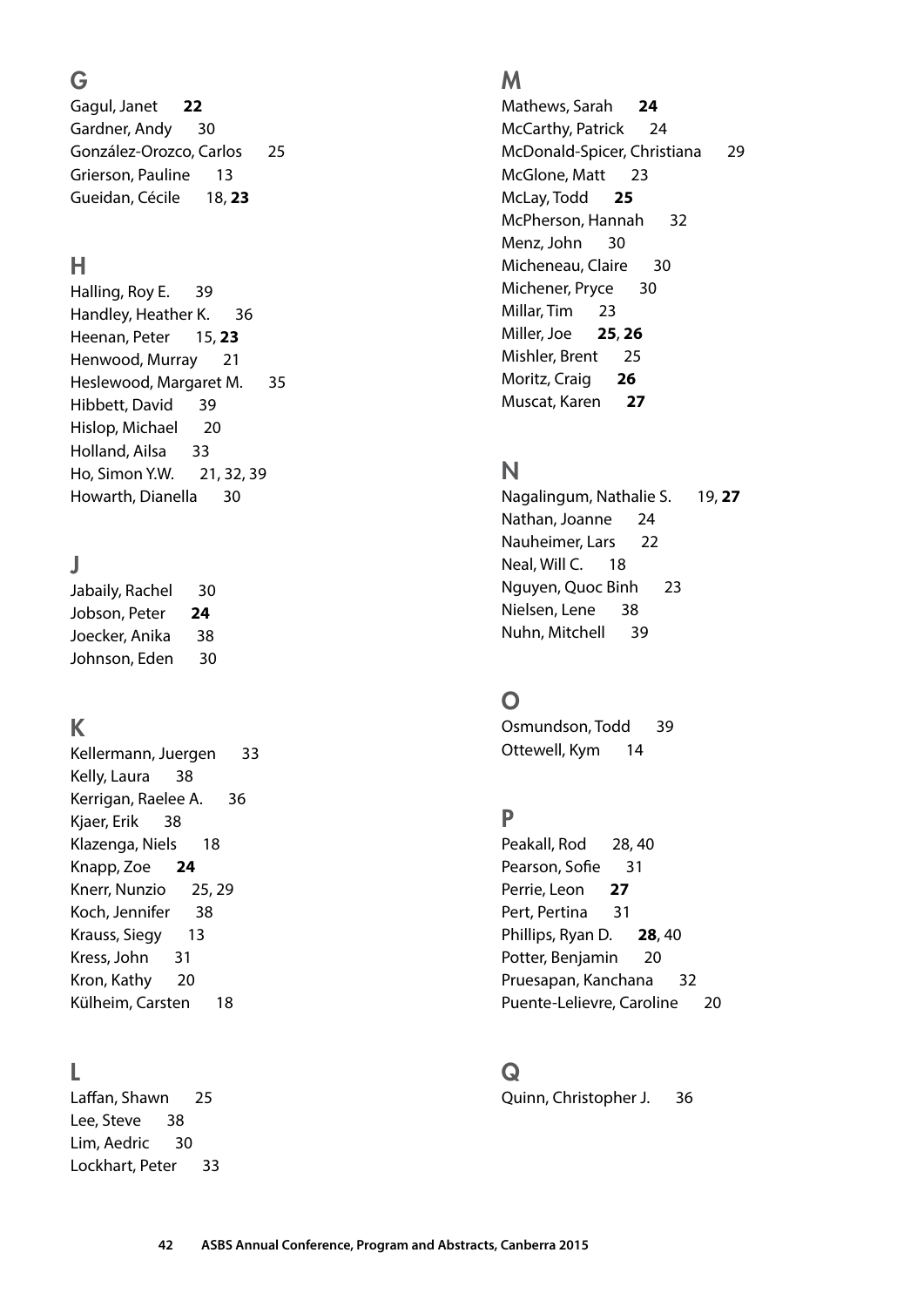Renner, Matt Reyes, Elisabeth [35](#page-36-0)  Robertson, Alastair [31](#page-32-0)  Rossetto, Maurizio [32](#page-33-0) 32 V Rossiter, Stephen Renner, Matt **[28](#page-29-0)** Udovicic, Frank [18](#page-19-0)

 Sauquet, Hervé [35](#page-36-0) Scharaschkin, Tanya [20,](#page-21-0) **[29](#page-30-0)**  Schmidt-Lebuhn, Alexander N. **[29](#page-30-0)**, [34](#page-35-0) W Schulte, Katharina **[30](#page-31-0)**, [31,](#page-32-0) [33](#page-34-0) Wagstaff, Steve [34](#page-35-0) Sharma, Ish Shepherd, Kelly A. **[30](#page-31-0)** Weber, Xénia A. **[34](#page-35-0)**  Simpson, Lalita **[31](#page-32-0)** Wege, Juliet **[34](#page-35-0)**  Siow, Juelian Smissen, Rob Sollars, Elizabeth [38](#page-39-0) Wilson, Peter G. **[35](#page-36-0)**  Soytong, Kasem [39](#page-40-0) Milton, Aaron [15](#page-16-0), [23](#page-24-0) Sultan, Amir [31](#page-32-0) and 30 and 30 and 30 and 30 and 30 and 30 and 30 and 30 and 30 and 30 and 30 and 30 and 30 and 30 Swarbreck, David [38](#page-39-0) [36](#page-37-0) Bung and the Mu, Michael 36 Symonds, Vaughan [31](#page-32-0) Sharma, Ish [18](#page-19-0) Waycott, Michelle [15,](#page-16-0) **[33](#page-34-0)**  Siow, Juelian [32](#page-33-0) Weinstein, Alyssa M. **[40](#page-41-0)**  Smissen, Rob [23](#page-24-0) Weston, Peter H. [30,](#page-31-0) [33,](#page-34-0) **[35](#page-36-0)** 

Tate, Jennifer A. Taylor, Mark Patrick [36](#page-37-0)  Telford, Ian R. H. **[32](#page-33-0)**  Thiele, Kevin Thompson, Veronica [30](#page-31-0)  Thornhill, Andrew [20,](#page-21-0) [25](#page-26-0)  Tibbits, Josquin [25](#page-26-0) Toon, Alicia [18](#page-19-0) Tate, Jennifer A. **[31](#page-32-0)**, [37](#page-38-0) **Tate, 1988** Zohren, Jasmin [38](#page-39-0) [13,](#page-14-0) [14,](#page-15-0) **[32](#page-33-0)**, [33](#page-34-0)

R U

 Rossiter, Stephen [38](#page-39-0) van der Merwe, Marlien **[32](#page-33-0)**  van Dijk, Kor-Jent [15](#page-16-0) van Welzen, Peter C. [32](#page-33-0) **S** S **S** Verbruggen, Heroen [25](#page-26-0)

Wagstaff, Steve Weber, Xénia A. Wege, Juliet Wilson, Peter G. Wilton, Aaron Wu, Liqin Wu, Michael

#### Z

T Zich, Frank A. **[36](#page-37-0)**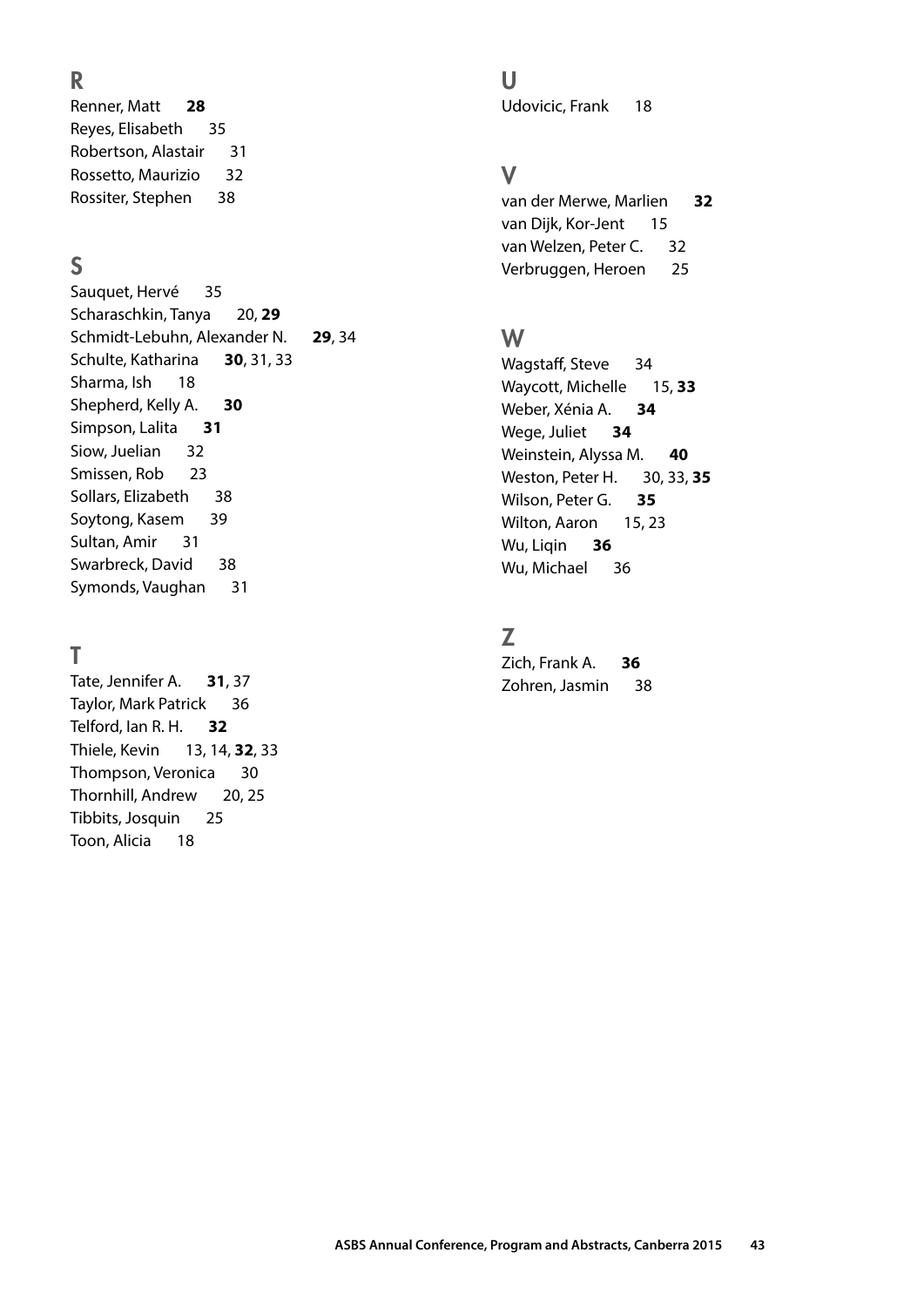### Notes